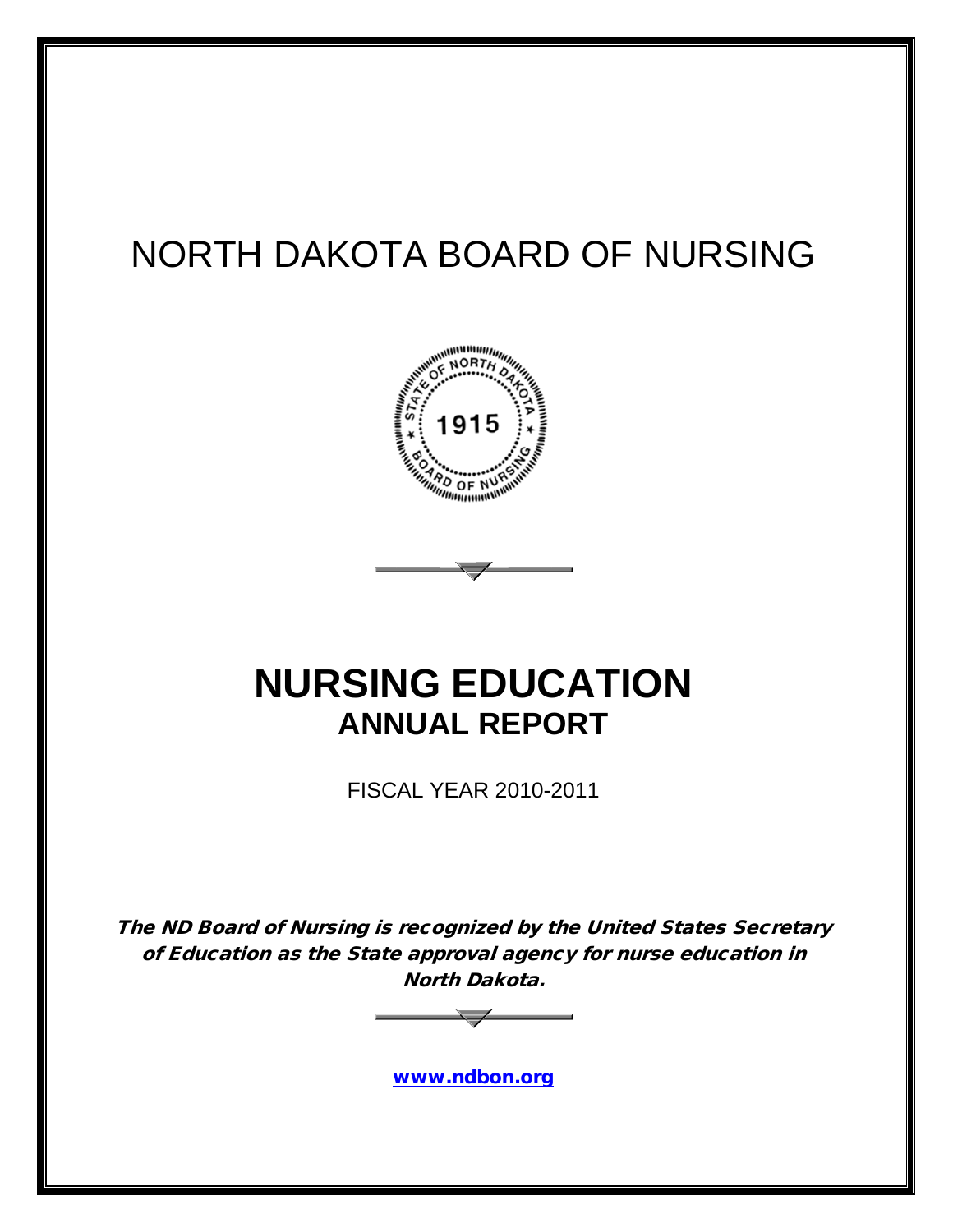# **FY 2010-2011 ANNUAL REPORT OF NORTH DAKOTA BOARD OF NURSING APPROVED NURSING EDUCATION PROGRAMS**

#### **Executive Summary**

### **Section 1 Overall Nursing Program Statistics**

(Page 8)

#### • **Admissions**

- Practical Nursing Program Application and Admissions
- Practical Nursing Program Admission Trends
- Associate Degree Nursing Program Application and Admissions
- Associate Degree Nursing Program Admission Trends
- Baccalaureate Nursing Program Applications and Admissions
- Baccalaureate Nursing Program Admission Trends

#### • **Total Program Enrollment History Data for All Programs**

- Practical Nurse Programs
- Registered Nurse Programs
- Masters Programs
- Doctorate Programs

#### • **Detailed Enrollment Data for ND Nursing Programs**

- Ladder Enrollment
- Detailed Certificate PN Program Enrollment
- Detailed Associate Degree PN Program Enrollment
- Detailed Associate Degree Nursing Program Enrollment
- Detailed Baccalaureate Degree Nursing Program Enrollment
- Detailed Masters Degree Program Enrollment
- Detailed Doctoral Degree Program Enrollment

#### • **Graduates**

- Certificate Practical Nurse Graduates
	- Graduation Trends
- Associate Degree Practical Nurse Program
	- Basic & LPN to AASPN
	- **Five Year Graduation Trends**
- Associate Degree Graduates for RN Licensure
	- LPN/AASPN-ASN
	- LPN/PN-AASN
	- Graduation Trends
	- Baccalaureate Degree Graduates for RN Licensure
		- Basic
		- LPN to BSN
		- Diploma to BSN
	- ADN to BSN
	- Five Year Graduation Trends
- Age Trends of Graduates of Undergraduate Programs
	- Graduate Level Program Graduates
		- 2010-2011 Masters' Graduates per Specialty
		- Master's Program Graduation Trends
		- Doctorate Program Graduation Trends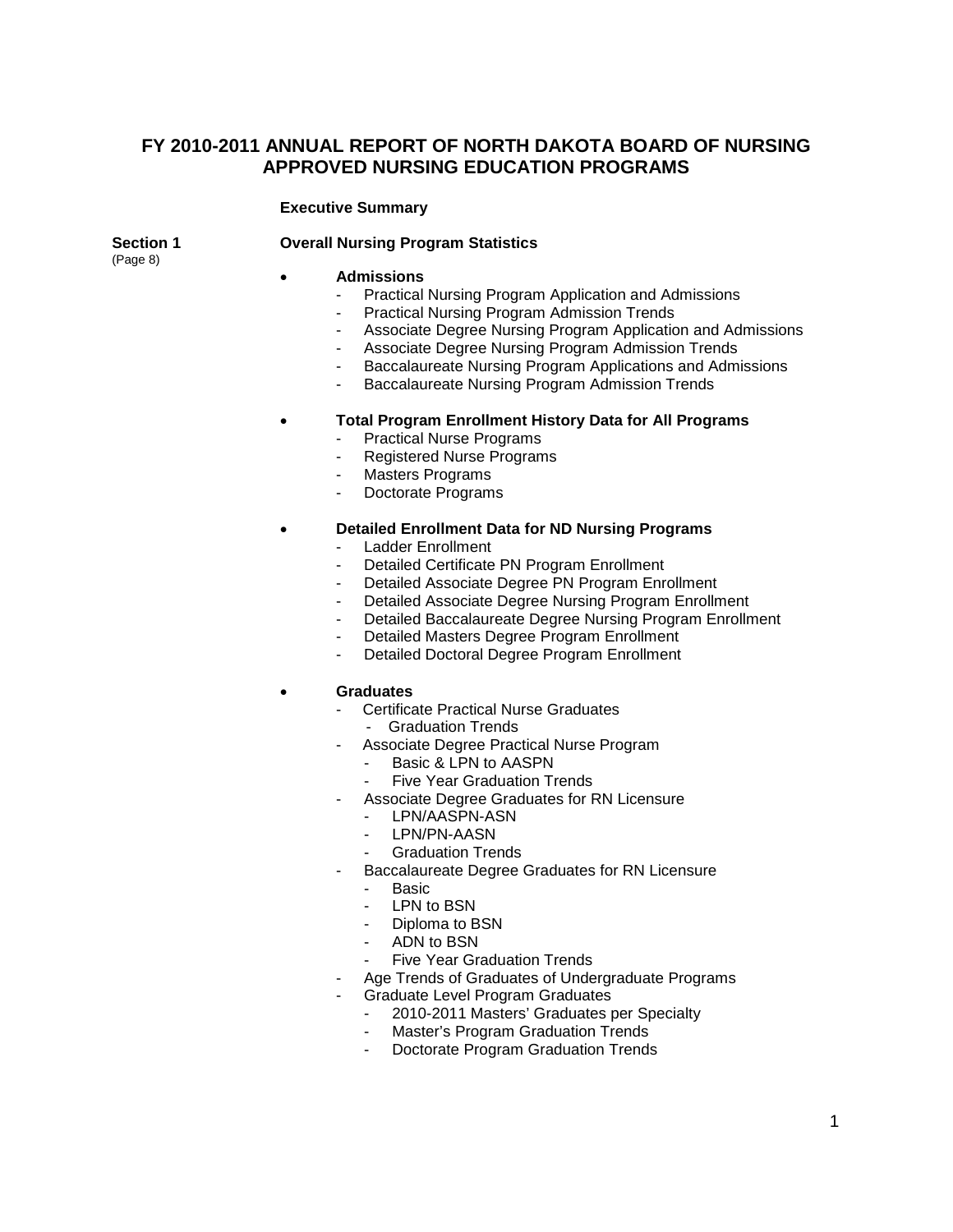|                               | <b>Program NCLEX® Pass Rates</b><br>Fiscal Year PN Program First Time Candidate Pass Rates<br>Fiscal Year RN Program First Time Candidate Pass Rates<br><b>Nursing Faculty Data Summary</b><br><b>Highest Level of Faculty Preparation</b><br><b>Faculty Position Openings</b><br>Faculty Gender, Ethnicity, and Age Range                                                                                                                     |
|-------------------------------|------------------------------------------------------------------------------------------------------------------------------------------------------------------------------------------------------------------------------------------------------------------------------------------------------------------------------------------------------------------------------------------------------------------------------------------------|
| <b>Section 2</b>              | <b>Information Related to Nursing Programs for Practical</b><br><b>Nursing Licensure</b>                                                                                                                                                                                                                                                                                                                                                       |
| (Page 34)                     | Summary of Clinical Course Faculty/Student Ratio<br>$\bullet$<br>Summary of Major Practice Facilities for Year<br>٠<br><b>Update on Unqualified Faculty</b><br>٠<br>Notification of Major Programmatic Change<br>Methods of Maintaining Student Health<br>$\bullet$<br><b>Budget Statement</b><br>٠<br><b>Program Evaluation Summary</b><br>$\bullet$<br><b>Curriculum Design</b><br>$\bullet$                                                 |
| <b>Section 3</b><br>(Page 41) | Information Related to Nursing Programs for Registered Nursing Licensure<br>Summary of Clinical Course Faculty/Student Ratio<br>Summary of Major Practice Facilities For Year<br>$\bullet$<br><b>Update on Unqualified Faculty</b><br>$\bullet$<br>Notification of Major Programmatic Change<br>$\bullet$<br>Methods of Maintaining Student Health<br><b>Budget Statement</b><br><b>Program Evaluation Summary</b><br><b>Curriculum Design</b> |
| <b>Section 4</b><br>(Page 53) | <b>Information Related to Graduate Level Nursing Programs</b>                                                                                                                                                                                                                                                                                                                                                                                  |
|                               | <b>Lists of Specialty Tracks</b><br>Number of Graduates From Each Track<br>$\bullet$                                                                                                                                                                                                                                                                                                                                                           |

• Graduation Trends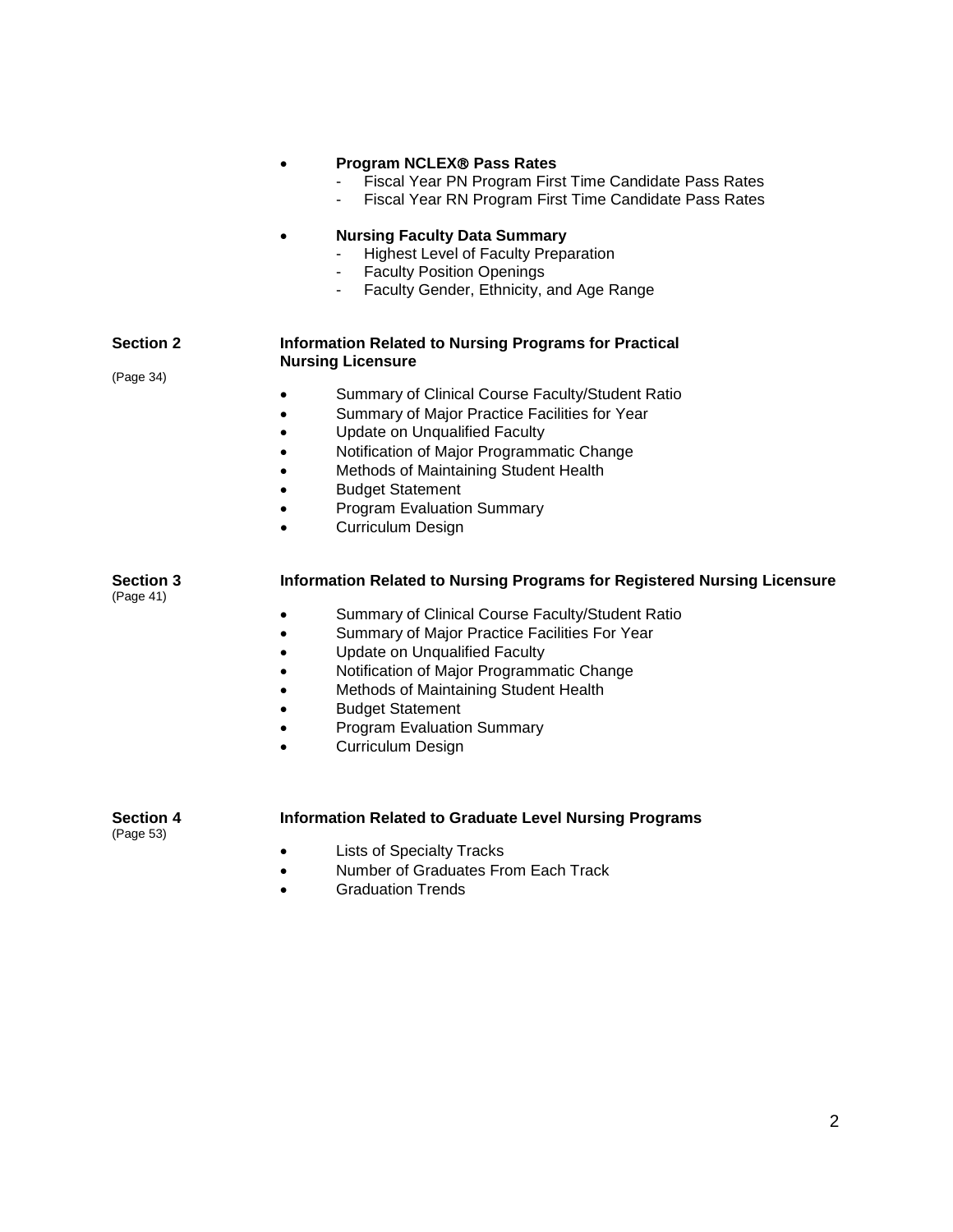### **EXECUTIVE SUMMARY**

#### **Nursing Education Programs in North Dakota:**

In fiscal year 2010-11, nineteen nursing education programs held approval by the North Dakota Board of Nursing. There were three graduate level nursing education programs designed to educate for advanced nursing practice licensure. There were eight approved baccalaureate nursing education programs and two associate degree nursing education programs designed to prepare individuals for registered nurse licensure. Additionally, there were five approved associate degree programs and one certificate program providing educational preparation for licensed practical nurse licensure.

#### **Nursing Program Approvals**

In fiscal year 2010-11, the ND Board of Nursing granted continued full approval to the following existing programs:

- Sitting Bull College ASPN Program
- University of North Dakota Baccalaureate and Graduate Programs
- North Dakota State College of Science AASPN Program
- North Dakota State College of Science ASN Program
- Dakota Nursing Program Certificate PN Program
- Dakota Nursing Program AASN Program
- University of Mary Baccalaureate and Graduate Programs
- Minot State University BSN Program

In fiscal year 2010-11 the ND Board of Nursing granted initial approval to the following program:

• Turtle Mountain Community College ASPN Program

#### **Admissions:**

As national authorities struggle to capture admissions information with precision, a mechanism for acquiring this data accurately certainly continues to be elusory here in North Dakota as well. As with any summation of admissions data, the following summary must be viewed with a degree of caution, and the reader must remain cognizant that the report does not account for applicants who have applied for admission at multiple programs. However, the Board continues to acknowledge the importance of this somewhat elusive information.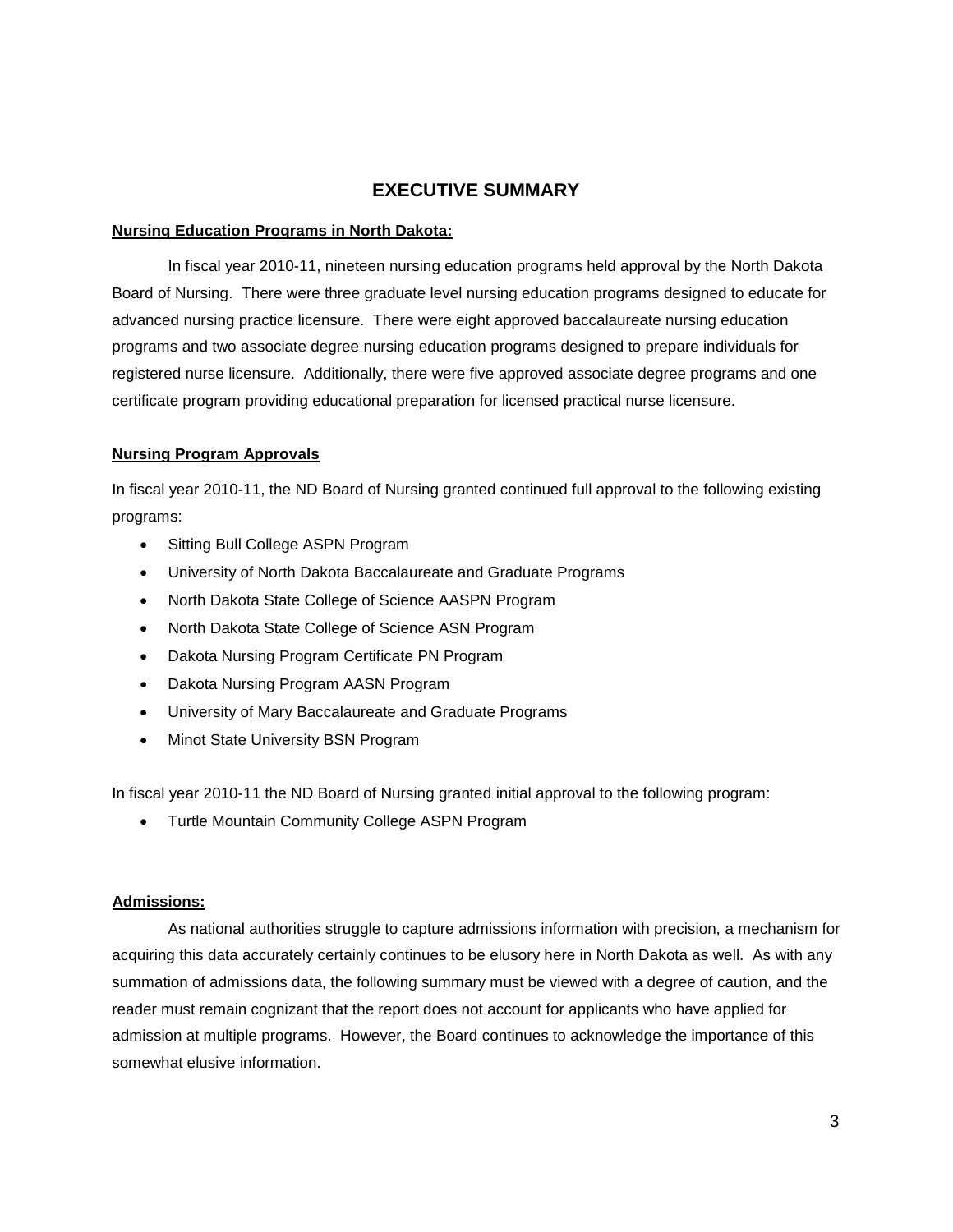Baccalaureate programs reported 498 slots for admission. Admissions to baccalaureate nursing programs designed as preparation for registered nurse licensure totaled 516, which was 15 more than last year. Total admission to associate degree programs designed as preparation for registered nurse licensure was 112, just three more than last fiscal year. In total, admissions to educational programs which qualify graduates for RN licensure increased by 18 students.

The eight baccalaureate programs accounted for 82% of the students seeking education for RN licensure. The ND baccalaureate programs admitted two types of applicants: basic and advanced standing. Basic applicants are individuals who are not licensed nurses, while advanced standing applicants do hold a nursing license. ND baccalaureate programs received 785 basic applicants for admission, 67 more than in 2009-10. Of those applicants, 648 were qualified to be admitted. 380 were accepted, representing 59% of the qualified applicant pool. Admission of qualified basic applicants to baccalaureate nursing programs saw a 9% decrease in qualified admissions in that category from last year. Additionally, 163 individuals applied for advanced standing (those holding a nursing license) in the programs, with 136 (83%) being qualified for admission. Ultimately, 114 of those chose to enroll. Thirtyseven qualified applicants were accepted, but declined admission to a ND program. Overall, the ND baccalaureate program admissions increased by 3%, a slight upturn when compared to FY 2009-10.

The two associate degree nursing (ADN) programs (for RN licensure), which are structured via the ladder concept, admitted 112 students. Many of these applicants were licensed practical nurses; others had completed a certificate or associate degree PN program, but were not licensed prior to admission to an ADN program. There were 128 total slots for the ADN programs. Of the 195 applicants, 148 qualified for admission. Of the 130 applicants accepted, 112 enrolled. Essentially, 86% of the qualified applicants proceeded to enrollment. This figure depicts a 3% increase over FY 2009-10. In some cases, available admissions slots were not completely filled.

The Associate in Science Practical Nursing (ASPN), Associate in Applied Science in Practical Nursing (AASPN) and Certificate Practical Nurse programs reported 293 available admission slots. The programs reported 651 applicants, 124 more than last fiscal year. Four hundred sixty-seven of the applicants (72%) were qualified for admission. The percentage of qualified applicants increased by only 1% from FY 2009-10 to the present FY. Of those individuals who were qualified for admission, 325 were accepted and 256 proceeded to enrollment. One hundred seventeen qualified applicants were not accepted. There were 93 individuals that were accepted, but declined admission. The total number of applicants admitted (n=256) represents an increase of 21 from last fiscal year.

#### **Enrollment:**

FY 2010-11 marked a grand total enrollment in all programs of 2,353. Enrollment totals, inclusive of all levels of nursing education, increased by 212 students. Enrollment has increased in each of the past five years. The nursing programs for registered nurse licensure saw an enrollment decrease of 62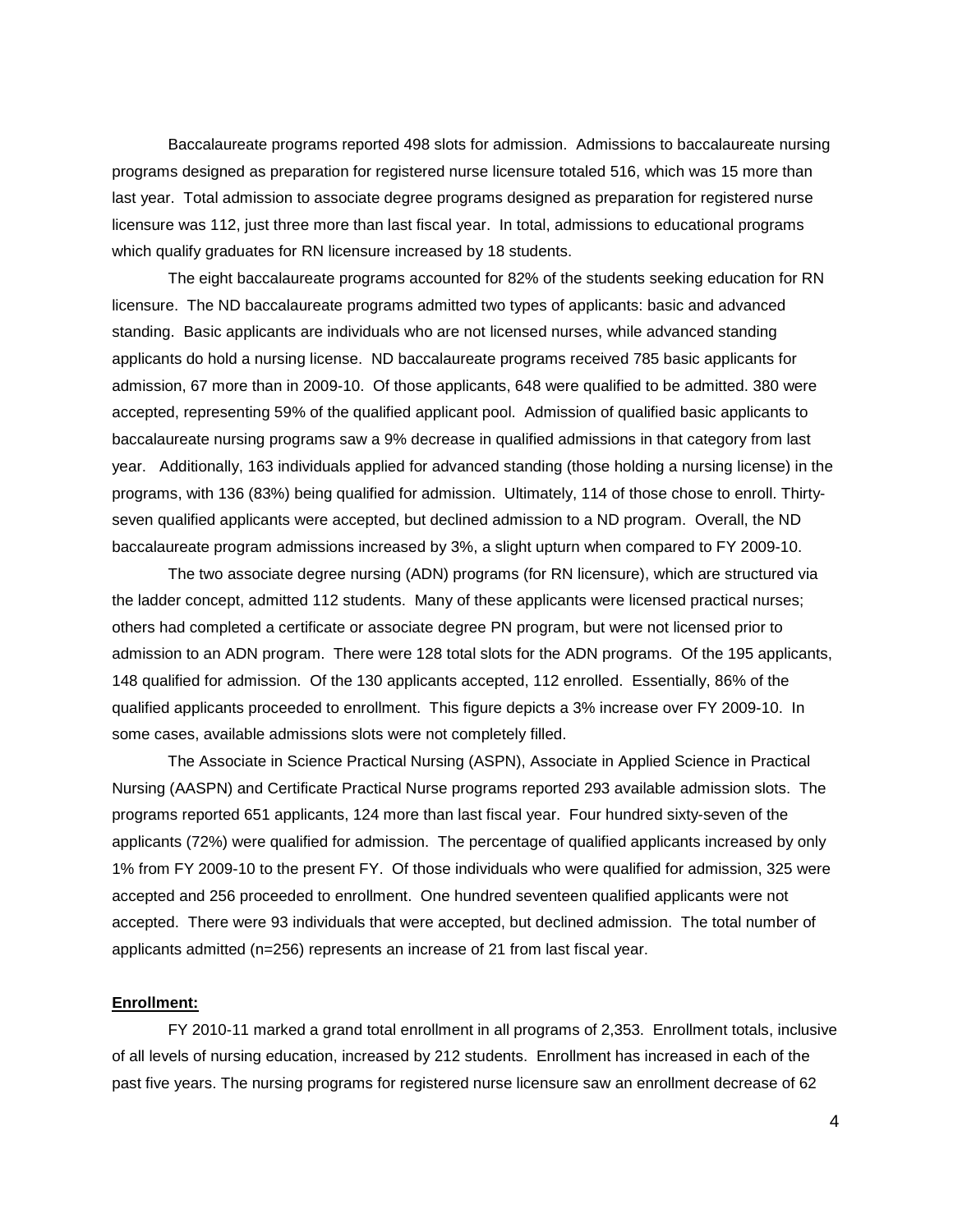students, or a 5% decrease, in FY 2010-11. Practical nurse programs' enrollment increased by 19 students, up 5% in this fiscal year. The enrollment numbers in masters degree in nursing programs posted a significant increase (up 211 students) in this fiscal year, with total enrollments at 609. Of particular note is that the masters enrollment numbers have seen rather substantial increases in each of the past 3 years. Additionally, in 2010-11, there were 57 doctoral students enrolled in North Dakota programs, representing an increase of 14. This number represents 32 in a Doctorate of Nursing Practice program and 25 in a PhD in nursing program. PhD numbers have remained relatively constant over the past 3 years, and DNP numbers increased by 10 over the previous year.

Enrollment in programs to further licensed nurses' education indicated there were a total of 46 LPN or PN program graduates enrolled in ADN programs, while there were 119 LPNs seeking a BSN degree. Forty-eight RNs were enrolled in BSN programs to further their education. These numbers indicate a continued trend toward educational advancement by currently-licensed nurses.

Similar to the past fiscal year reports, non-minority females comprised the majority of students enrolled in all types of nursing programs. There were 64 minority students reported in practical nurse programs, thereby making up 19% of the students (up 4% from 2009-10 FY). Ten minority students were enrolled in ADN programs, comprising 9% of the students. The 102 minority students in baccalaureate programs accounted for 8% of the enrollees. Minority students (n= 60) in the graduate programs represented 9% of the student population (a decrease of about 2%).

Male students (n=17) constituted 5% of the students enrolled in practical nurse programs. The ADN programs had 2 males enrolled, which represented only 2% of the students. Baccalaureate program enrollment of males (n=152) comprised 12% of the student population (up 2% from 2009-10). Male student numbers  $(n = 42)$  in graduate-level programs reflected just over 6% of the total graduate program enrollment (an increase of about 1%).

#### **Graduates:**

There was a total of 245 graduates from the state's practical nurse programs, an increase of 72 students from the previous year. The only certificate program - - offered through a consortium of five academic institutions - - graduated a class of 95, up 9 from the previous year. The combined number of graduates from the four associate degree practical nursing programs was 150, a substantial increase of 63 graduates.

Ninety-nine ADN students graduated, thus qualifying for RN license by examination. An additional 415 individuals graduated from ND baccalaureate programs, creating a combined 514 graduates from all programs preparing for RN licensure. The baccalaureate graduates comprised 81% of those prepared for this level of licensure. Overall, there was an increase of 20 graduates pursuing the RN license by examination.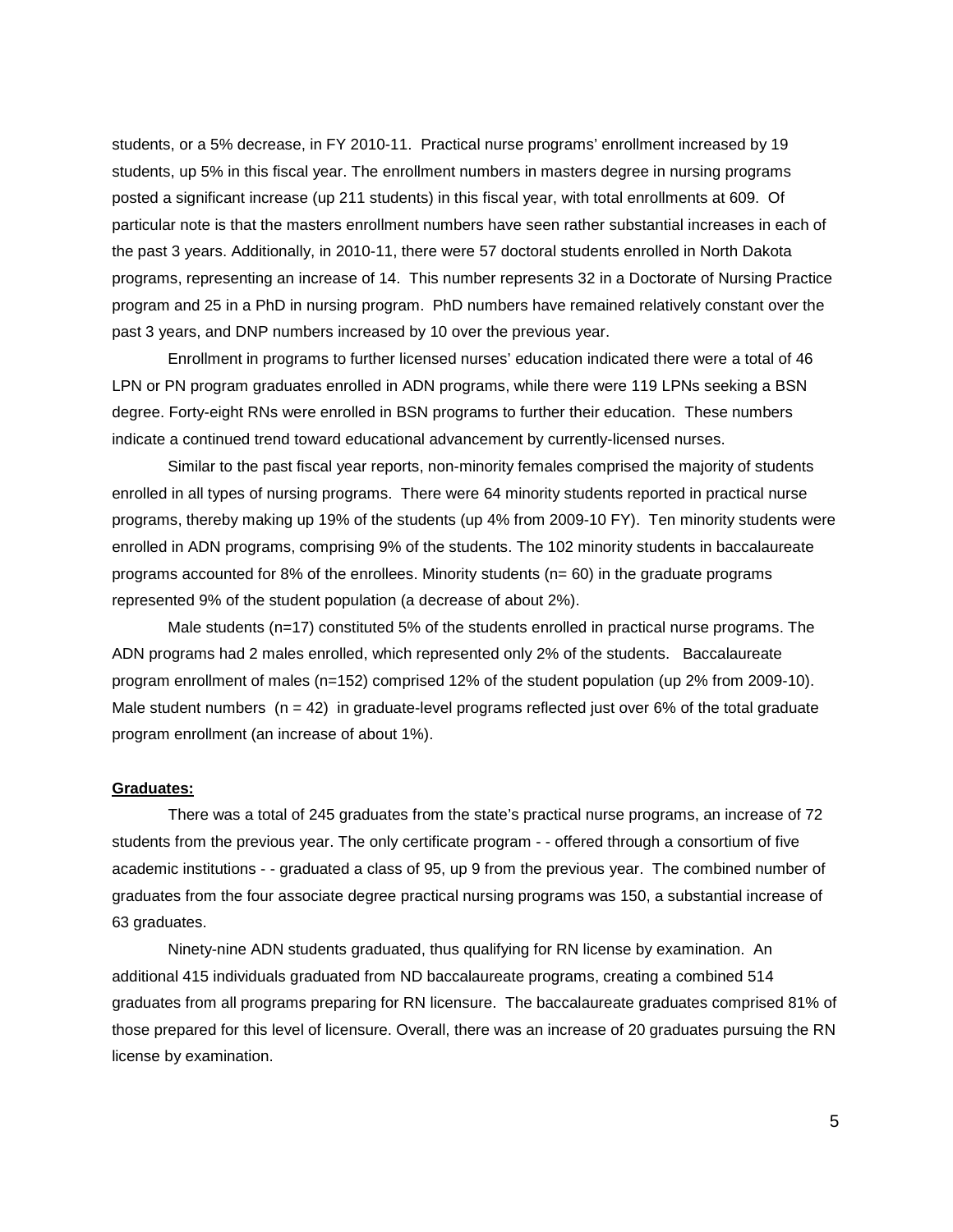Approximately 86% of BSN graduates completed a basic program, while 11% completed an LPN to BSN program and 3% completed an ADN to BSN program. All of the ADN graduates were educated as practical nurses prior to entering the ADN program; however, all were not necessarily licensed as practical nurses.

Overall, the most prominent age group represented within the 759 graduates of all undergraduate programs consisted of those aged 24 and below (59.55%). The basic BSN programs provided the largest numbers of graduates in the age 24 and below group (81%), in contrast to the age 41 and above group (1%). The LPN-ADN graduate group was relatively evenly distributed between the 24 and below (23%), the 25-30 (28%) and the 31-40 (35%) year old groups respectively.

Within the certificate PN graduate group (n=95), the 24 and below age group was calculated at 39% and the 25-30 age group was at 32%. There were 21 certificate graduates in the 31-40 age group and 7 in the 41- and -up age group. These age distributions do not as closely mirror those of the associate degree PN groups as was the case in FY 2009-10.

Age trends are not reported for graduates of the masters or doctoral level programs. Masters program graduates increased from 120 to 177 from last fiscal year to the present, reflecting a 47.5% increase. Doctoral program graduates increased by 6 from the previous year.

#### **NCLEX® Examination Pass Rates**

#### **for First-Time Candidates:**

The overall FY 2010-11 North Dakota NCLEX-PN**®** pass rate was 97.45%, which was over 10% higher than the national average. That portrays an increase of 3.2% from last fiscal year.

The overall FY 2010-11North Dakota NCLEX–RN**®** pass rate was (90.71%), which was a 1.7% improvement from the previous FY. It also represented nearly a 3% edge over the national average.

#### **Faculty:**

In FY 2010-11, the state's nursing education programs employed 128 full-time and 153 part-time faculty, calculated at a total of 135.59 FTE's. Of these totals, the following figures represent the highest level of academic preparation:

- 19.55 FTE's are prepared at the bachelors level
- 84.42 FTE's are prepared at the masters in nursing level
- 00.25 FTE's are prepared at the non-nursing masters level
- 16.47 FTE's are prepared at the doctorate in nursing level
- 14.90 FTE's are prepared at the non-nursing doctoral level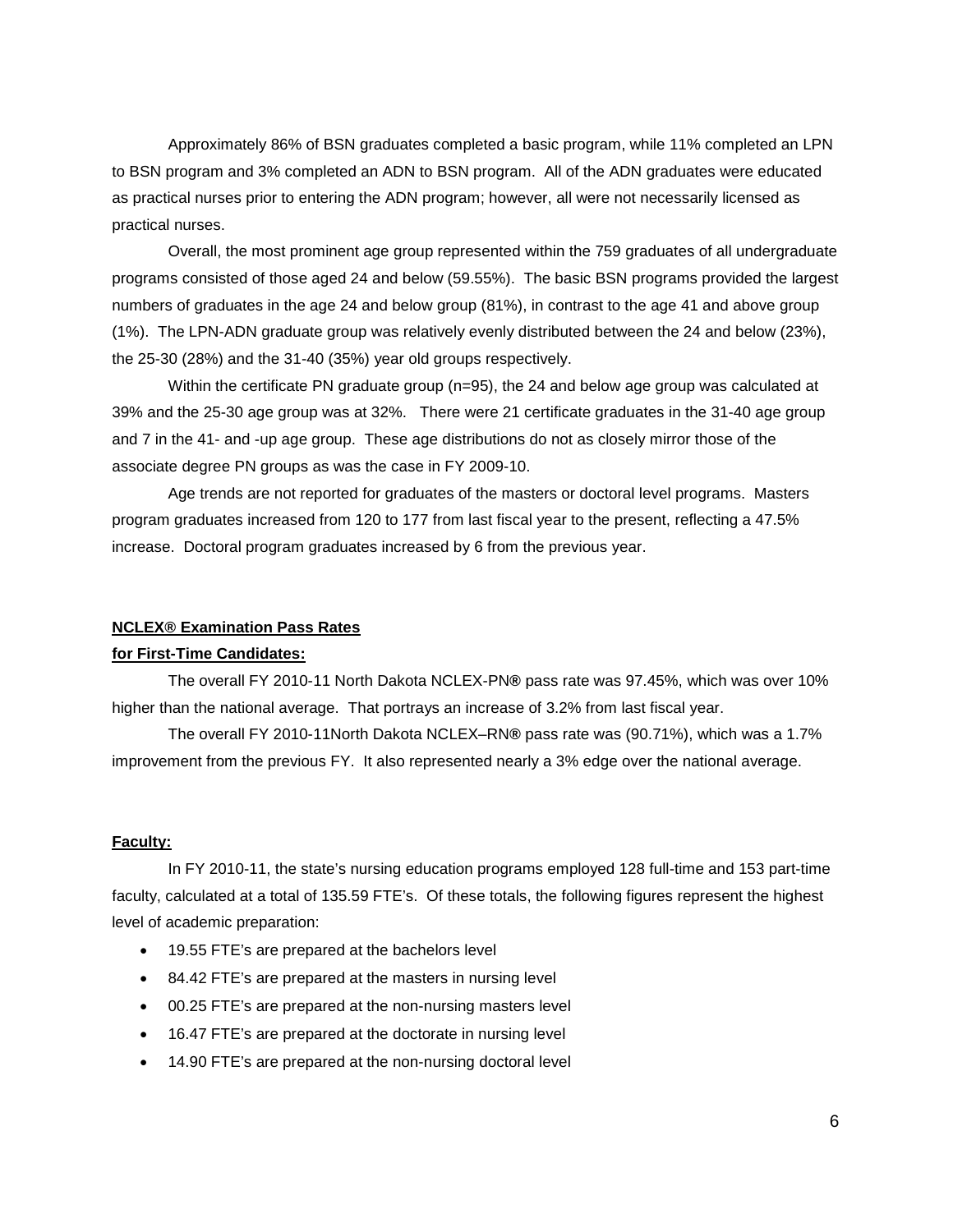Faculty position openings, reported as the total of all ND Nursing Education Programs as of December 2011, are listed as follows:

- Number of openings  $= 5.75$
- Total vacancies being actively recruited as of December 2011 = 5.75
- Total faculty FTE's filled by academically unqualified individuals in FY 2010-11 =  $26.4$

Faculty demographic data is being initially reported this fiscal year. There were 243 female and 10 male faculty serving the state's nursing education programs. The majority of nursing faculty (51%) fall within the *41 and above* age range. 17% are reported in the *31-40* age category. No faculty are reported within the *24 and below* age range, and 28% are reported in the *unknown* age category. Nursing faculty in North Dakota are almost exclusively Caucasian (98%), with 1 Hispanic faculty individual and 2 Native American faculty individuals, as reported by the state's nursing education programs.

The trend of faculty availability and demand has remained consistent over the past several years. The increased demand for nursing faculty seems to foster a trend of decreasing percentage of full-time qualified faculty with at least a masters degree, as noted in the past few annual education reports. This supply-and-demand pattern seems to permeate programs of all types. Nursing education programs have been very committed to the advancement of their faculty within their respective graduate programs, in an effort to increase the percentage of academically qualified faculty. The implementation of the *Faculty Developmental Program* in April 2011 provides the Board with an ongoing mechanism for tracking the progress of these faculty. Increases in the numbers of students seeking advanced degrees (many of whom are within the education track) may help to promote higher levels of educational preparation for faculty in every type of nursing education program in future years.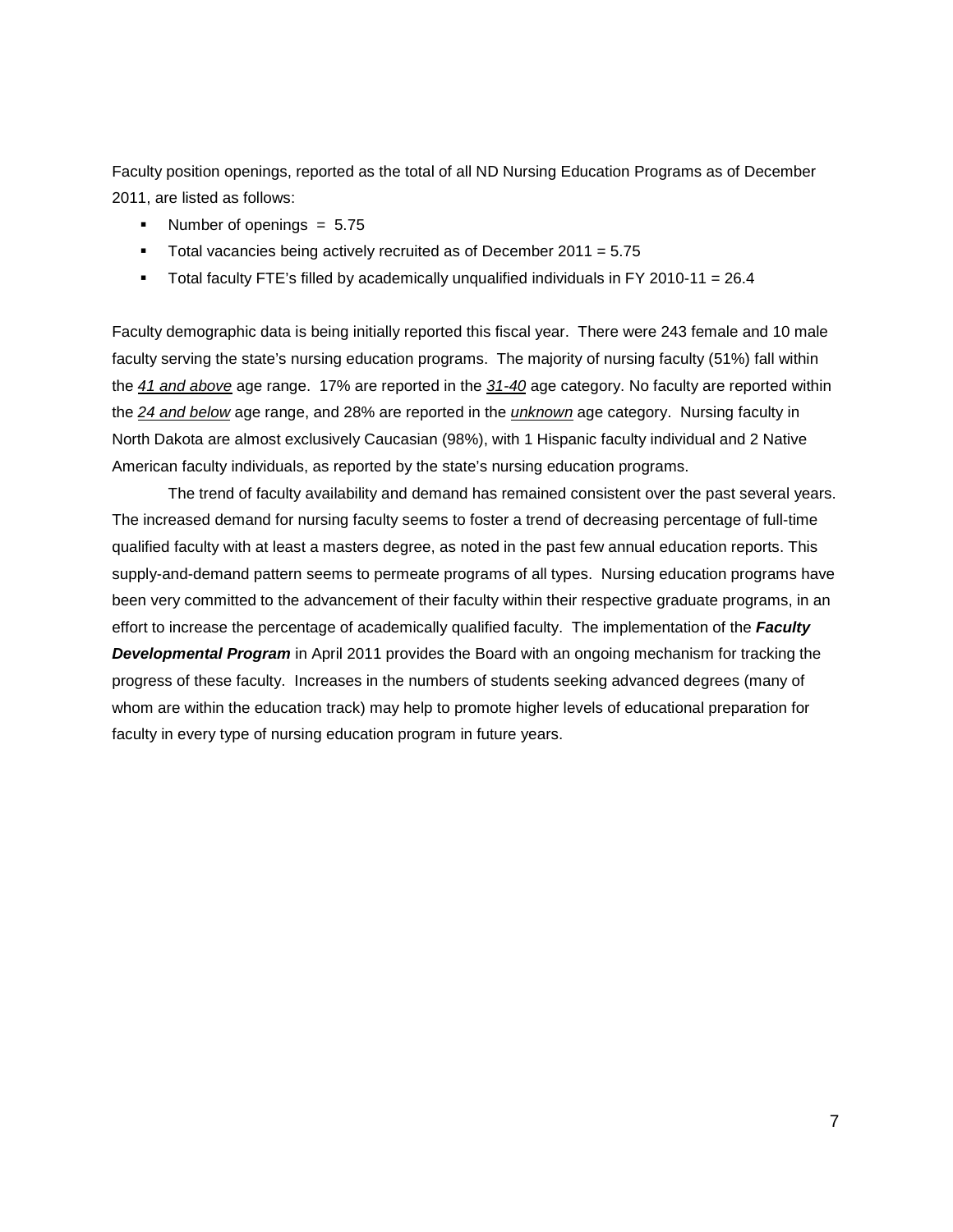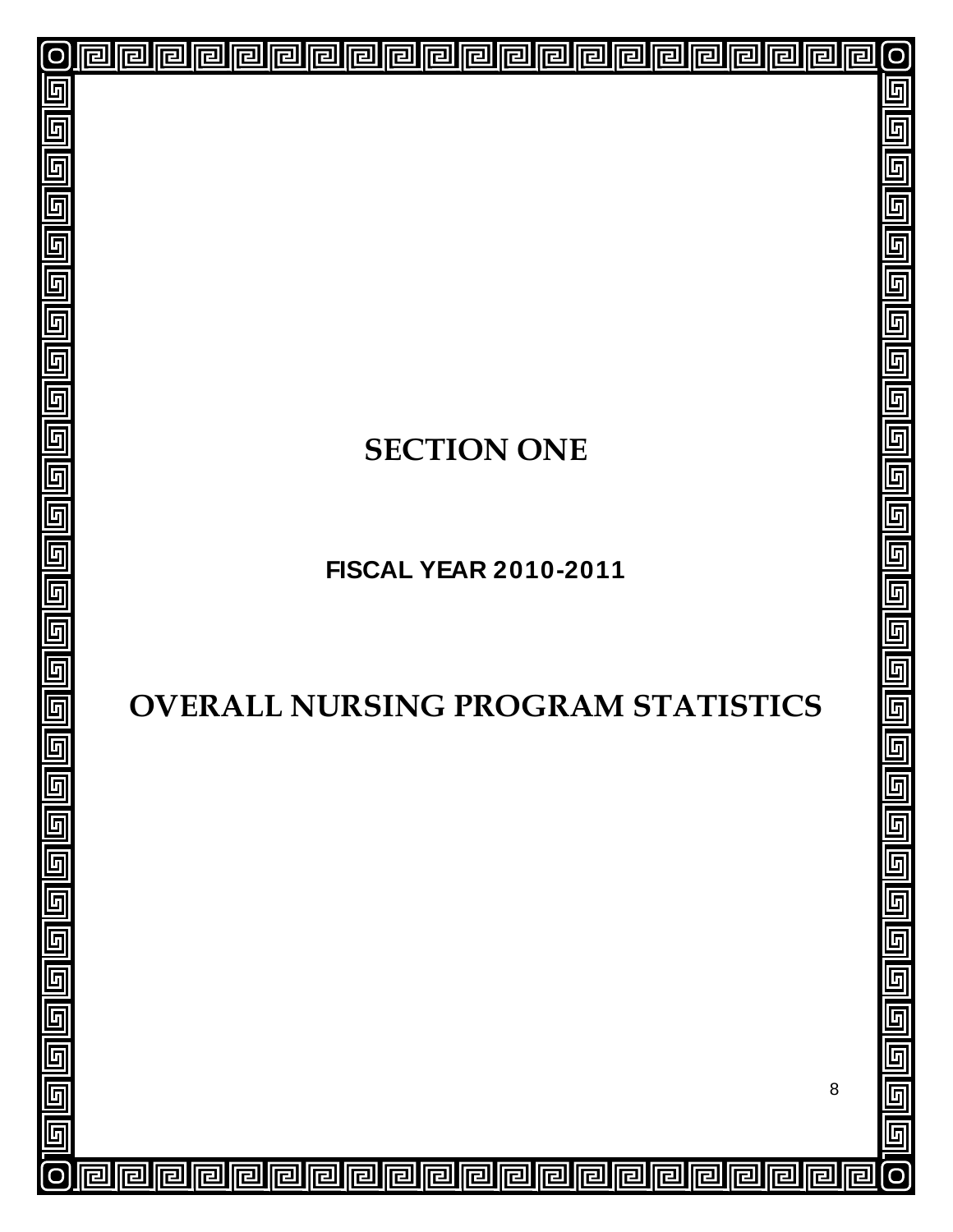# **ADMISSIONS DATA**

# **PRACTICAL NURSING PROGRAM APPLICATIONS AND ADMISSIONS**

| <b>PRACTICAL</b><br><b>NURSING</b>                                                                                |                               |                                   |                         |                                       | <b>BSC</b>                                                             |                                      |                                      |                                              |                                     |                  |
|-------------------------------------------------------------------------------------------------------------------|-------------------------------|-----------------------------------|-------------------------|---------------------------------------|------------------------------------------------------------------------|--------------------------------------|--------------------------------------|----------------------------------------------|-------------------------------------|------------------|
| <b>PROGRAM</b><br><b>APPLICATIONS</b><br><b>AND ADMISSIONS</b>                                                    | Dickinson State<br>University | College of<br>Science<br>ND State | Sitting Bull<br>College | United Tribes<br>Technical<br>College | $\mathop{\Xi}\limits_{\mathbb{L}}$<br>Dakota<br>Nursing F<br>Program I | Dakota<br>Nursing PN<br>Program –DCB | Dakota Nursing<br>PN Program<br>FBCC | Dakota Nursing<br>PN Program-<br><b>LRSC</b> | Dakota<br>Nursing PN<br>Program WSC | Totals           |
| Total number of<br>admission slots                                                                                | 43                            | 90                                | 10                      | 18                                    | 28                                                                     | 32                                   | 16                                   | 24                                           | 32                                  | 293              |
| <b>Basic applications</b><br>received                                                                             | 110                           | 333                               | 6                       | 17                                    | 58                                                                     | 33                                   | 14                                   | 36                                           | 44                                  | 651              |
| Total number of<br>qualified Applicants                                                                           | 88                            | 218                               | 4                       | 16                                    | 40                                                                     | 23                                   | 12                                   | 26                                           | 40                                  | 467              |
| Basic qualified<br>applicants accepted                                                                            | 88                            | 89                                | $\overline{4}$          | 16                                    | 29                                                                     | 23                                   | 12                                   | 25                                           | 39                                  | 325              |
| Basic qualified<br>applicants not<br>accepted                                                                     | 0                             | 127                               | $\pmb{0}$               | 0                                     | 11                                                                     | $\pmb{0}$                            | $\mathbf 0$                          | 0                                            | 1                                   | 139              |
| Qualified applicants<br>accepted but<br>declined admission                                                        | 47                            | 27                                | 1                       | 0                                     | $\overline{\mathbf{c}}$                                                | 1                                    | $\overline{c}$                       | 5                                            | 8                                   | 93               |
| Total number of<br>qualified applicants<br>who were accepted<br>enrolled in the<br>program                        | 41                            | 86                                | 3                       | 16                                    | 27                                                                     | 22                                   | 10                                   | 20                                           | 31                                  | 256              |
| Number of Qualified<br><b>Advanced Standing</b><br>Applicants (LPN to<br>AASPN)                                   | 0                             | 0                                 | 0                       | 0                                     | 0                                                                      | $\mathbf 0$                          | 0                                    | 0                                            | 0                                   | $\mathbf 0$      |
| <b>Total Number of</b><br>Qualified Advanced<br><b>Standing Applicants</b><br>Accepted, but<br>declined admission | 0                             | 0                                 | 0                       | 0                                     | 0                                                                      | 0                                    | 0                                    | 0                                            | 0                                   | $\pmb{0}$        |
| <b>Total Number of</b><br>Qualified Advanced<br><b>Standing Applicants</b><br>Accepted                            | 0                             | 0                                 | 0                       | 0                                     | 0                                                                      | 0                                    | 0                                    | 0                                            | 0                                   | $\boldsymbol{0}$ |
| <b>Total Number of</b><br>Qualified Advanced<br><b>Standing Applicants</b><br>Not Accepted                        | $\pmb{0}$                     | $\mathsf{O}\xspace$               | $\mathbf 0$             | $\pmb{0}$                             | 0                                                                      | $\pmb{0}$                            | $\pmb{0}$                            | $\pmb{0}$                                    | $\pmb{0}$                           | $\pmb{0}$        |
| <b>Total Number of</b><br>Qualified Applicants<br>Accepted for<br><b>Advanced Standing</b><br>Enrolled            | 0                             | $\pmb{0}$                         | $\pmb{0}$               | $\pmb{0}$                             | $\pmb{0}$                                                              | $\pmb{0}$                            | $\pmb{0}$                            | 0                                            | 0                                   | $\mathbf 0$      |
| <b>Total Admissions</b>                                                                                           | 41                            | 86                                | $\mathbf 3$             | 16                                    | 27                                                                     | 22                                   | 10                                   | 20                                           | 31                                  | 256              |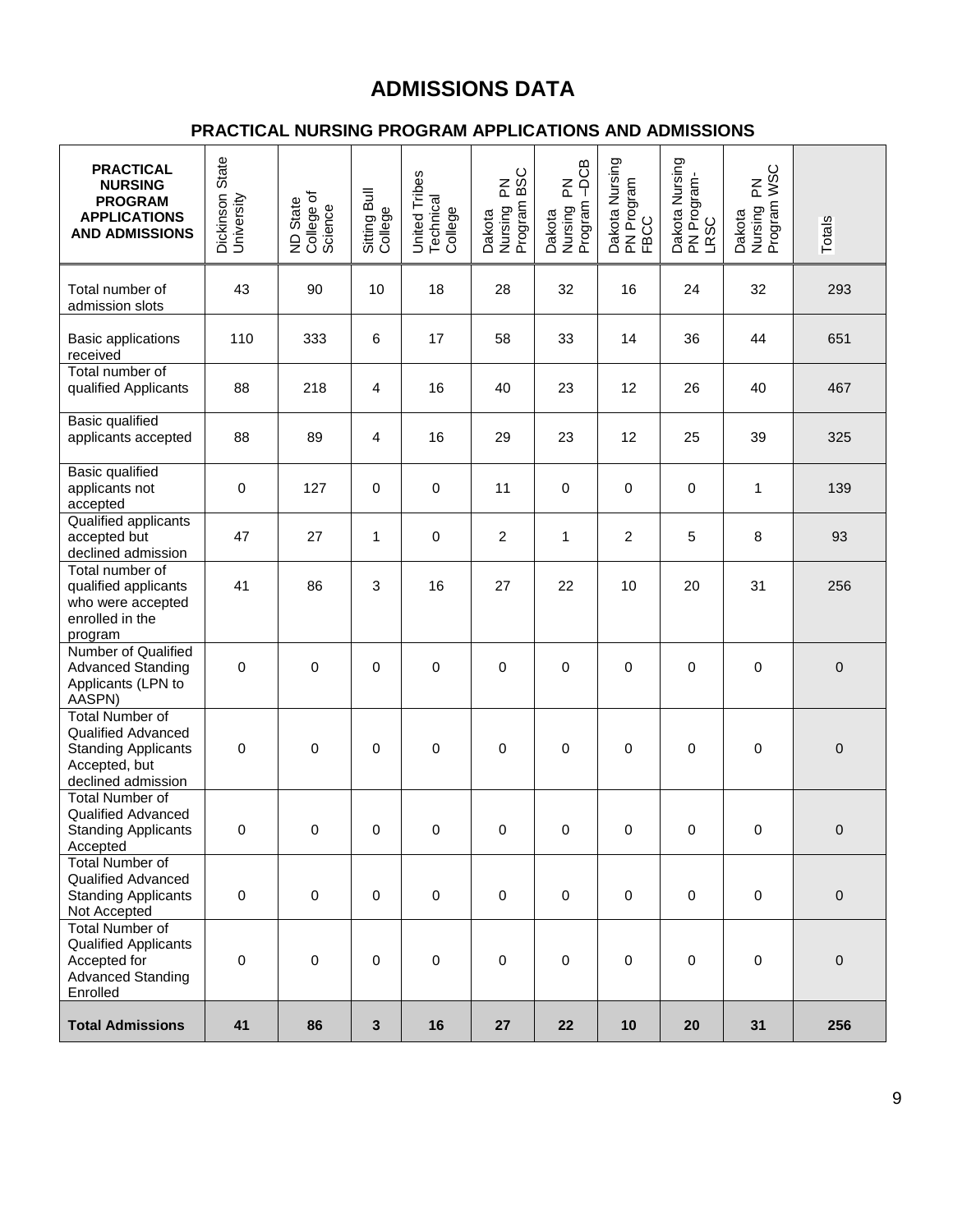| <b>PRACTICAL NURSING PROGRAM</b><br><b>ADMISSION TRENDS</b> | FY 2005-<br>2006 | FY 2006-<br>2007 | FY 2007-<br>2008 | FY 2008-<br>2009 | FY 2009-<br>2010 | FY 2010-<br>2011 |
|-------------------------------------------------------------|------------------|------------------|------------------|------------------|------------------|------------------|
| <b>Dickinson State University</b>                           | 40               | 43               | 44               | 43               | 43               | 41               |
| ND State College of Science                                 | 51               | 60               | 88               | 63               | 62               | 86               |
| Sitting Bull College (ASPN)                                 | 5                | 4                | 3                | 4                | 4                | 3                |
| <b>Turtle Mountain Community College</b>                    | N/A              | N/A              | 25#              | N/A              | N/A              | 12##             |
| United Tribes Technical College                             | 18               | 13               | 10               | 9                | 9                | 16               |
| Dakota Nursing PN Program - BSC                             | 16               | 16               | 18               | 22               | 21               | 27               |
| Dakota Nursing PN Program-DCB                               | 19               | 20               | 27               | 24               | 23               | 22               |
| Dakota Nursing PN Program - FBCC                            | N/A              | N/A              | N/A              | 8                | 8                | 10               |
| Dakota Nursing PN Program-LRSC                              | 16               | 26               | 35               | 23               | 28               | 20               |
| Dakota Nursing PN Program - WSC                             | 44               | 43               | 44               | 37               | 37               | 31               |
| <b>TOTAL</b>                                                | 209              | 224              | 294              | 233              | 235              | 268              |

# **PRACTICAL NURSING PROGRAM ADMISSION TRENDS**

# Initial Approval withdrawn June, 2008

## Initial Approval granted November 2011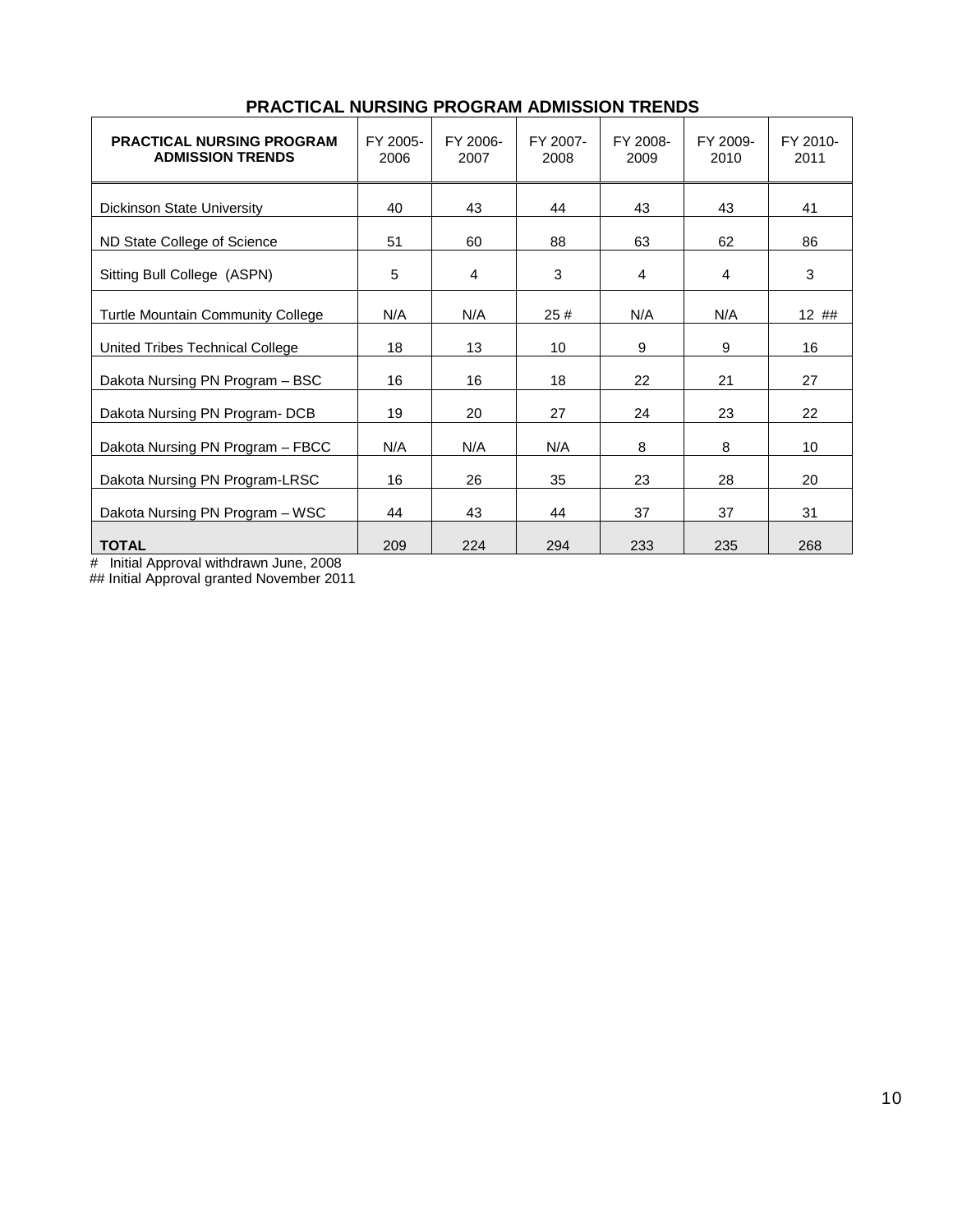|--|

 $\overline{1}$ 

| <b>ASSOCIATE DEGREE</b><br><b>REGISTERED NURSING</b><br>PROGRAM APPLICATIONS AND<br><b>ADMISSIONS</b>       | Dakota Nursing<br>Program - BSC | Dakota Nursing<br>Program -DCB | Dakota Nursing<br>Program - FBCC | Dakota Nursing<br>Program-LRSC | Dakota Nursing<br>Program-WSC | ND State College of<br>Science | <b>TOTAL</b>   |
|-------------------------------------------------------------------------------------------------------------|---------------------------------|--------------------------------|----------------------------------|--------------------------------|-------------------------------|--------------------------------|----------------|
| <b>Total Number of Admission Slots</b>                                                                      | 20                              | 24                             | 8                                | 24                             | 32                            | 20                             | 128            |
| <b>Total Number of Basic</b><br>Applications                                                                | 10                              | 17                             | 6                                | 23                             | 28                            | 0                              | 84             |
| <b>Total Number of Qualified Basic</b><br>Applicants                                                        | 9                               | 16                             | $\overline{4}$                   | 20                             | 28                            | $\mathbf 0$                    | 77             |
| <b>Total Number of Qualified Basic</b><br><b>Applicants Accepted</b>                                        | 9                               | 16                             | 4                                | 20                             | 28                            | 0                              | 77             |
| <b>Basic Qualified Applications Not</b><br>Accepted                                                         | $\mathbf 0$                     | 0                              | $\mathbf 0$                      | 0                              | $\mathbf 0$                   | $\mathbf 0$                    | $\overline{0}$ |
| <b>Total Basic Qualified Applicants</b><br>Who Were Accepted, declined<br>admission                         | 3                               | 2                              | $\mathbf 0$                      | 1                              | 5                             | 0                              | 11             |
| <b>Total Basic Qualified Applicants</b><br>Who Were Accepted Enrolled in<br>the Program                     | 6                               | 14                             | 4                                | 19                             | 23                            | 0                              | 66             |
| Total Number of Applicants for<br><b>Advanced Standing</b>                                                  | 9                               | 14                             | 2                                | 6                              | 10                            | 70                             | 111            |
| Number of Qualified Advanced<br>Standing Applicants to be admitted                                          | $\overline{7}$                  | 12                             | 2                                | 6                              | 6                             | 38                             | 71             |
| <b>Total Number of Qualified</b><br><b>Advanced Standing Applicants</b><br>Accepted                         | $\overline{7}$                  | 12                             | 2                                | 6                              | 6                             | 20                             | 53             |
| <b>Total Number of Qualified</b><br><b>Advanced Standing Applicants Not</b><br>Accepted                     | $\mathbf 0$                     | $\mathbf 0$                    | $\mathbf 0$                      | 0                              | $\mathbf 0$                   | 18                             | 18             |
| <b>Total Number of Qualified</b><br><b>Advanced Standing Applicants</b><br>Accepted, but declined admission | 1                               | $\overline{2}$                 | $\mathbf 0$                      | $\overline{4}$                 | $\mathbf 0$                   | 3                              | 10             |
| <b>Total Number of Qualified</b><br>Applicants Accepted for Advanced<br><b>Standing Enrolled</b>            | 6                               | 10                             | $\overline{2}$                   | $\overline{2}$                 | 6                             | 20                             | 46             |
| <b>Total Admissions</b>                                                                                     | 12                              | 24                             | 6                                | 21                             | 29                            | 20                             | 112            |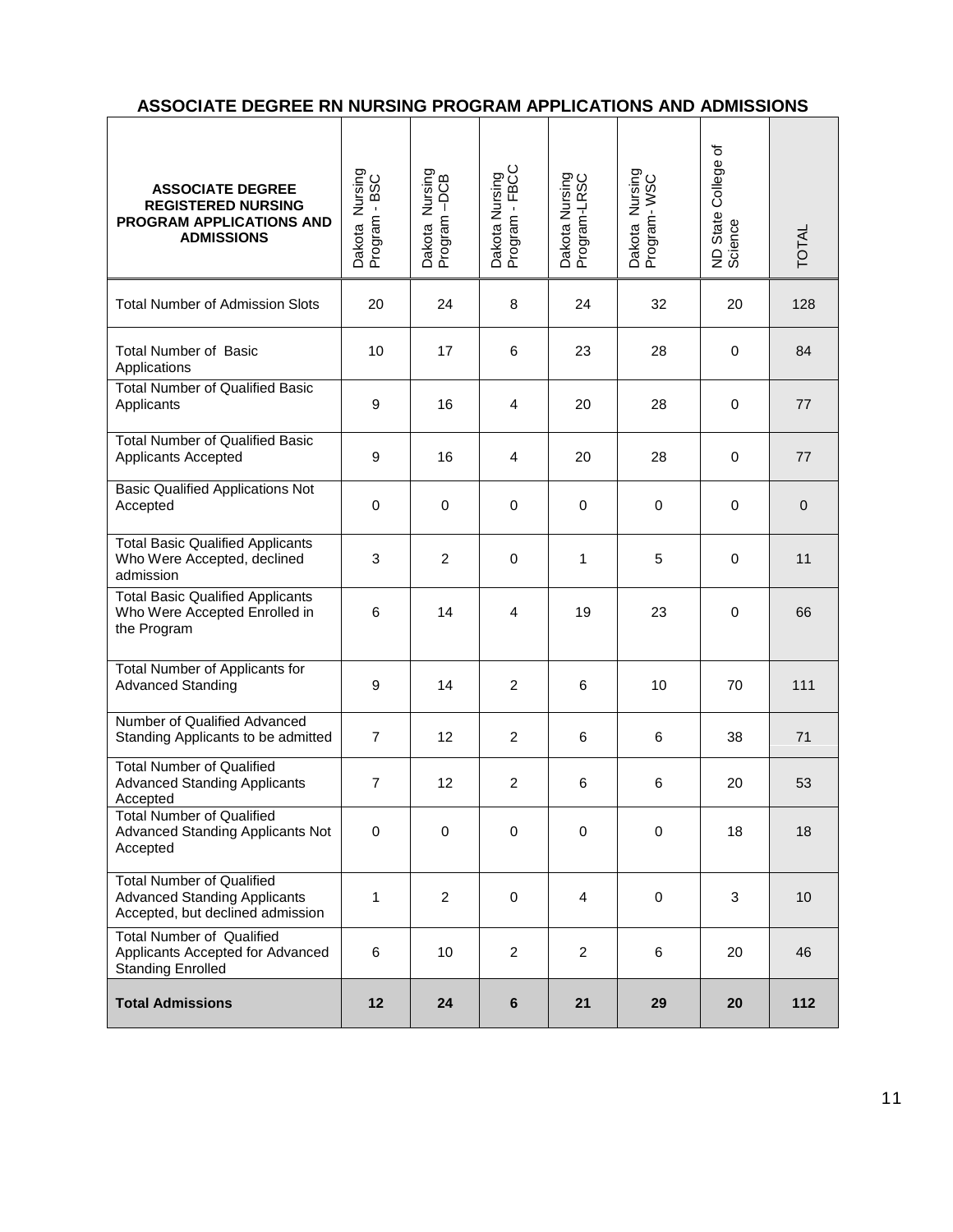| <b>ASSOCIATE DEGREE</b><br><b>REGISTERED NURSING</b><br><b>PROGRAMS ADMISSION</b><br><b>TRENDS</b> | FY.<br>2006-07 | FY.<br>2007-08 | FY.<br>2008-09 | FY.<br>2009-10 | FY.<br>2010-11 |
|----------------------------------------------------------------------------------------------------|----------------|----------------|----------------|----------------|----------------|
| Dakota Nursing Program -BSC                                                                        | 14             | 11             | 16             | 15             | 12             |
| Dakota Nursing Program - DCB                                                                       | 15             | 18             | 24             | 15             | 24             |
| Dakota Nursing Program - FBCC                                                                      | N/A            | N/A            | N/A            | 8              | 6              |
| Dakota Nursing Program-LRSC                                                                        | 14             | 18             | 18             | 24             | 21             |
| Dakota Nursing Program - WSC                                                                       | 32             | 26             | 26             | 27             | 29             |
| ND State College of Science                                                                        | 20             | 24             | 24             | 19             | 20             |
| <b>TOTAL</b>                                                                                       | 95             | 97             | 108            | 109            | 112            |

# **ASSOCIATE DEGREE RN NURSING PROGRAM ADMISSION TRENDS**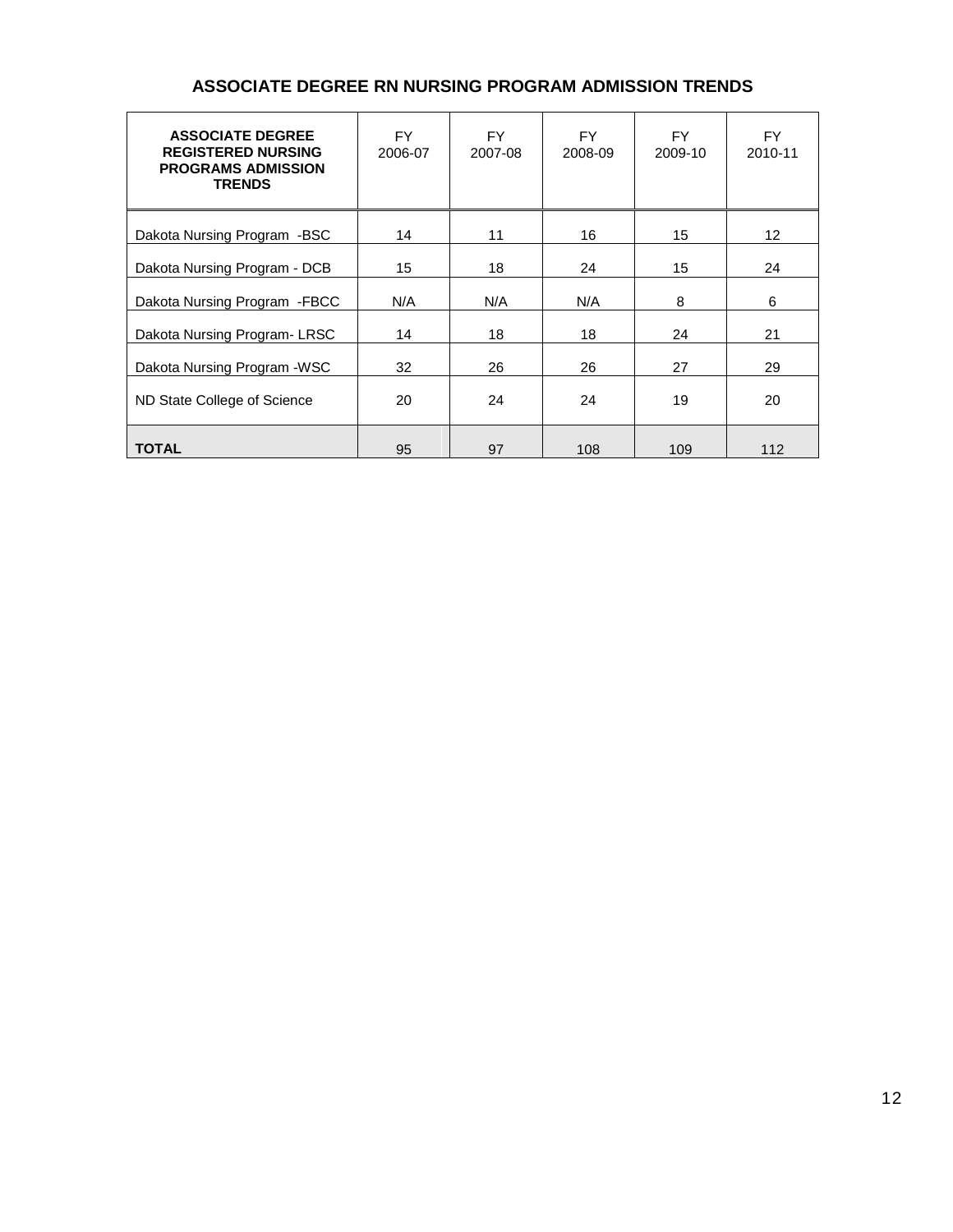# **BACCALAUREATE DEGREE NURSING PROGRAM APPLICATIONS AND ADMISSIONS**

| <b>BACCALAUREATE DEGREE</b><br><b>REGISTERED NURSING PROGRAM</b><br><b>APPLICATIONS AND ADMISSIONS</b> | College<br>Concordia | State<br>Dickinson<br>University | Jamestown College | MedCenter One<br>College of Nursing | Vinot State University | ND State University | University of Mary | University of North<br>Dakota | <b>TOTAL</b> |
|--------------------------------------------------------------------------------------------------------|----------------------|----------------------------------|-------------------|-------------------------------------|------------------------|---------------------|--------------------|-------------------------------|--------------|
| <b>Total Number of Admission Slots</b>                                                                 | 43                   | 32                               | 36                | 50                                  | 36                     | 99                  | 74                 | 128                           | 498          |
| <b>Total Number of Basic Applications</b>                                                              | 71                   | $\mathbf 0$                      | 46                | 105                                 | 51                     | 140                 | 63                 | 309                           | 785          |
| <b>Total Number of Qualified Basic</b><br>Applicants                                                   | 57                   | $\mathbf 0$                      | 34                | 83                                  | 43                     | 128                 | 50                 | 253                           | 648          |
| <b>Total Number of Qualified Basic</b><br><b>Applicants Accepted</b>                                   | 45                   | $\mathbf 0$                      | 34                | 53                                  | 38                     | 69                  | 50                 | 124                           | 413          |
| <b>Basic Qualified Applications Not Accepted</b>                                                       | 12                   | $\mathbf 0$                      | $\mathbf 0$       | 30                                  | 5                      | 59                  | $\mathbf 0$        | 129                           | 235          |
| <b>Total Basic Qualified Applicants Who</b><br>Were Accepted, declined admission                       | $\overline{c}$       | $\mathbf 0$                      | $\mathbf 0$       | 4                                   | $\overline{4}$         | $\mathbf 0$         | 1                  | 20                            | 31           |
| <b>Total Basic Qualified Applicants Who</b><br>Were Accepted Enrolled in the Program                   | 43                   | $\mathbf 0$                      | 34                | 49                                  | 34                     | 69                  | 49                 | 124                           | 402          |
| Total Number of Applicants for Advanced<br>Standing                                                    | 0                    | 32                               | $\mathbf 0$       | 0                                   | 36                     | 39                  | 24                 | 32                            | 163          |
| Number of Qualified Advanced Standing<br>Applicants to be admitted                                     | 0                    | 24                               | $\mathbf 0$       | $\mathbf 0$                         | 36                     | 35                  | 16                 | 25                            | 136          |
| <b>Total Number of Qualified Advanced</b><br><b>Standing Applicants Accepted</b>                       | 0                    | 24                               | $\mathbf 0$       | 0                                   | 36                     | 35                  | 16                 | $\overline{7}$                | 118          |
| Total Number of Qualified Advanced<br><b>Standing Applicants Not Accepted</b>                          | 0                    | $\mathbf 0$                      | $\mathbf 0$       | $\Omega$                            | $\mathbf 0$            | 4                   | $\mathbf 0$        | 6                             | 10           |
| <b>Total Number of Qualified Advanced</b><br>Standing Applicants Accepted, but<br>declined admission   | $\mathbf 0$          | $\overline{4}$                   | $\mathbf 0$       | $\mathbf 0$                         | $\mathbf 0$            | 3                   | $\overline{7}$     | 23                            | 37           |
| <b>Total Number of Qualified Applicants</b><br>Accepted for Advanced Standing Enrolled                 | 0                    | 20                               | $\mathbf 0$       | 0                                   | 36                     | 32                  | 9                  | 17                            | 114          |
| <b>Total Admissions</b>                                                                                | 43                   | 20                               | 34                | 49                                  | 70                     | 101                 | 58                 | 141                           | 516          |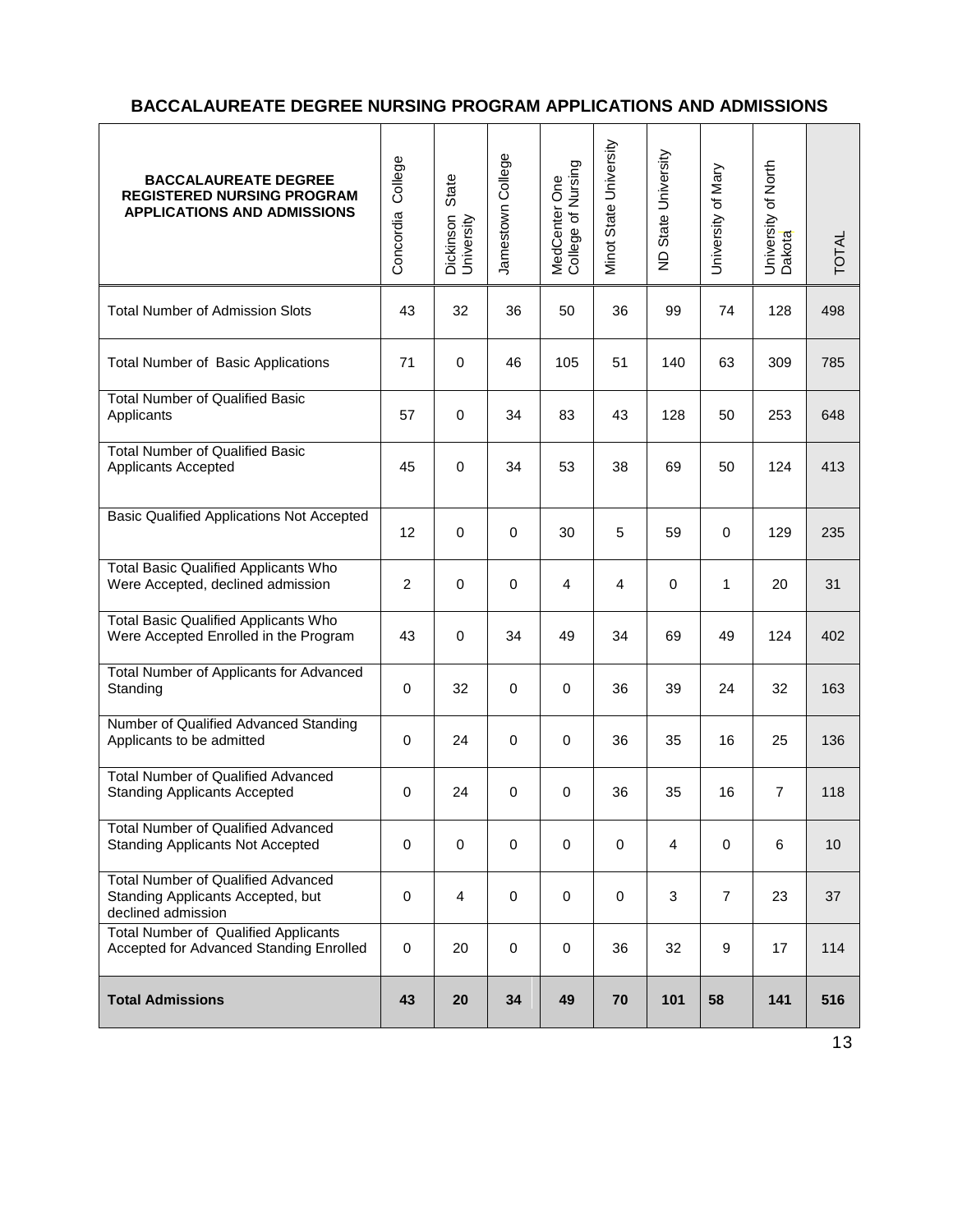| <b>BACCALAUREATE DEGREE</b><br><b>REGISTERED NURSING</b><br><b>PROGRAM ADMISSION</b><br><b>TRENDS</b> | <b>FY</b><br>2006-07 | FY.<br>2007-08 | <b>FY</b><br>2008-09 | <b>FY</b><br>2009-10 | <b>FY</b><br>2010-11 |
|-------------------------------------------------------------------------------------------------------|----------------------|----------------|----------------------|----------------------|----------------------|
| Concordia College                                                                                     | 43                   | 42             | 39                   | 43                   | 43                   |
| Dickinson State University                                                                            | 29                   | 28             | 27                   | 20                   | 20                   |
| Jamestown College                                                                                     | 45                   | 32             | 29                   | 36                   | 34                   |
| MedCenter One College of<br>Nursing                                                                   | 52                   | 50             | 50                   | 48                   | 49                   |
| <b>Minot State University</b>                                                                         | 44                   | 47             | 45                   | 69                   | 70                   |
| <b>ND State University</b>                                                                            | 79                   | 78             | 83                   | 73                   | 101                  |
| University of Mary                                                                                    | 79                   | 75             | 77                   | 68                   | 58                   |
| University of North Dakota                                                                            | 102                  | 124            | 138                  | 144                  | 141                  |
| <b>TOTAL</b>                                                                                          | 473                  | 476            | 488                  | 501                  | 516                  |

# **BACCALAUREATE DEGREE NURSING PROGRAM ADMISSION TRENDS**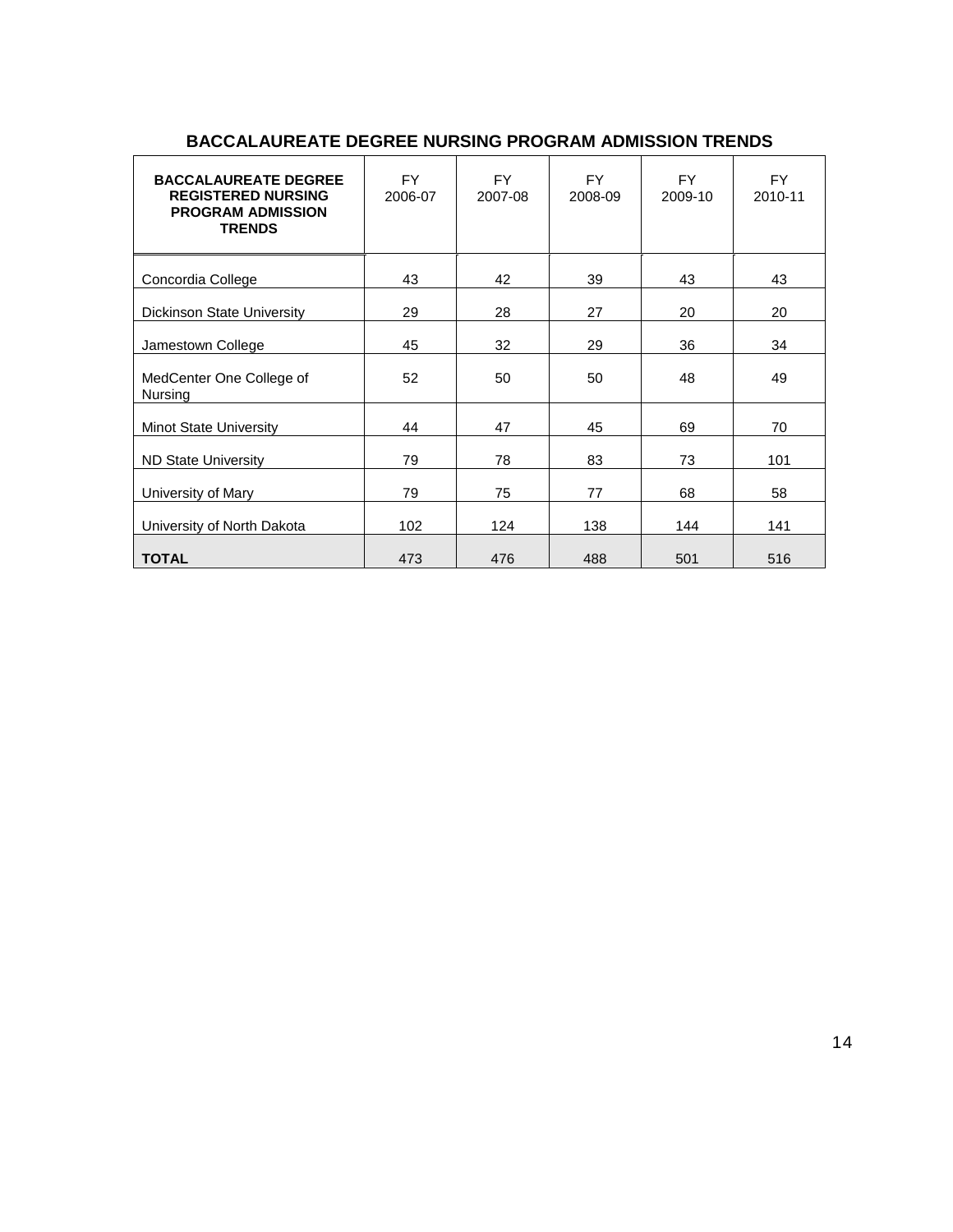# **ENROLLMENT DATA**

### **PRACTICAL NURSING PROGRAM ENROLLMENT HISTORY**

| <b>PRACTICAL NURSING PROGRAM</b><br><b>ENROLLMENT HISTORY</b> | FY 2006-<br>2007 | FY 2007-<br>2008 | FY 2008-<br>2009 | FY 2009-<br>2010 | FY2010-<br>2011 |
|---------------------------------------------------------------|------------------|------------------|------------------|------------------|-----------------|
| <b>Dickinson State University</b>                             | 69               | 80               | 67               | 75               | 77              |
| ND State College of Science                                   | 116              | 138              | 116              | 109              | 114             |
| <b>Sitting Bull College</b>                                   | 8                | 6                | 14               | 12 <sub>2</sub>  | 14              |
| <b>Turtle Mountain Community College</b>                      | N/A              | 25#              | N/A              | N/A              | 12##            |
| United Tribes Tech College                                    | 27               | 20               | 20               | 20               | 25              |
| Dakota Nursing Program PN-BSC                                 | 16               | 18               | 22               | 21               | 27              |
| Dakota Nursing Program PN-DCB                                 | 20               | 27               | 24               | 23               | 22              |
| Dakota Nursing Program PN-FBCC                                | N/A              | N/A              | 8                | 8                | 10              |
| Dakota Nursing Program PN-LRSC                                | 26               | 35               | 23               | 28               | 20              |
| Dakota Nursing Program PN -WSC                                | 43               | 44               | 37               | 37               | 31              |
| <b>TOTALS</b>                                                 | 325              | 393              | 331              | 333              | 352             |

# Initial Approval withdrawn June, 2008

## Initial Approval granted November 2011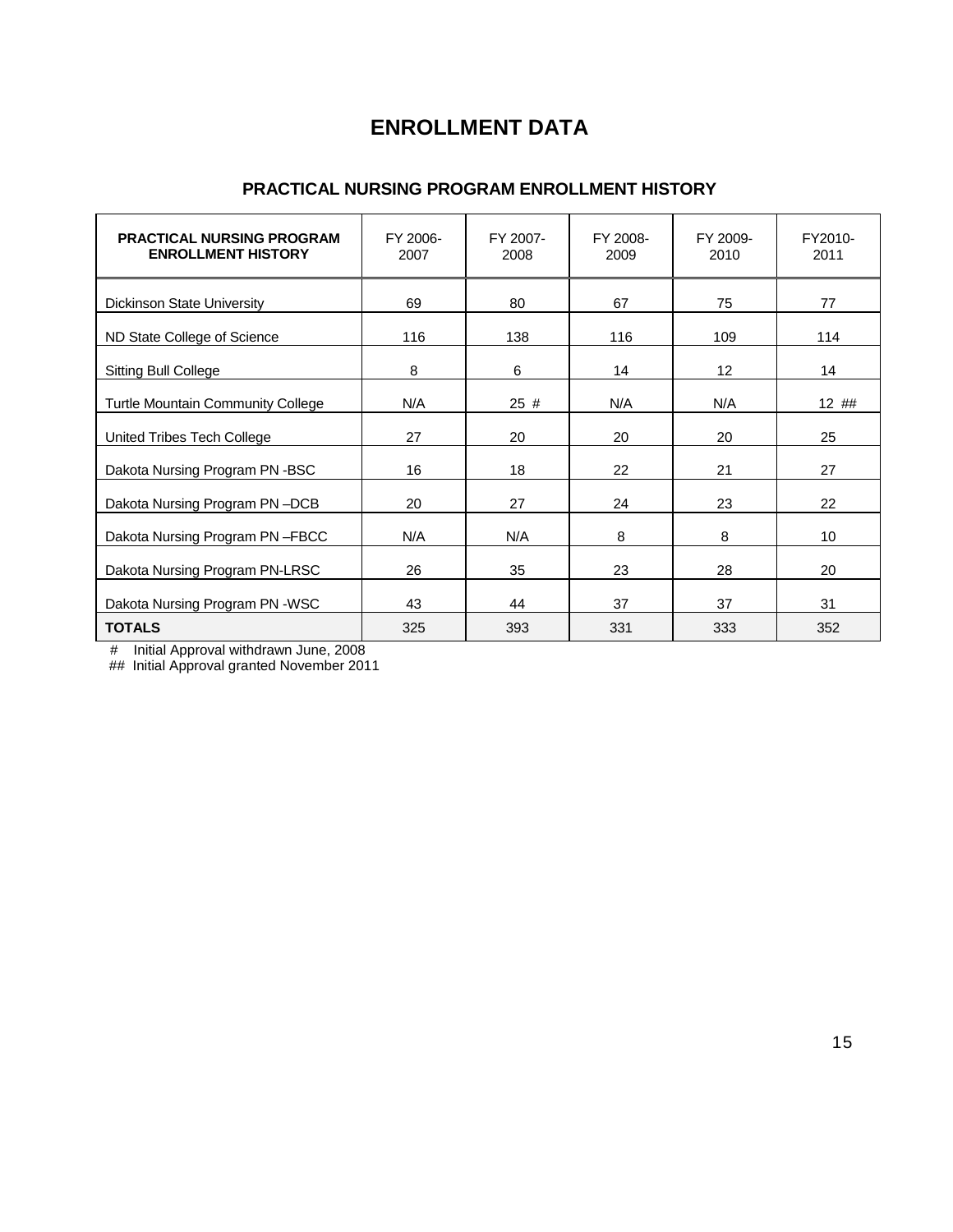| <b>REGISTERED NURSING PROGRAM</b><br><b>ENROLLMENT HISTORY</b> | FY 2006-<br>2007 | FY 2007-<br>2008 | FY 2008-<br>2009 | FY 2009-<br>2010 | FY 2010-<br>2011 |
|----------------------------------------------------------------|------------------|------------------|------------------|------------------|------------------|
| Concordia College                                              | 113              | 114              | 108              | 120              | 122              |
| Dickinson State University                                     | 51               | 55               | 50               | 45               | 40               |
| Jamestown College                                              | 110              | 113              | 107              | 105              | 95               |
| Medcenter One College                                          | 135              | 139              | 140              | 137              | 137              |
| Minot State University                                         | 131              | 120              | 117              | 136              | 103              |
| North Dakota State University                                  | 211              | 204              | 221              | 167              | 191              |
| University of Mary                                             | 165              | 158              | 150              | 185              | 153              |
| University of North Dakota                                     | 303              | $319*$           | 382**            | 394              | 382              |
| Dakota Nursing Program                                         | 75               | 74               | 84               | 89               | Broken out below |
| Dakota Nursing Program-BSC                                     |                  |                  |                  |                  | 12               |
| Dakota Nursing Program-DCB                                     |                  |                  |                  |                  | 24               |
| Dakota Nursing Program-FBCC                                    |                  |                  |                  |                  | 6                |
| Dakota Nursing Program-LRSC                                    |                  |                  |                  |                  | 21               |
| Dakota Nursing Program-WSC                                     |                  |                  |                  |                  | 29               |
| North Dakota State College of Science                          | 18               | 24               | 24               | 19               | 20               |
| <b>TOTALS</b>                                                  | 1312             | 1320             | 1383             | 1397             | 1335             |

# **REGISTERED NURSING PROGRAM ENROLLMENT HISTORY**

\* Number includes 5 RN to MS students that are not yet considered graduate students

\*\* 2008-2009 figure does not include RN to MS students, as they move into graduate status without obtaining the BSN degree.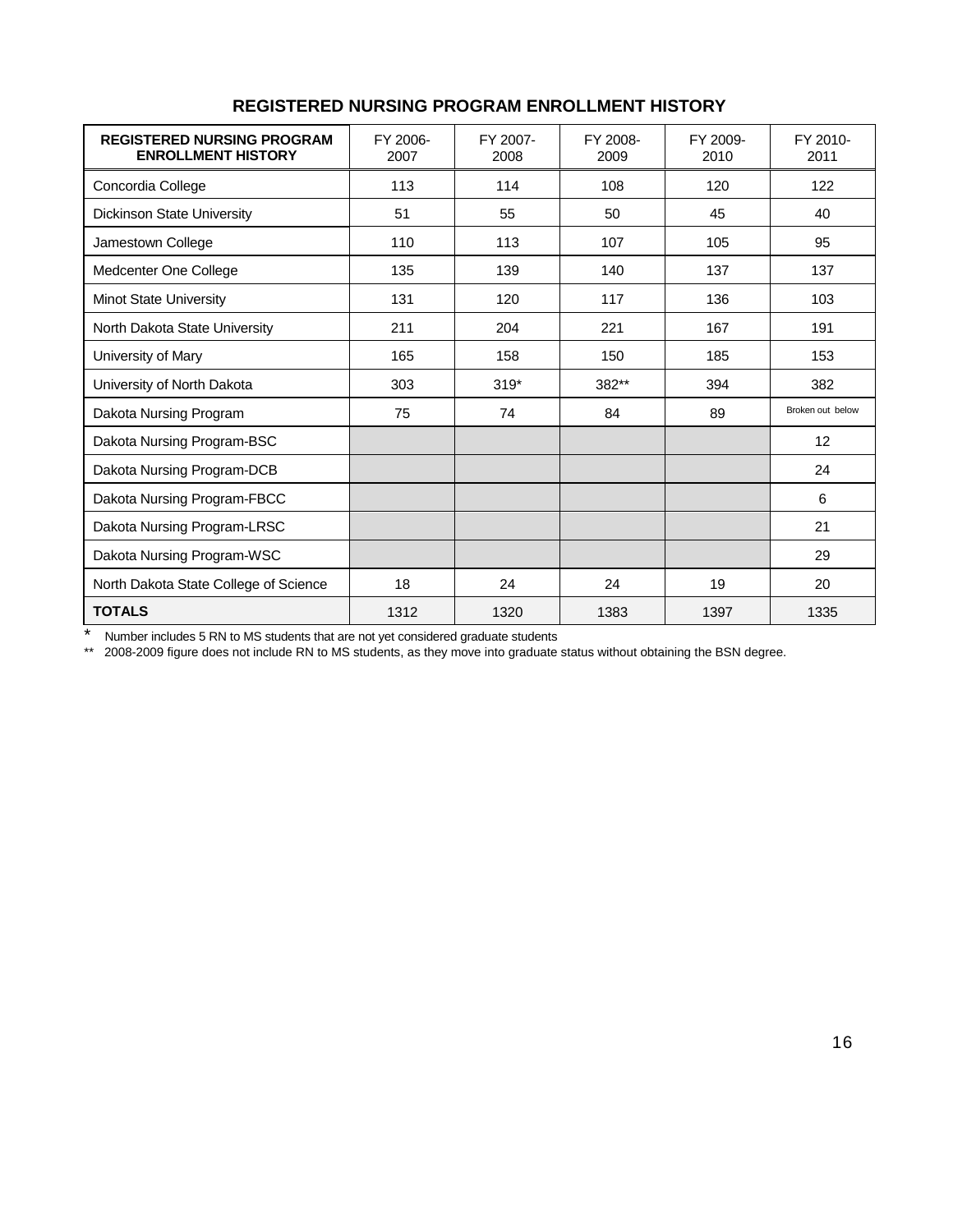### **MASTER'S NURSING PROGRAM ENROLLMENT HISTORY**

| <b>MASTER'S NURSING PROGRAM</b><br><b>ENROLLMENT HISTORY</b> | FY 2006-<br>2007 | FY 2007-<br>2008 | FY 2008-<br>2009 | FY 2009-<br>2010 | FY 2010-<br>2011 |
|--------------------------------------------------------------|------------------|------------------|------------------|------------------|------------------|
| <b>ND State University</b>                                   | N/A              | 4                | 13               | 10               | 14               |
| University of Mary                                           | 32               | 110              | 166              | 184              | 389              |
| University of North Dakota                                   | 94               | 113              | 149              | 204              | 206              |
| <b>TOTALS</b>                                                | 179              | 229              | 328              | 398              | 609              |

# **DOCTORATE LEVEL NURSING PROGRAM ENROLLMENT HISTORY**

| <b>DOCTORATE LEVEL NURSING</b><br><b>PROGRAM ENROLLNMENT HISTORY</b> | FY 2006-<br>2007 | FY 2007-<br>2008 | FY 2008-<br>2009 | FY 2009-<br>2010 | FY 2010-<br>2011 |
|----------------------------------------------------------------------|------------------|------------------|------------------|------------------|------------------|
| NDSU (DNP)                                                           | N/A              | 25               | 26               | 22               | 32               |
| University of North Dakota (PhD)                                     | 19               | 19               | 17               | 21               | 25               |
| <b>TOTALS</b>                                                        | 19               | 44               | 43               | 43               | 57               |

|                                                 | FY 2006- | FY 2007- | FY 2008- | FY 2009- | FY 2010- |
|-------------------------------------------------|----------|----------|----------|----------|----------|
|                                                 | 2007     | 2008     | 2009     | 2010     | 2011     |
| <b>GRAND TOTAL (Enrollment All</b><br>Programs) | 1835     | 1986     | 2085     | 2141     | 2353     |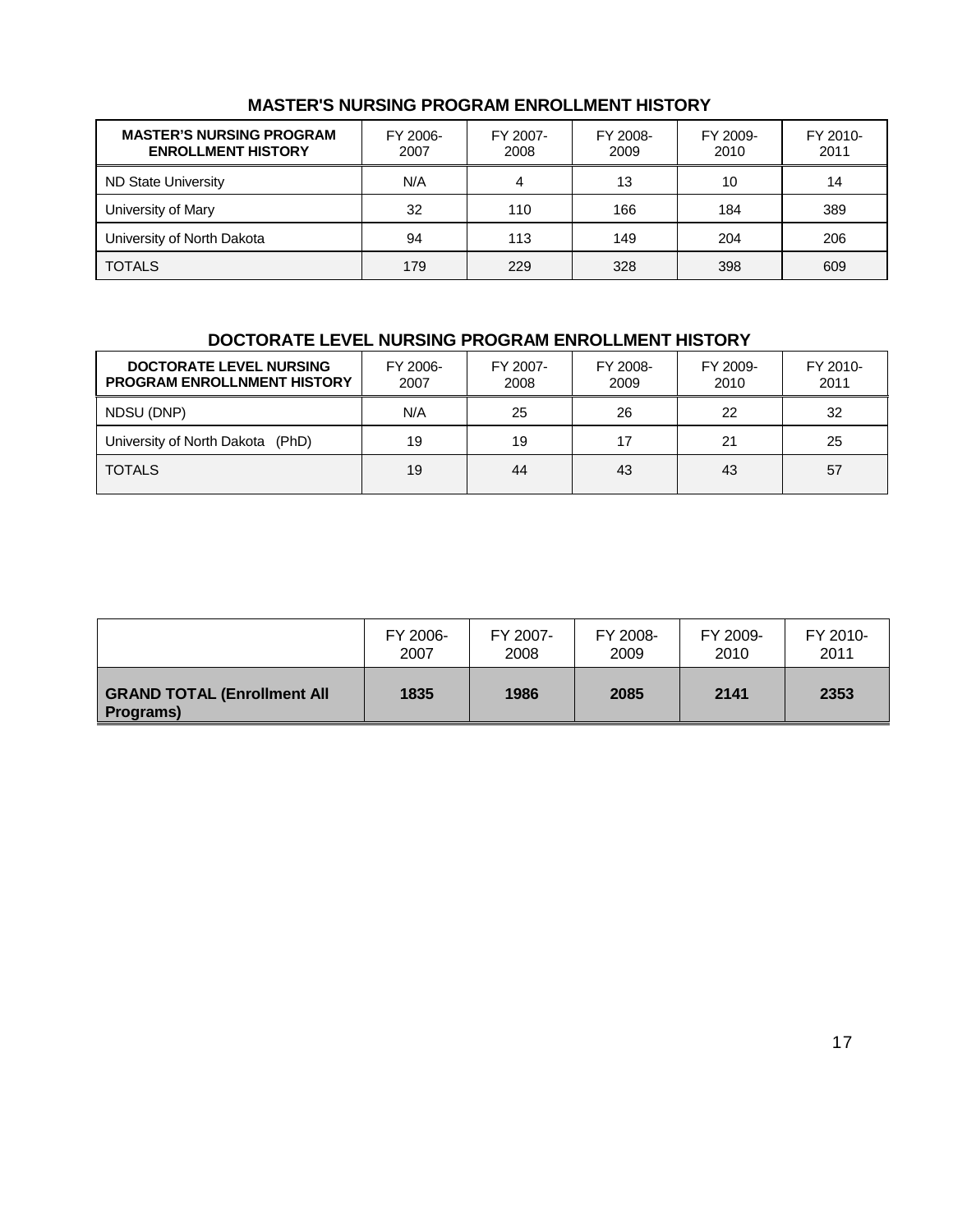# **DETAILED ENROLLMENT FOR ND NURSING PROGRAMS LADDER ENROLLMENT**

|                  | <b>Total Ladder Enrollment LPN to AASPN/ASPN</b> |                                             |                         |                         |          |
|------------------|--------------------------------------------------|---------------------------------------------|-------------------------|-------------------------|----------|
|                  | Dickinson<br>State<br>College                    | ৳<br>State<br>Science<br>ND Stat<br>College | Sitting Bull<br>College | College<br>United<br>ēΩ | Totals   |
| <b>FULL-TIME</b> | $\Omega$                                         |                                             | 0                       | 0                       | $\Omega$ |
| PART-TIME        | 0                                                | 0                                           | 0                       | 0                       | $\Omega$ |
| <b>TOTAL</b>     | 0                                                |                                             | 0                       | 0                       | 0        |

# **Total Ladder Enrollment LPN to ADN/ASN (RN)**

|                  | Dakota Nursing<br>Program-BSC | Nursing<br>Program-DCB<br>Dakota | Dakota Nursing<br>Program-FBCC | Dakota Nursing<br>Program-LRSC | Dakota Nursing<br>Program-WSC | College<br>of Science<br>State<br>$\frac{\Omega}{Z}$ | Totals |
|------------------|-------------------------------|----------------------------------|--------------------------------|--------------------------------|-------------------------------|------------------------------------------------------|--------|
| <b>FULL-TIME</b> | 6                             | 10                               | 2                              | 2                              | 6                             | 0                                                    | 26     |
| PART-TIME        | 0                             | $\mathbf 0$                      | 0                              | 0                              | 0                             | 20                                                   | 20     |
| <b>TOTAL</b>     | 6                             | 10                               | 2                              | 2                              | 6                             | 20                                                   | 46     |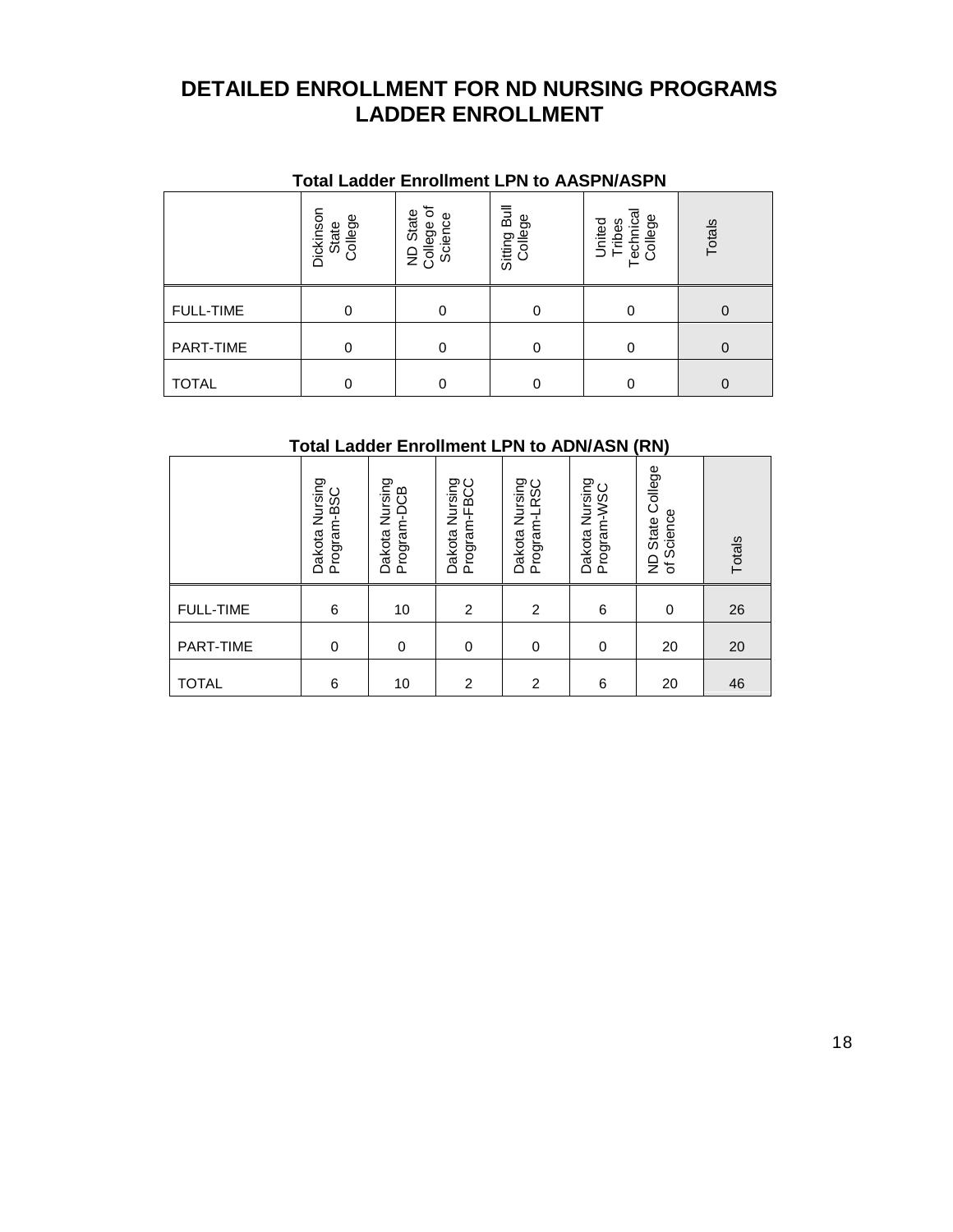|                  |                      |                                  | $19001$ casset convincent |                                                                       |                                   | ויירון יויטש טו יום    |                         |                                    |        |
|------------------|----------------------|----------------------------------|---------------------------|-----------------------------------------------------------------------|-----------------------------------|------------------------|-------------------------|------------------------------------|--------|
|                  | Concordia<br>College | State<br>University<br>Dickinson | Jamestown<br>College      | College<br>MedCenter<br>One College<br>Nursing<br>$\overline{\sigma}$ | State<br>Minot Stat<br>University | ND State<br>University | ৳<br>University<br>Mary | Dakota<br>৳<br>University<br>North | Totals |
| <b>FULL TIME</b> | $\Omega$             | 35                               | 3                         | 0                                                                     | 0                                 | $\Omega$               | 23                      | 9                                  | 70     |
| PART TIME        | $\mathbf 0$          | 5                                | 0                         | $\mathbf 0$                                                           | 0                                 | 43                     | 0                       |                                    | 49     |
| <b>TOTALS</b>    | $\Omega$             | 40                               | 3                         | $\Omega$                                                              | 0                                 | 43                     | 23                      | 10                                 | 119    |

# **Total Ladder Enrollment– LPN to BSN (RN)**

# **Total Ladder Enrollment- Diploma to BSN**

|                  | oncordia<br>allege<br>00 | University<br>nson<br>Dickir<br>State | Jamestown<br>College | College<br>enter<br>ursing<br>MedC<br><b>One</b><br>⇁<br>∠<br>৳ | State<br>rsity<br>Minot<br>Univer | ersity<br>State<br>ξŝ | ৳<br>University<br>Mary | Dakota<br>৳<br>University<br>North | Totals |
|------------------|--------------------------|---------------------------------------|----------------------|-----------------------------------------------------------------|-----------------------------------|-----------------------|-------------------------|------------------------------------|--------|
| <b>FULL-TIME</b> | 0                        | 0                                     | 0                    | 0                                                               | 0                                 | 0                     | 0                       |                                    |        |
| PART-TIME        | 0                        | 0                                     | 0                    | $\Omega$                                                        | 0                                 | 0                     | 0                       | 25                                 | 25     |
| <b>TOTALS</b>    | 0                        | $\Omega$                              | 0                    | ∩                                                               | 0                                 | $\Omega$              | 0                       | 32                                 | 32     |

# **Total Ladder Enrollment ADN to BSN**

|                  | Concordia<br>College | Dickinson<br>University<br>State | Jamestown<br>College                      | One College<br>MedCenter<br>of Nursing | Minot State<br>University | ND State<br>University | University of<br>Mary | North Dakota<br>University of | Totals           |
|------------------|----------------------|----------------------------------|-------------------------------------------|----------------------------------------|---------------------------|------------------------|-----------------------|-------------------------------|------------------|
| <b>FULL-TIME</b> | $\pmb{0}$            | $\pmb{0}$                        | 0                                         | $\pmb{0}$                              | $\mathbf 0$               | $\pmb{0}$              | 0                     | $\overline{7}$                | $\boldsymbol{7}$ |
| PART-TIME        | 0                    | $\pmb{0}$                        | 0                                         | $\mathbf 0$                            | $\mathbf 0$               | $\mathbf 0$            | 0                     | 25                            | 25               |
| <b>TOTALS</b>    | 0                    | 0                                | 0                                         | 0                                      | $\mathbf 0$               | $\mathbf 0$            | 0                     | 32                            | 32               |
|                  |                      |                                  | <b>Total Ladder Enrollment ADN to BSN</b> |                                        |                           |                        |                       |                               |                  |
|                  | Concordia<br>College | Dickinson<br>University<br>State | Jamestown<br>College                      | One College<br>MedCenter<br>of Nursing | Minot State<br>University | ND State<br>University | University of<br>Mary | North Dakota<br>University of | Totals           |
| <b>FULL TIME</b> | 0                    | 0                                | $\mathbf 0$                               | 0                                      | $\mathbf 0$               | $\pmb{0}$              | 1                     | 0                             | 1                |
| <b>PART TIME</b> | 0                    | $\mathbf 0$                      | $\mathbf 0$                               | $\mathbf 0$                            | 0                         | 15                     | $\mathbf 0$           | 0                             | 15               |
| <b>TOTALS</b>    | 0                    | $\pmb{0}$                        | 0                                         | $\pmb{0}$                              | 0                         | 15                     | 1                     | 0                             | 16               |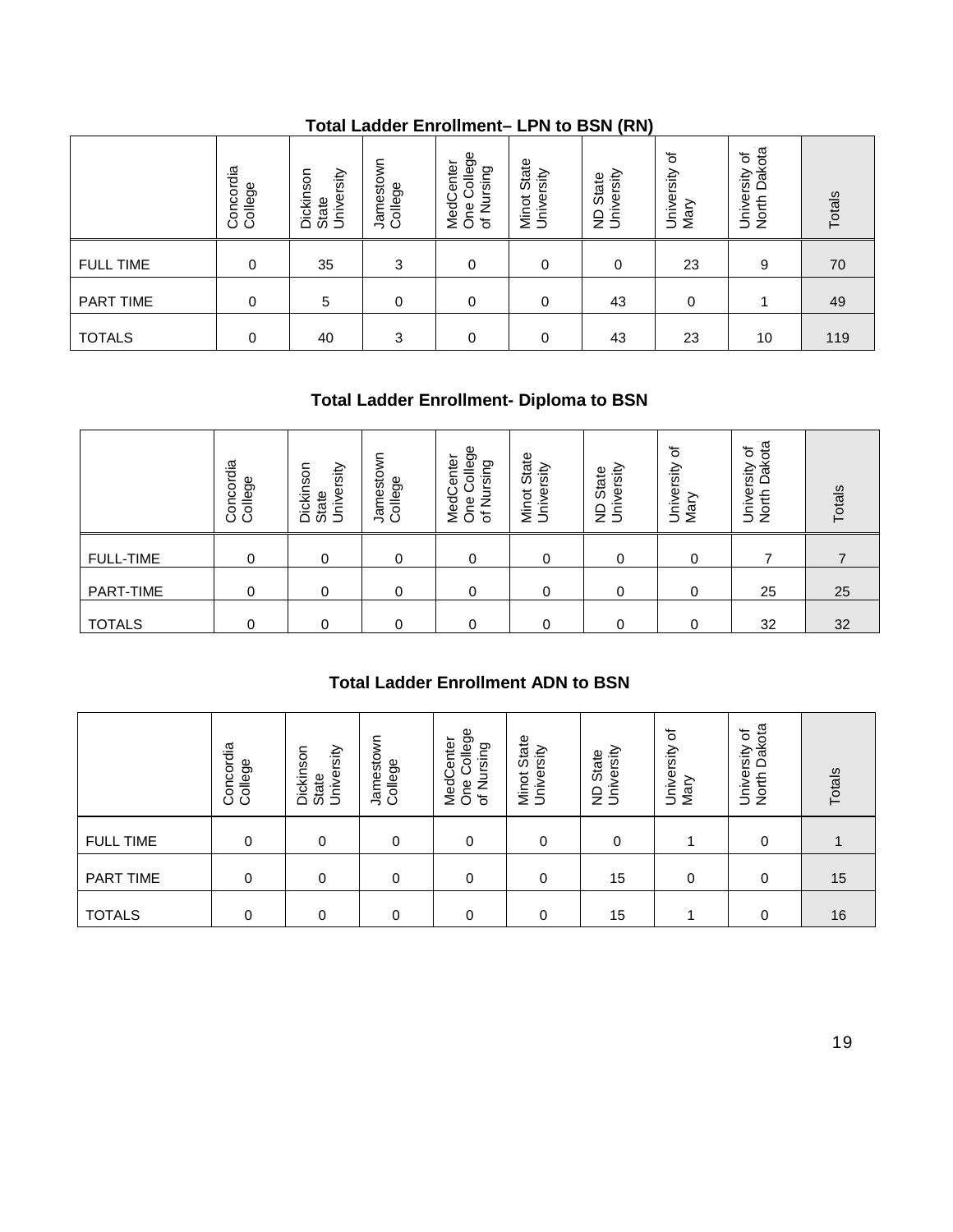# **DETAILED ENROLLMENT FOR ND NURSING PROGRAMS (includes ladder enrollees)**

# **Detailed Certificate PN Program Enrollment**

|                  | <b>TOTAL</b><br><b>ENROLLED</b> |              | <b>MEN</b> |    | <b>MINORITY</b> |     |
|------------------|---------------------------------|--------------|------------|----|-----------------|-----|
| <b>FULL-TIME</b> | <b>PART-TIME</b>                | <b>TOTAL</b> | ᇊ          | DТ | --              | DT. |
|                  |                                 |              |            |    |                 |     |
|                  | 110                             | 110          |            |    | 14              |     |

# **Detailed AASPN/ASPN Enrollment**

|                      |                                 | <b>SEMESTER 1-2</b> |     |            |                 |    |                      |                                 | <b>SEMESTER 3-4</b> |            |    |                 |           |
|----------------------|---------------------------------|---------------------|-----|------------|-----------------|----|----------------------|---------------------------------|---------------------|------------|----|-----------------|-----------|
|                      | <b>TOTAL</b><br><b>ENROLLED</b> |                     |     | <b>MEN</b> | <b>MINORITY</b> |    |                      | <b>TOTAL</b><br><b>ENROLLED</b> |                     | <b>MEN</b> |    | <b>MINORITY</b> |           |
| FULL-<br><b>TIME</b> | PART-<br>TIME                   | <b>TOTAL</b>        | FT. | PT         | <b>FT</b>       | PT | FULL-<br><b>TIME</b> | PART-<br><b>TIME</b>            | <b>TOTAL</b>        | <b>FT</b>  | PT | <b>FT</b>       | <b>PT</b> |
| 50                   | 93                              | 143                 |     | 5          | 26              | 7  | 63                   | 24                              | 87                  | 3          | 1  | 17              | $\Omega$  |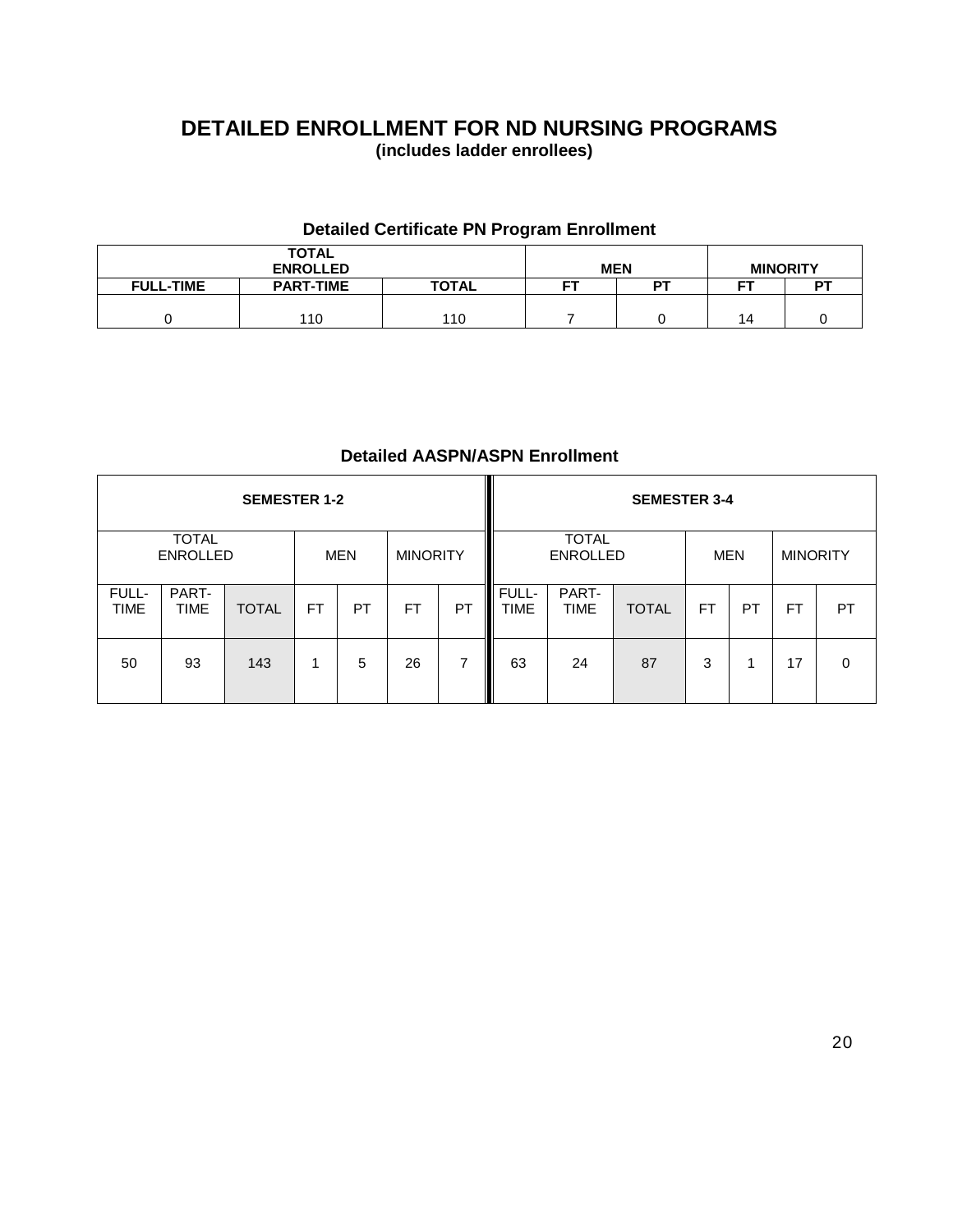# **DETAILED BACCALAUREATE ENROLLMENT**

|                      |                                 | <b>SEMESTER 1-2</b> |           |            |                 |    |                            |                                 | <b>SEMESTER 3-4</b> |            |    |                 |    |
|----------------------|---------------------------------|---------------------|-----------|------------|-----------------|----|----------------------------|---------------------------------|---------------------|------------|----|-----------------|----|
|                      | <b>TOTAL</b><br><b>ENROLLED</b> |                     |           | <b>MEN</b> | <b>MINORITY</b> |    |                            | <b>TOTAL</b><br><b>ENROLLED</b> |                     | <b>MEN</b> |    | <b>MINORITY</b> |    |
| FULL-<br><b>TIME</b> | PART-<br><b>TIME</b>            | <b>TOTAL</b>        | <b>FT</b> | PT         | FT              | P7 | <b>FULL</b><br><b>TIME</b> | <b>PART</b><br><b>TIME</b>      | <b>TOTAL</b>        | FT         | PT | F1              | PT |
| 2                    | 126                             | 128                 | 19        | 0          | 18              | 0  | 321                        | 55                              | 376                 | 45         |    | 27              | 3  |

| <b>SEMESTER 5-6</b>  |                 |              |            |    |                 |    |                      |                      | <b>SEMESTER 7-8</b> |            |                |    |                 |
|----------------------|-----------------|--------------|------------|----|-----------------|----|----------------------|----------------------|---------------------|------------|----------------|----|-----------------|
|                      | <b>TOTAL</b>    |              |            |    |                 |    |                      | <b>TOTAL</b>         |                     |            |                |    |                 |
|                      | <b>ENROLLED</b> |              | <b>MEN</b> |    | <b>MINORITY</b> |    |                      | <b>ENROLLED</b>      |                     | <b>MEN</b> |                |    | <b>MINORITY</b> |
| FULL-<br><b>TIME</b> | PART-<br>TIME   | <b>TOTAL</b> | FΤ         | PT | FT              | PT | <b>FULL-</b><br>TIME | PART-<br><b>TIME</b> | <b>TOTAL</b>        | FT         | P <sub>1</sub> | FT | PT              |
| 400                  | 32              | 432          | 56         | 2  | 33              | 2  | 283                  | 4                    | 287                 | 23         | 0              | 19 | 0               |

# **DETAILED ADN/ASN ENROLLMENT**

| <b>SEMESTER 1-2</b>  |                                 |              |           |            |                 |    | <b>SEMESTER 3-4</b>        |                            |              |                 |    |           |    |
|----------------------|---------------------------------|--------------|-----------|------------|-----------------|----|----------------------------|----------------------------|--------------|-----------------|----|-----------|----|
|                      | <b>TOTAL</b><br><b>ENROLLED</b> |              |           | <b>MEN</b> | <b>MINORITY</b> |    | <b>ENROLLED</b>            | <b>MEN</b>                 |              | <b>MINORITY</b> |    |           |    |
| FULL-<br><b>TIME</b> | PART-<br>TIME                   | <b>TOTAL</b> | <b>FT</b> | <b>PT</b>  | FT              | P1 | <b>FULL</b><br><b>TIME</b> | <b>PART</b><br><b>TIME</b> | <b>TOTAL</b> | <b>FT</b>       | PT | <b>FT</b> | PT |
| 0                    | 0                               | 0            | 0         | 0          |                 | 0  | 92                         | 20                         | 112          | 2               | 0  | 10        |    |

|                      |                                 | <b>SEMESTER 5-6</b> |            |           |                 |    |                      |                                 | <b>SEMESTER 7-8</b> |            |                |                |                 |
|----------------------|---------------------------------|---------------------|------------|-----------|-----------------|----|----------------------|---------------------------------|---------------------|------------|----------------|----------------|-----------------|
|                      | <b>TOTAL</b><br><b>ENROLLED</b> |                     | <b>MEN</b> |           | <b>MINORITY</b> |    |                      | <b>TOTAL</b><br><b>ENROLLED</b> |                     | <b>MEN</b> |                |                | <b>MINORITY</b> |
| FULL-<br><b>TIME</b> | PART-<br><b>TIME</b>            | <b>TOTAL</b>        | FΤ         | <b>PT</b> | FT              | PT | FULL-<br><b>TIME</b> | PART-<br><b>TIME</b>            | <b>TOTAL</b>        | FT         | P <sub>1</sub> | F <sub>T</sub> | PT              |
| 0                    | 0                               |                     |            | O         | 0               | 0  | 0                    | 0                               | 0                   | 0          |                |                |                 |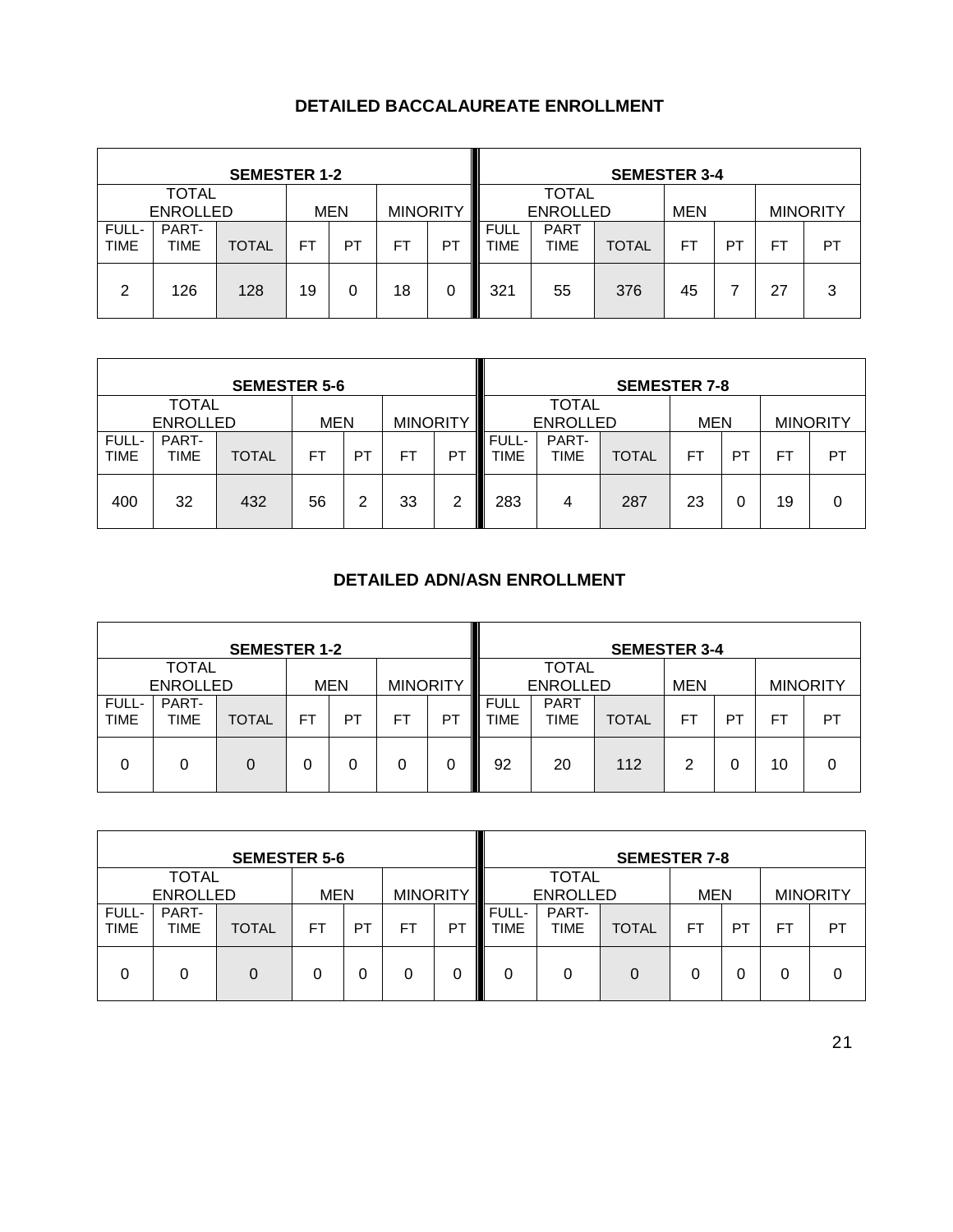| <b>TOTAL ENROLLED</b> |                  | MEN          | <b>MINORITY</b> |    |    |    |
|-----------------------|------------------|--------------|-----------------|----|----|----|
| <b>FULL TIME</b>      | <b>PART TIME</b> | <b>TOTAL</b> | FT              | PT | FT | PТ |
| 360                   | 249              | 609          | 26              | 15 | 33 | 22 |

### **DETAILED MASTER'S DEGREE NURSING PROGRAMS ENROLLMENT**

# **DETAILED DOCTORATE/PhD DEGREE NURSING PROGRAMS ENROLLMENT**

| <b>TOTAL ENROLLED</b> |           |              | <b>MEN</b> |    | <b>MINORITY</b> |    |
|-----------------------|-----------|--------------|------------|----|-----------------|----|
| <b>FULL TIME</b>      | PART TIME | <b>TOTAL</b> | FГ         | PТ | FТ              | PТ |
| 33                    | 24        | 57           |            |    | っ               | 3  |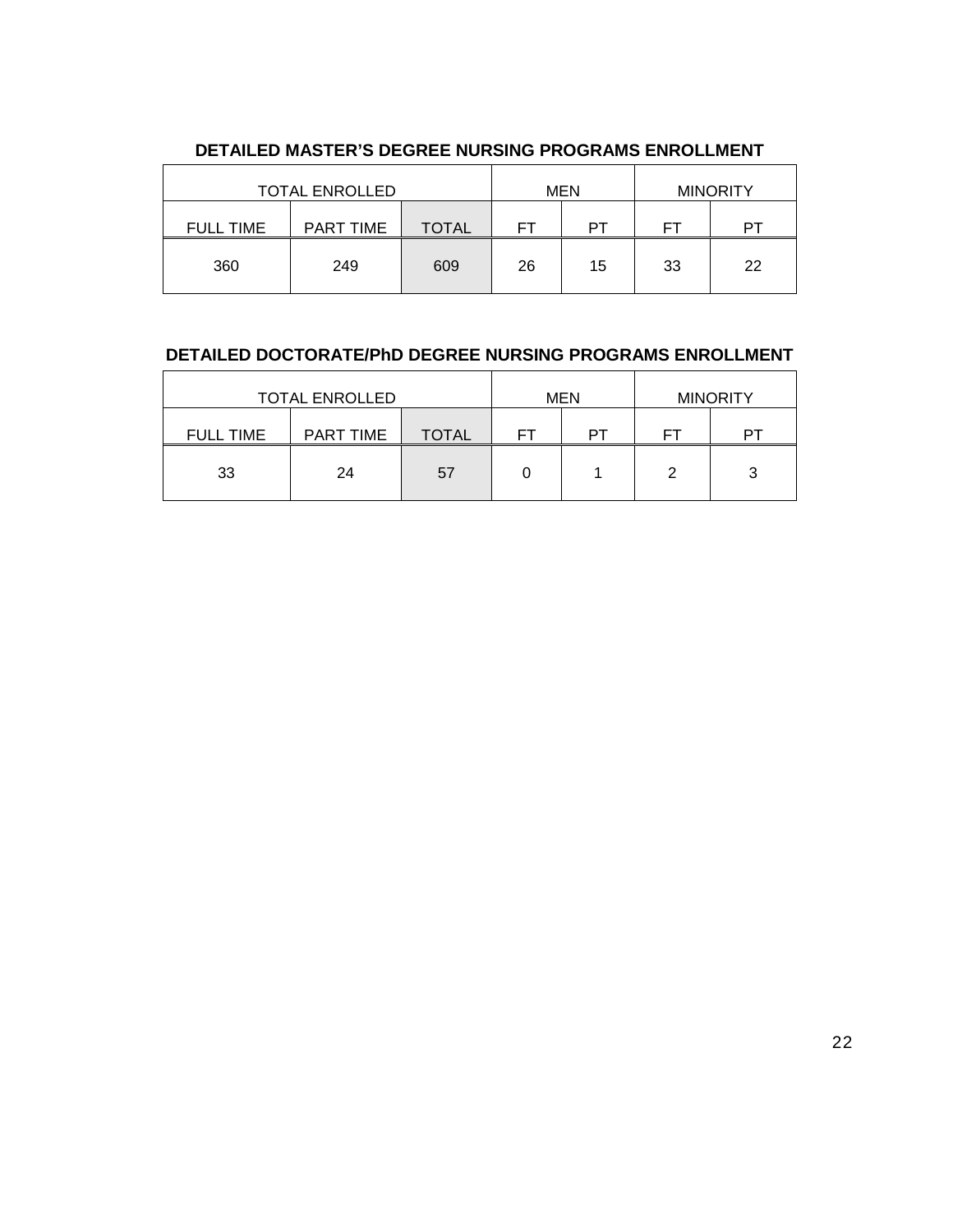# **GRADUATES**

# **Certificate Practical Nurse Graduates**

| CERTIFICATE PRACTICAL NURSING<br><b>PROGRAMS</b> | <b>BASIC</b> |
|--------------------------------------------------|--------------|
| Dakota Nursing Program - BSC                     | 15           |
| Dakota Nursing Program - DCB                     | 20           |
| Dakota Nursing Program - FBCC                    | 6            |
| Dakota Nursing Program - LRSC                    | 23           |
| Dakota Nursing Program - WSC                     | 31           |
| TOTAL                                            | 95           |

# **Certificate Practical Nurse Programs Total Graduate Trends**

| CERTIFICATE PRACTICAL NURSING |                   |           |           |         |         |
|-------------------------------|-------------------|-----------|-----------|---------|---------|
| <b>PROGRAMS</b>               | 2006-07           | 2007-08   | 2008-09   | 2009-10 | 2010-11 |
| Dakota Nursing Program - BSC  |                   |           |           |         |         |
|                               | $12 \overline{ }$ | 10        | 13        | 17      | 15      |
| Dakota Nursing Program - DCB  |                   |           |           |         |         |
|                               | 17                | 15        | 26        | 15      | 20      |
| Dakota Nursing Program - FBCC |                   |           |           |         |         |
|                               | NA.               | <b>NA</b> | <b>NA</b> | 5       | 6       |
| Dakota Nursing Program - LRSC |                   |           |           |         |         |
|                               | 12                | 21        | 29        | 20      | 23      |
| Dakota Nursing - WSC          |                   |           |           |         |         |
|                               | 32                | 32        | 32        | 29      | 31      |
|                               |                   |           |           |         |         |
| <b>TOTAL</b>                  | 73                | 78        | 100       | 86      | 95      |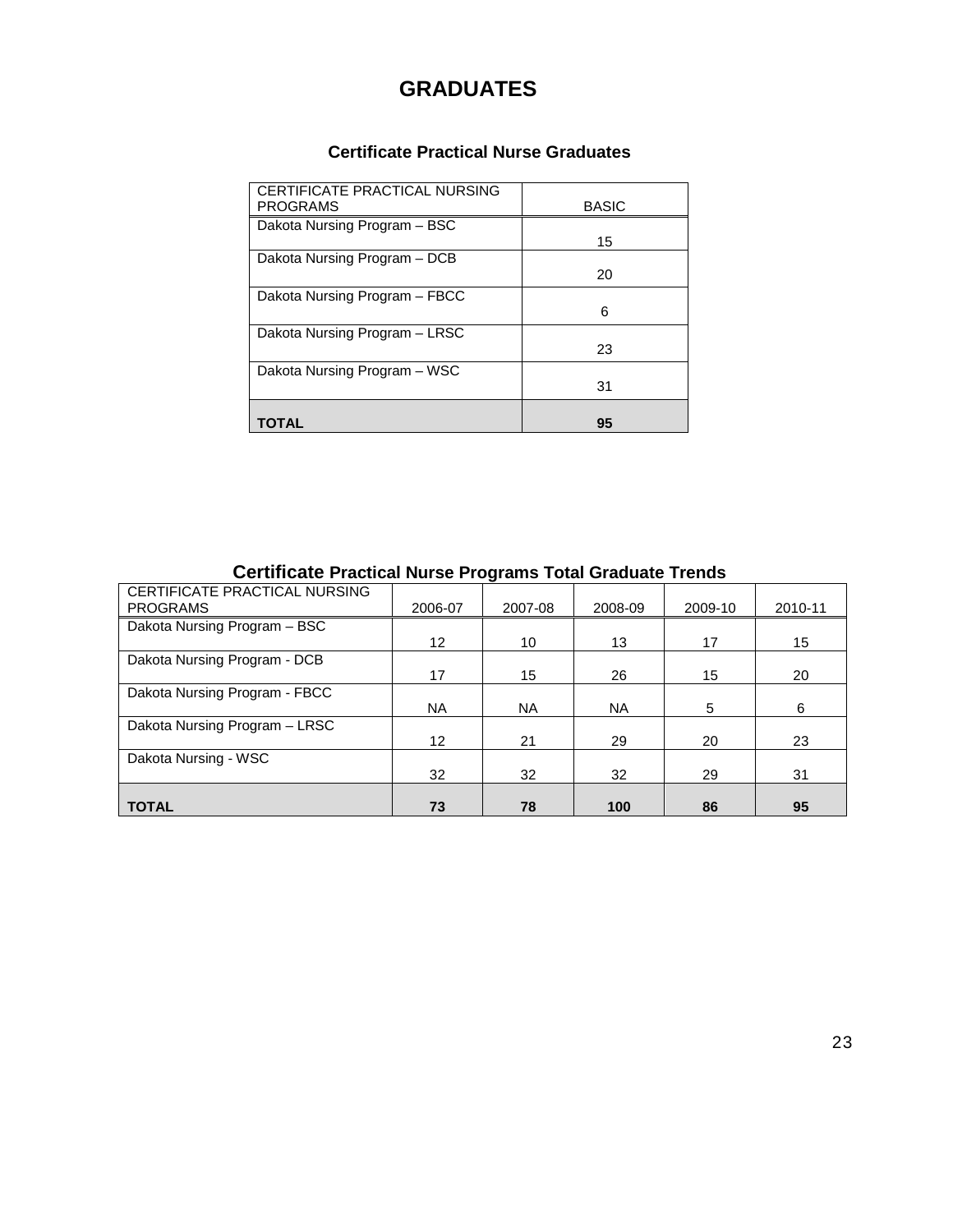# **Basic/Educational Ladder Advancement Associate Degree Practical Nurse Graduates**

| ASSOCIATE DEGREE PRACTICAL               |            |           |
|------------------------------------------|------------|-----------|
| <b>NURSING PROGRAMS</b>                  | AASPN-ASPN | LPN-AASPN |
|                                          |            |           |
| Dickinson State University               | 27         | 0         |
|                                          |            |           |
| ND State College of Science              | 113        |           |
|                                          |            |           |
| <b>Sitting Bull College</b>              | 2          |           |
|                                          |            |           |
| United Tribes Technical College          | 8          |           |
|                                          |            |           |
| <b>Turtle Mountain Community College</b> |            | 0         |
|                                          |            |           |
| <b>TOTAL</b>                             | 150        |           |

# **Associate Degree Practical Nurse Programs Graduate Trends For the Last Five Years**

|                                             | FY 2006-2007 | FY 2007-2008 | FY 2008-2009 | FY 2009-2010 | FY 2010-2011 |
|---------------------------------------------|--------------|--------------|--------------|--------------|--------------|
| Dickinson State University                  | 30           | 28           | 23           | 24           | 27           |
| ND State College of Science                 | 42           | 39           | 43           | 53           | 113          |
| <b>Sitting Bull College</b>                 | 2            | 2            | $\Omega$     |              | 2            |
| United Tribes Technical College             | 13           |              |              | 9            | 8            |
| <b>Turtle Mountain Community</b><br>College | N/A          | 23           | #            | #            | #            |
| <b>TOTALS</b>                               | 87           | 99           | 72           | 87           | 150          |

# Program approval withdrawn 6/08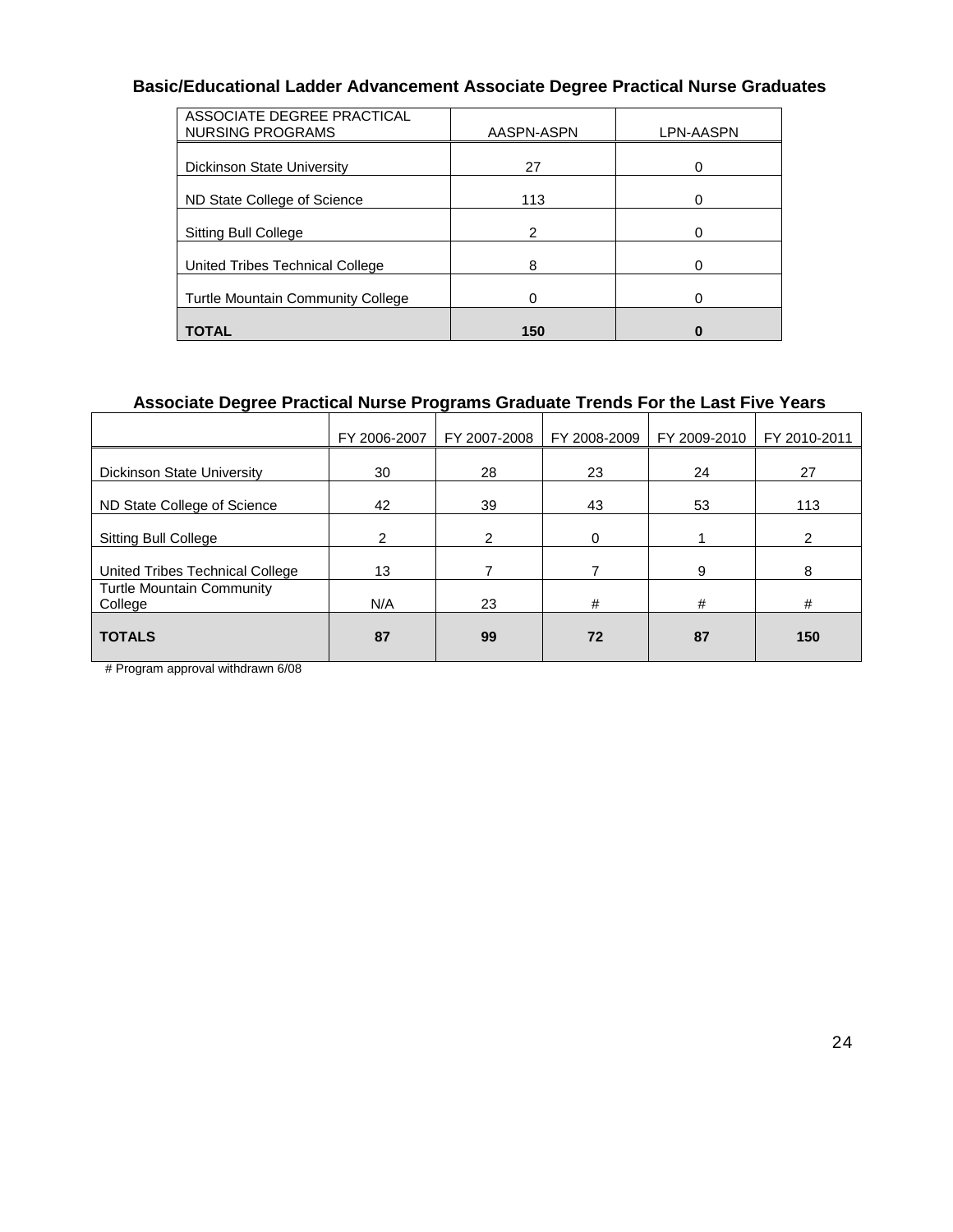| <b>Basic/Educational Ladder Advancement Associate Degree</b> |
|--------------------------------------------------------------|
| <b>Graduates for RN Licensure</b>                            |

| ASSOCIATE DEGREE RN<br><b>NURSING PROGRAMS</b> | ADN-ASN | LPN-AASN |
|------------------------------------------------|---------|----------|
| Dakota Nursing Program - BSC                   |         |          |
| Dakota Nursing Program - DCB                   | 5       | 6        |
|                                                | 13      | 9        |
| Dakota Nursing Program - FBCC                  |         |          |
|                                                | 2       | 3        |
| Dakota Nursing Program - LRSC                  |         |          |
|                                                | 16      | 2        |
| Dakota Nursing - WSC                           |         |          |
|                                                | 20      | 5        |
| ND State College of Science                    |         |          |
|                                                | Ω       | 18       |
|                                                |         |          |
| TOTAL                                          | 56      | 43       |

# **Associate Degree (RN) Programs Graduate Trends**

| ASSOCIATE DEGREE RN          | FY 2006- | FY 2007- | FY 2008- | FY 2009- | FY 2010- |
|------------------------------|----------|----------|----------|----------|----------|
| <b>NURSING PROGRAMS</b>      | 2007     | 2008     | 2009     | 2010     | 2011     |
| Dakota Nursing Program - BSC |          |          |          |          |          |
|                              | 14       | 11       | 15       | 11       | 11       |
| Dakota Nursing Program - DCB |          |          |          |          |          |
|                              | 13       | 18       | 17       | 9        | 22       |
| Dakota Nursing Program -     |          |          |          |          |          |
| <b>FBCC</b>                  | N/A      | N/A      | N/A      | 7        | 5        |
|                              |          |          |          |          |          |
| Dakota Nursing Program -     |          |          |          |          |          |
| LRSC                         | 13       | 15       | 17       | 20       | 18       |
|                              |          |          |          |          |          |
| Dakota Nursing - WSC         |          |          |          |          |          |
|                              | 31       | 25       | 23       | 24       | 25       |
|                              |          |          |          |          |          |
| ND State College of Science  | 19       | 22       | 24       | 15       | 18       |
|                              |          |          |          |          |          |
| <b>TOTAL</b>                 | 90       | 91       | 96       | 86       | 99       |
|                              |          |          |          |          |          |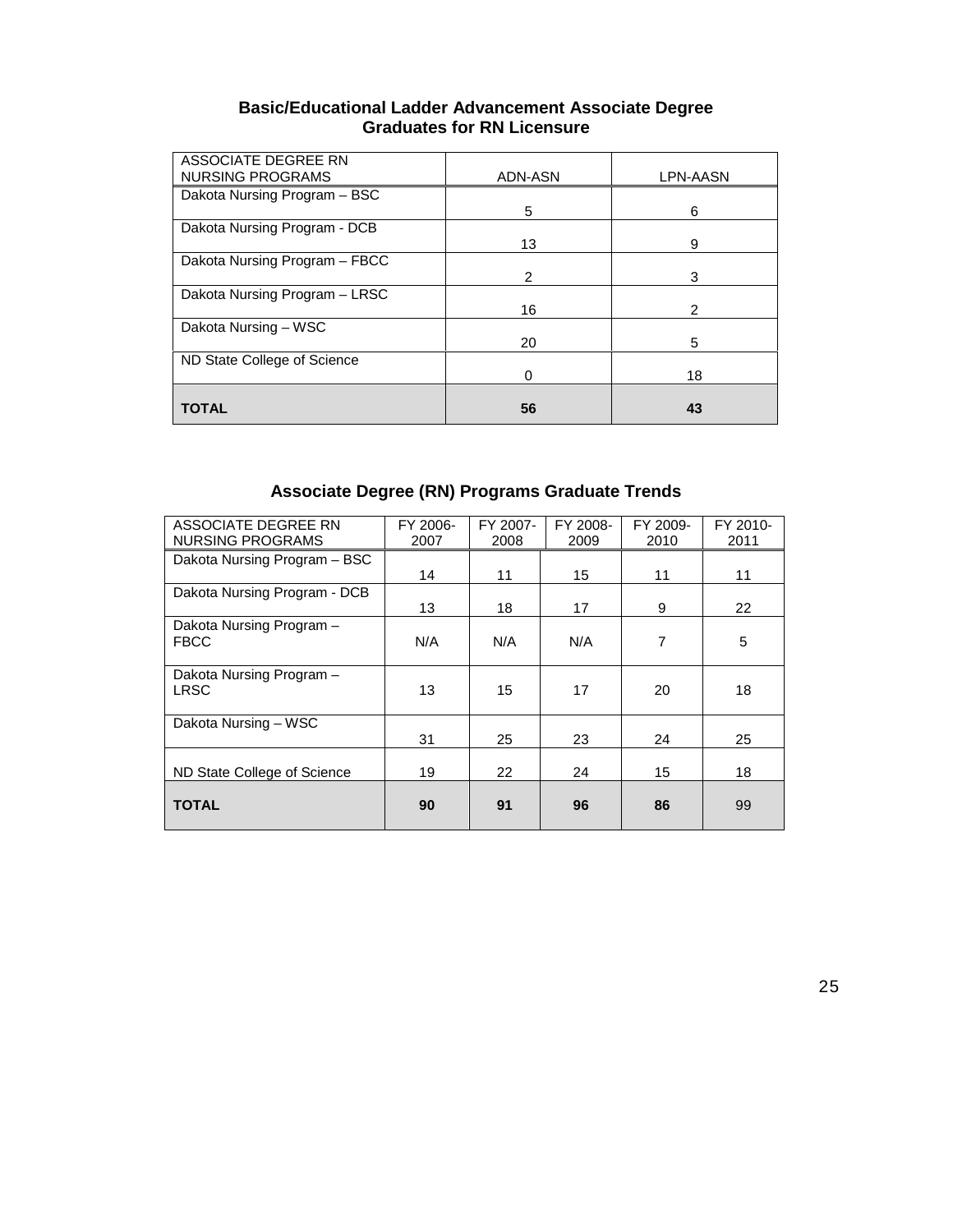| <b>BACCALAURATE PROGRAMS</b>     | <b>BASIC</b> | LPN TO<br><b>BSN</b> | DIPLOMA TO<br><b>BSN</b> | ADN TO<br><b>BSN</b> | <b>TOTAL</b> |
|----------------------------------|--------------|----------------------|--------------------------|----------------------|--------------|
| Concordia College                | 40           | $\Omega$             | $\Omega$                 | 0                    | 40           |
| Dickinson State University       | 0            | 19                   | $\Omega$                 | 0                    | 19           |
| Jamestown College                | 25           | $\overline{2}$       | $\Omega$                 | 0                    | 27           |
| Medcenter One College of Nursing | 43           | $\Omega$             | $\Omega$                 | 0                    | 43           |
| <b>Minot State University</b>    | 33           | $\Omega$             | $\Omega$                 | 11                   | 44           |
| North Dakota State University    | 57           | 12                   | $\Omega$                 | 3                    | 72           |
| University of Mary               | 46           | 13                   | $\Omega$                 | $\Omega$             | 59           |
| University of North Dakota       | 107          | $\overline{2}$       | $\Omega$                 | 2                    | 111          |
| <b>TOTALS</b>                    | 351          | 48                   | $\bf{0}$                 | 16                   | 415          |

# **Baccalaureate Program Graduates for RN Licensure**

# **Baccalaureate Programs Total Graduates for the Last Five Years**

|                                         | FY 2006-2007 | FY 2007-2008 | FY 2008-2009 | FY 2009-2010 | FY 2010-2011 |
|-----------------------------------------|--------------|--------------|--------------|--------------|--------------|
| Concordia College                       | 44           | 34           | 36           | 38           | 40           |
| <b>Dickinson State</b><br>University    | 21           | 27           | 22           | 22           | 19           |
| Jamestown College                       | 31           | 35           | 40           | 36           | 27           |
| Medcenter One<br>College of Nursing     | 46           | 43           | 44           | 44           | 43           |
| Minot State<br>University               | 51           | 34           | 38           | 34           | 44           |
| North Dakota<br><b>State University</b> | 63           | 57           | 70           | 49           | 72           |
| University of Mary                      | 82           | 69           | 68           | 68           | 59           |
| University of ND                        | 107          | 96           | 144          | 117          | 111          |
| <b>TOTALS</b>                           | 445          | 395          | 462          | 408          | 415          |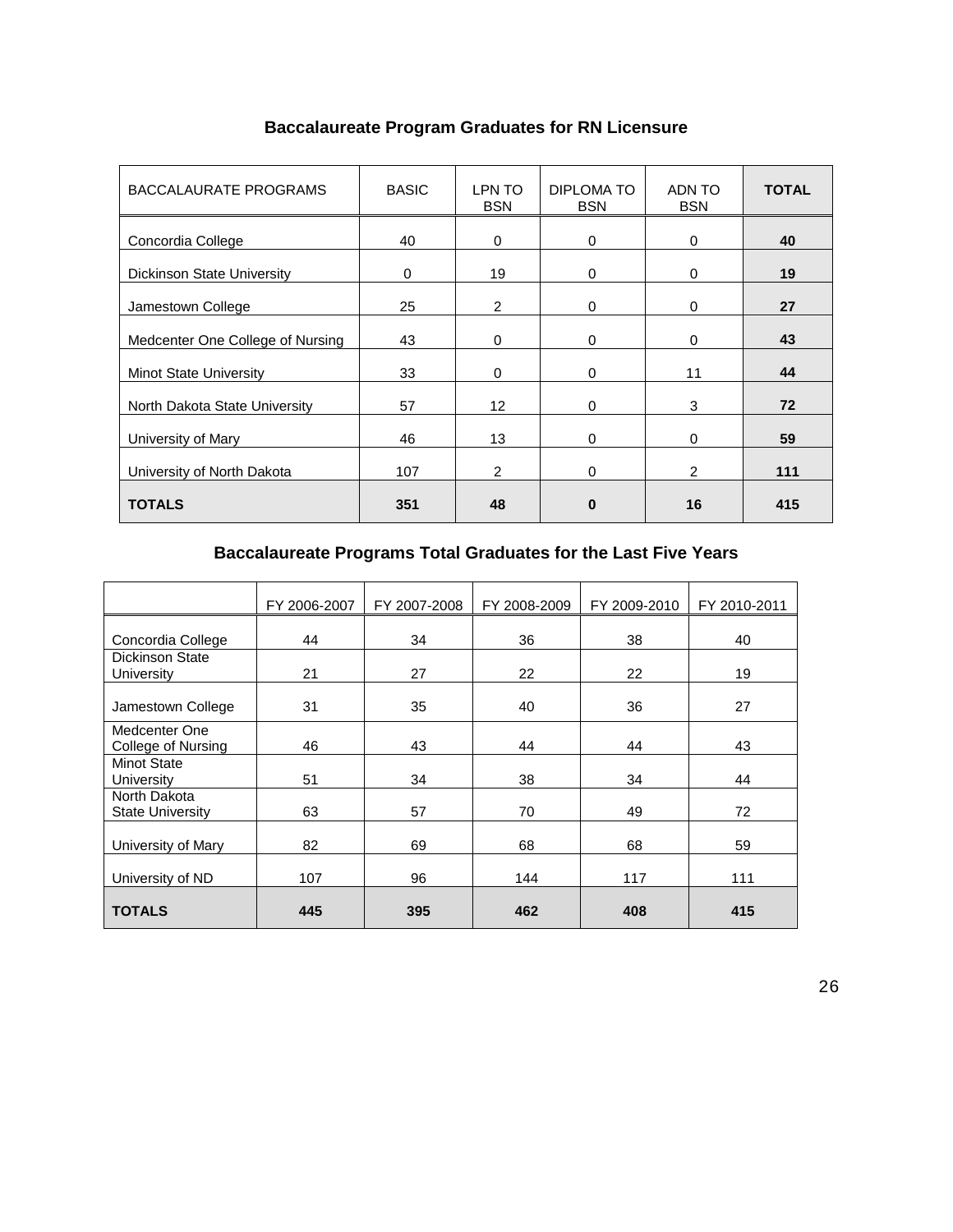# **Age Trend of Graduates from Undergraduate Programs**

| <b>AGES</b><br>(in Years) | Certificate<br><b>PN</b> | AASPN/<br><b>ASPN</b> | LPN to<br>AASPN/<br><b>ASPN</b> | ADN/<br>ASN | LPN To<br>ADN/<br>ASN | <b>BSN</b><br><b>BASIC</b> | LPN-<br><b>BSN</b> | Diploma-<br><b>BSN</b> | ADN-<br><b>BSN</b> | <b>Totals</b> | Percentage |
|---------------------------|--------------------------|-----------------------|---------------------------------|-------------|-----------------------|----------------------------|--------------------|------------------------|--------------------|---------------|------------|
| 24 &<br>below             | 37                       | 81                    | $\mathbf 0$                     | 19          | 10                    | 284                        | 18                 | 0                      | 3                  | 452           | 59.55%     |
| 25-30                     | 30                       | 28                    | $\mathbf 0$                     | 16          | 12                    | 41                         | 16                 | 0                      | 3                  | 146           | 19.24%     |
| $31 - 40$                 | 21                       | 25                    | $\mathbf 0$                     | 18          | 15                    | 23                         | 10                 | 0                      | 7                  | 119           | 15.68%     |
| 41 &<br>above             | 7                        | 16                    | $\pmb{0}$                       | 3           | 6                     | 3                          | 4                  | 0                      | $\overline{c}$     | 41            | 5.4%       |
| <b>Unknown</b>            | 0                        | $\mathbf 0$           | $\mathbf 0$                     | 0           | 0                     | $\mathbf 0$                | 0                  | 0                      | 1                  | 1             | 0.13%      |
| <b>Total</b>              | 95                       | 150                   | $\bf{0}$                        | 56          | 43                    | 351                        | 48                 | $\bf{0}$               | 16                 | 759           | 100%       |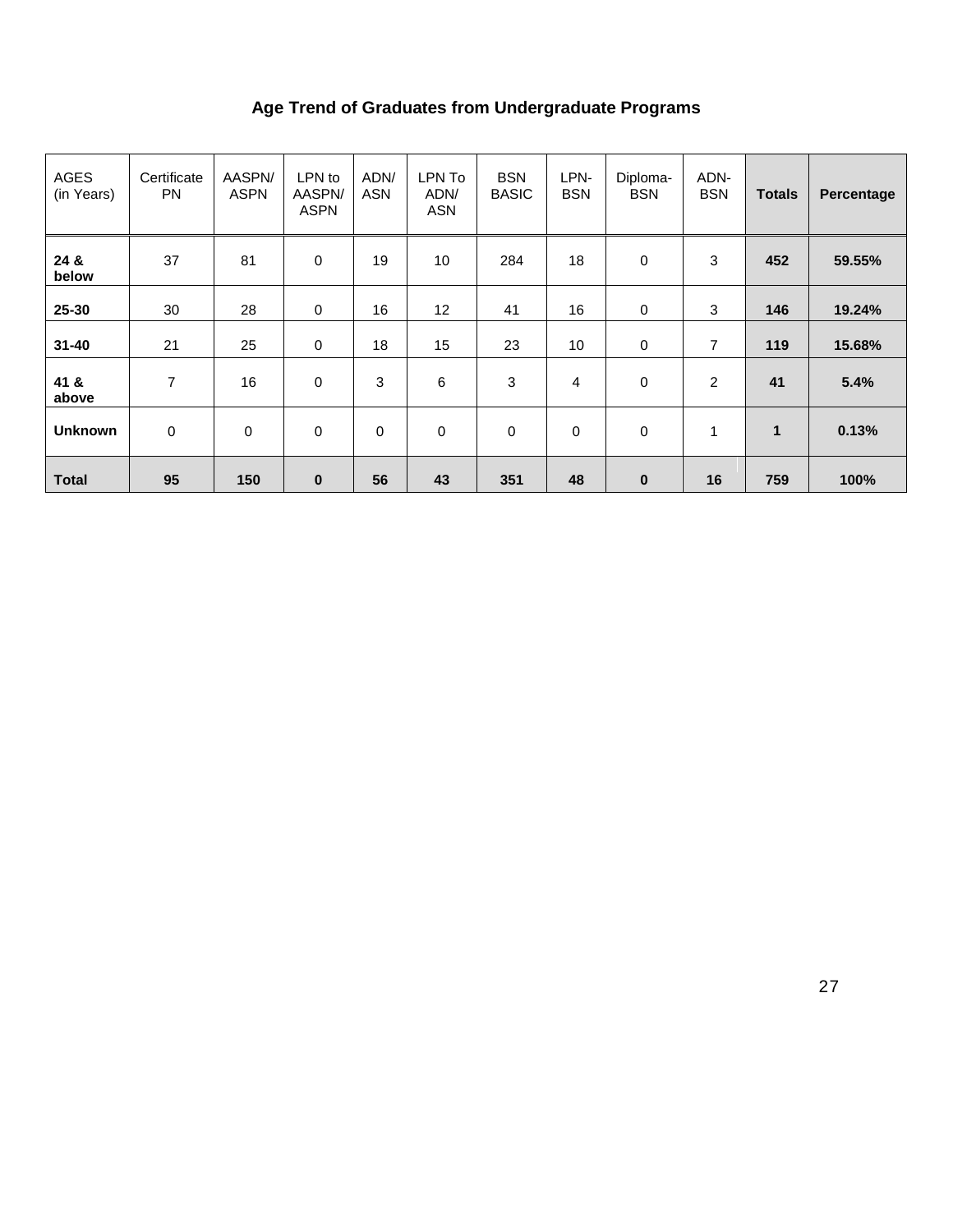| <b>MASTER'S PROGRAMS</b>      | FY 2006-2007 | FY 2007-2008 | FY 2008-<br>2009 | FY 2009-<br>2010 | FY 2010-<br>2011 |
|-------------------------------|--------------|--------------|------------------|------------------|------------------|
| North Dakota State University | N/A          | 4            | 3                | 0                |                  |
| University of Mary            | 23           | 28           | 65               | 81               | 124              |
| University of North Dakota    | 32           | 36           | 31               | 39               | 50               |
| <b>TOTALS</b>                 | 67           | 66           | 99               | 120              | 177              |

# **Graduate-Level Program Graduate Trends**

# **Graduate Program By Role**

| <b>ROLE</b>                      | NUMBER GRADUATED<br>PER SPECIALTY* |
|----------------------------------|------------------------------------|
| <b>Nurse Practitioner</b>        | 38                                 |
| <b>Nurse Anesthetist</b>         | 12                                 |
| <b>Clinical Nurse Specialist</b> |                                    |
| Nurse Midwife                    | ი                                  |

\* This table tracks only those specialties leading to another (advanced) licensure.

| <b>DOCTORAL PROGRAMS</b>      | FY 2006-2007 | FY 2007-2008 | FY 2008 -<br>2009 | FY 2009 -<br>2010 | FY 2010-<br>2011 |
|-------------------------------|--------------|--------------|-------------------|-------------------|------------------|
| North Dakota State University | 2            |              | 6                 | 6                 | 10               |
| University of North Dakota    | Ω            | 3            |                   | 2                 |                  |
| <b>TOTALS</b>                 |              | 10           |                   |                   | 14               |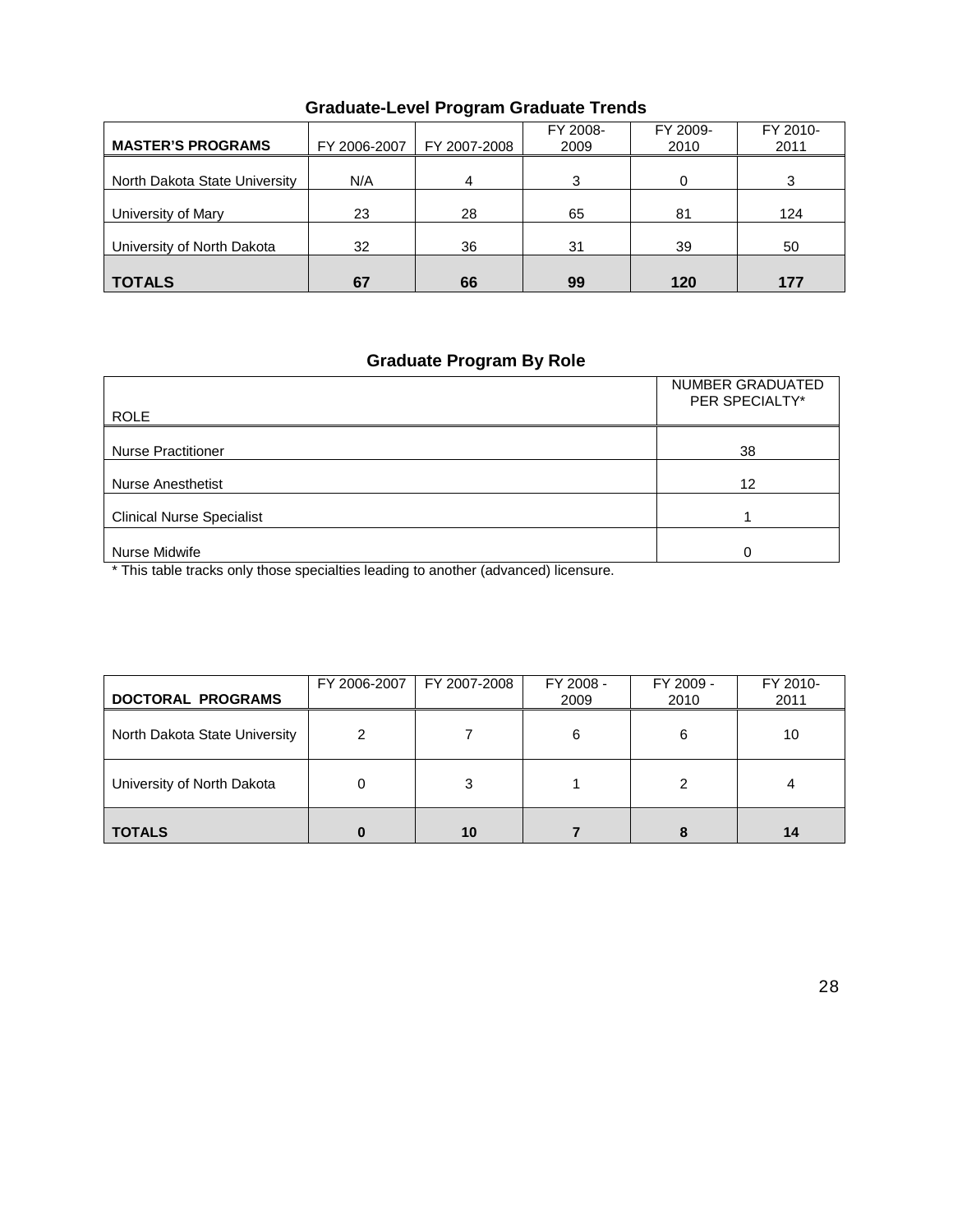| <b>Associate Degree PN Programs</b>                 | 2006-2007 | 2007-2008 | 2008-2009 | 2009-2010 | 2010-2011 |
|-----------------------------------------------------|-----------|-----------|-----------|-----------|-----------|
| <b>Dickinson State University</b>                   | 90.7%     | 82.6%     | 93.3%     | 95.2%     | 91.7%     |
| ND State College of Science                         | 97.1%     | 95.9%     | 95.1%     | 98%       | 97.8%     |
| <b>Sitting Bull College</b>                         | 66.7%     | 100%      | 50%       | *N/A      | 00.0%     |
| United Tribes Technical College                     | 84.6%     | 88.9%     | 100%      | 70%       | 100%      |
| <b>Turtle Mountain Community</b><br>College         | N/A       | N/A       | 42.9%^    | N/A       | N/A       |
| <b>Certificate PN Programs</b>                      | 2006-2007 | 2007-2008 | 2008-2009 | 2009-2010 | 2010-2011 |
| Dakota Nursing PN Program (DNP)                     | 100%      | 94.3%     | 96.7%     | 90.6%     | 100%      |
| <b>DNP- Williston State</b><br>$\bullet$<br>College | 100%      | 93.1%     | 92.6%     | 100%      | 100%      |
| <b>DNP</b> - Bismarck State<br>$\bullet$<br>College | 100%      | 100%      | 100%      | 100%      | 100%      |
| DNP - Lake Region State<br>$\bullet$<br>College     | 100%      | 90%       | 100%      | 93.3%     | 100%      |
| DNP-Dakota College<br>$\bullet$<br><b>Bottineau</b> | 100%      | 100%      | 95.8%     | 93.3%     | 100%      |
| DNP - Fort Berthold<br>$\bullet$                    | N/A       | N/A       | N/A       | 66.7%     | 100%      |
| North Dakota Averages                               | 95%       | 92.8%     | 91.2%     | 94.3%     | 97.45%    |
| <b>National Averages</b>                            | 87.4%     | 86.5%     | 85.3%     | 86.4%     | 86.77%    |

# **FISCAL YEAR NCLEX-PN ® PROGRAM PASS RATES**

^Program approval withdrawn 6/08

\*No students took NCLEX-PN exam as first-time writers in FY 2009-10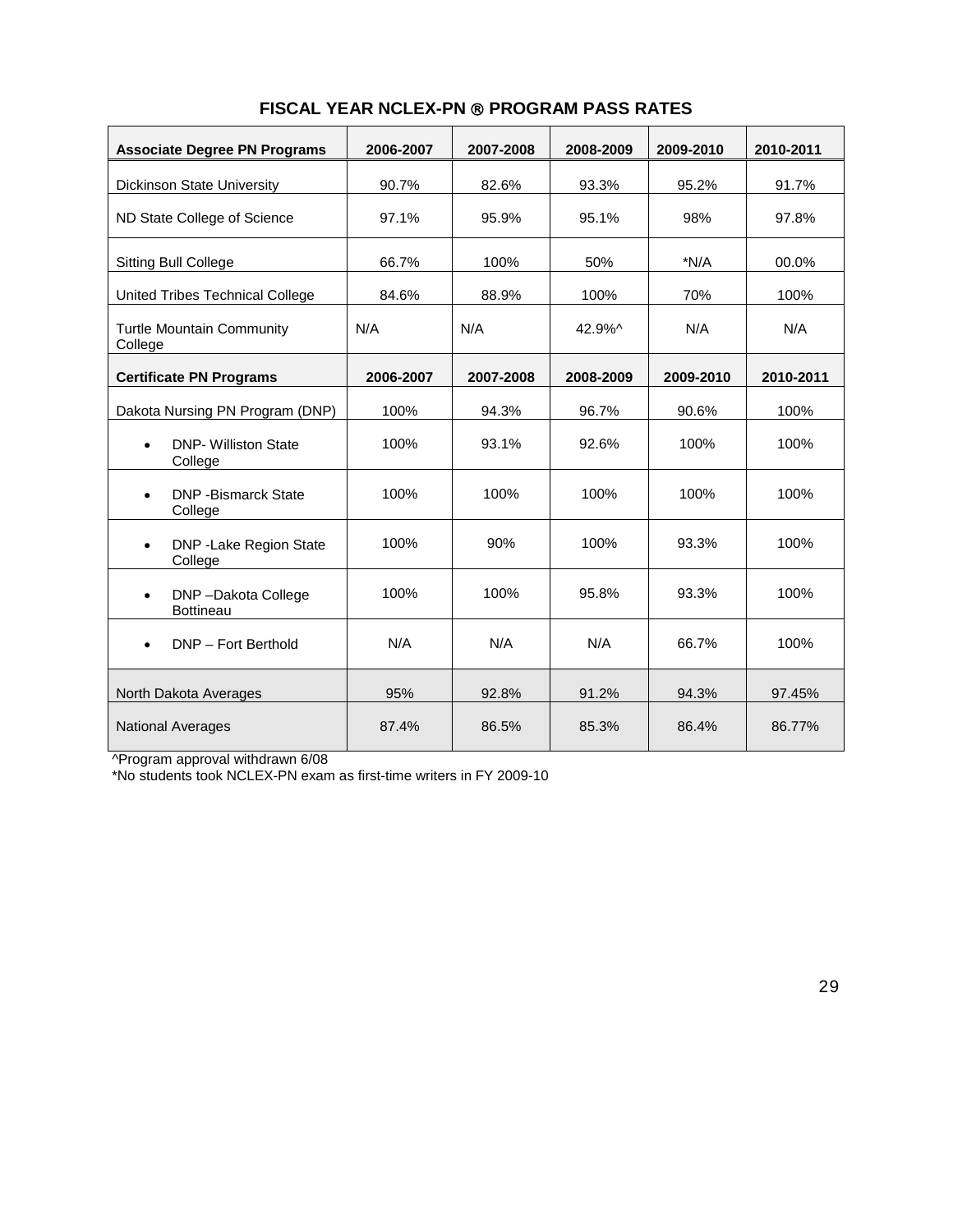| <b>Baccalaureate Degree Programs</b> | 2006-2007 | 2007-2008 | 2008-2009 | 2009-2010                           | 2010-2011                           |
|--------------------------------------|-----------|-----------|-----------|-------------------------------------|-------------------------------------|
|                                      |           |           |           |                                     |                                     |
| Dickinson State University           | 92.3%     | 81.8%     | 85.2%     | 90.9%                               | 90.5%                               |
| Jamestown College                    | 89.2%     | 82.8%     | 84.2%     | 82.5%                               | 90.6%                               |
| MedCenter One College of Nursing     | 89.1%     | 100%      | 88.1%     | 90.7%                               | 93.5%                               |
| <b>Minot State University</b>        | 93.8%     | 79.4%     | 82.1%     | 82.9%                               | 90.9%                               |
| North Dakota State University        | 90.5%     | 96.4%     | 91.9%     | 91.4%                               | 97%                                 |
| University of Mary                   | 88%       | 88.8%     | 81.2%     | 91.9%                               | 80.7%                               |
| University of North Dakota           | 88.7%     | 88.7%     | 86.8%     | 88.1%                               | 90.3%                               |
| Concordia College                    | 90.8%     | 94.3%     | 93.9%     | 97.2%<br>(as reported<br>by MN-BON) | 93.2%<br>(as reported<br>by MN-BON) |
| <b>Associate Degree Programs</b>     | 2006-2007 | 2007-2008 | 2008-2009 | 2009-2010                           | 2010-2011                           |
| Dakota Nursing Program (DNP)         | 82.4%     | 72.7%     | 85.7%     | 91.2%                               | 89.6%%                              |
| DNP - BSC<br>$\bullet$               | 75%       | 87.5%     | 94.7%     | 90.9%                               | 100%                                |
| DNP - Dakota College                 | 71.4%     | 64.3%     | 72.2%     | 78.6%                               | 100%                                |
| DNP - LRSC                           | 90%       | 88.9%     | 76.5%     | 92%                                 | 95.24%                              |
| DNP - WSC<br>$\bullet$               | 88.9%     | 68.6%     | 96.2%     | 94%                                 | 79.17%                              |
| DNP - Fort Berthold<br>$\bullet$     | N/A       | N/A       | N/A       | 100%                                | 66.67%                              |
| <b>NDSCS</b>                         | 80%       | 73.7%     | 94.7%     | 95.5%                               | 100%                                |
| North Dakota Averages                | 88.5%     | 85.8%     | 86.5%     | 89%                                 | 90.71%                              |
| <b>National Averages</b>             | 87.6%     | 85.5%     | 87.5%     | 88.8%                               | 87.73%                              |

# **FISCAL YEAR NCLEX-RN PROGRAM PASS RATES**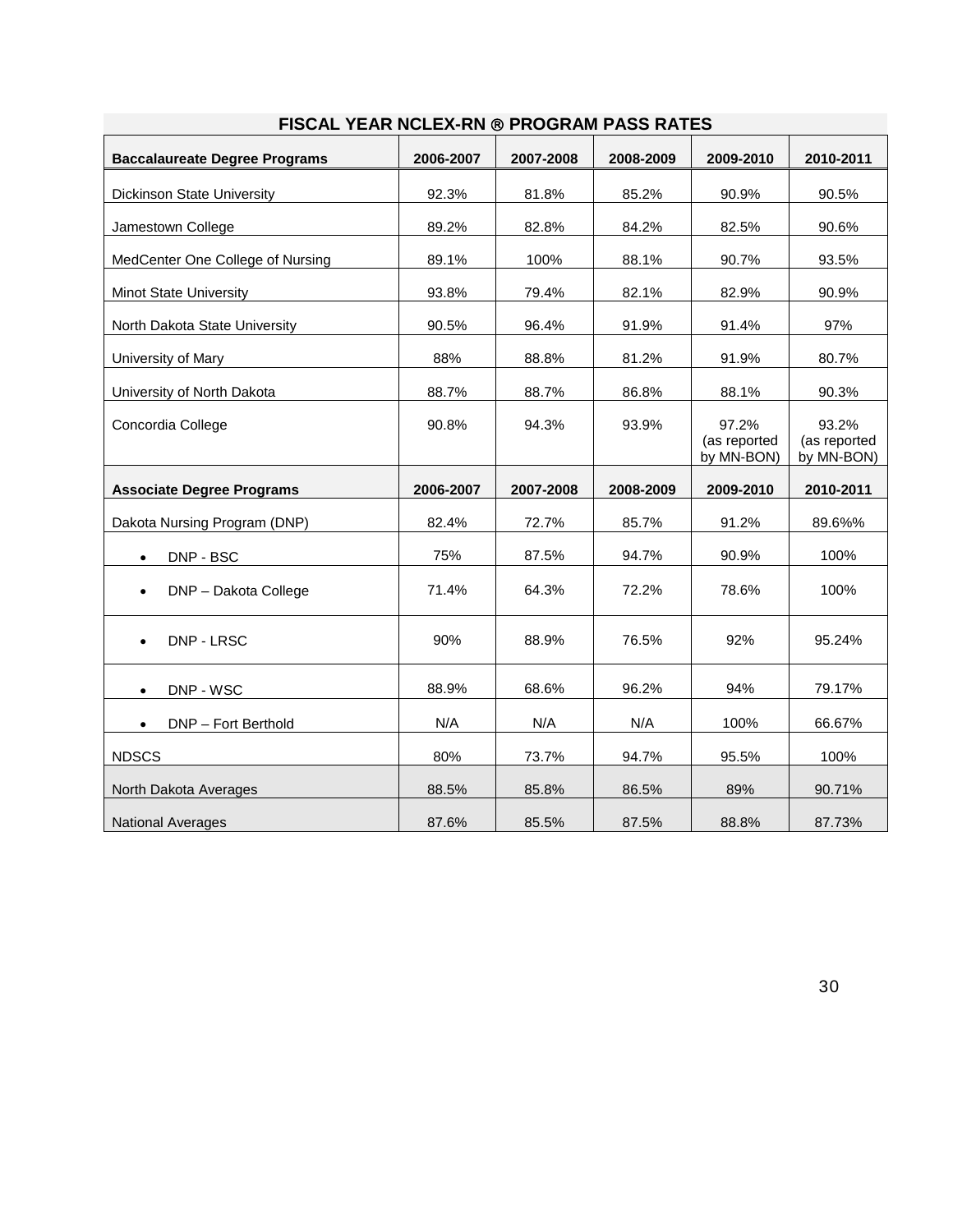# **NURSING FACULTY DATA SUMMARY**

|                                      |                | <b>TOTAL</b><br><b>FACULTY</b> |            | <b>BACHELORS</b> |                | <b>MASTERS</b><br><b>NURSING</b> |                | <b>MASTERS</b><br><b>NON NSG</b> |            | <b>DOCTORAL</b><br><b>NURSING</b> |                |              | <b>DOCTORAL</b><br><b>NON NSG</b> |          |                |                |              |                |
|--------------------------------------|----------------|--------------------------------|------------|------------------|----------------|----------------------------------|----------------|----------------------------------|------------|-----------------------------------|----------------|--------------|-----------------------------------|----------|----------------|----------------|--------------|----------------|
|                                      | <b>FT</b>      | PT                             | <b>FTE</b> | <b>FT</b>        | PT             | <b>FTE</b>                       | <b>FT</b>      | PT                               | <b>FTE</b> | <b>FT</b>                         | PT             | <b>FTE</b>   | <b>FT</b>                         | PT       | <b>FTE</b>     | <b>FT</b>      | PT           | <b>FTE</b>     |
| Concordia College*                   | $\overline{7}$ | 1                              | 7.5        | $\mathbf 0$      | $\Omega$       | 0                                | $\mathbf 0$    | 1                                | $.5\,$     | 0                                 | $\mathbf 0$    | $\Omega$     | 3                                 | $\Omega$ | 3              | $\overline{4}$ | 0            | $\overline{4}$ |
| Dakota Nursing<br>Program            | 15             | 29                             | 22.95      | 6                | 17             | 11                               | 9              | 12                               | 11.95      | $\Omega$                          | 0              | $\Omega$     | $\Omega$                          | $\Omega$ | 0              | $\Omega$       | 0            | $\mathbf 0$    |
| <b>Dickinson State</b><br>University | 10             | $\overline{7}$                 | 11.31      | 1                | 5              | 2.28                             | $\overline{7}$ | $\overline{2}$                   | 7.03       | $\Omega$                          | $\Omega$       | $\mathbf{0}$ | $\overline{2}$                    | $\Omega$ | $\overline{2}$ | $\Omega$       | $\mathbf{0}$ | $\Omega$       |
| Jamestown College                    | 8              | 6                              | 7.07       | 0                | $\overline{2}$ | .32                              | 6              | 4                                | 4.75       | 0                                 | 0              | 0            | $\overline{2}$                    | 0        | $\overline{c}$ | 0              | 0            | 0              |
| Medcenter One<br>College of Nursing  | 12             | $\overline{2}$                 | 14         | 0                | $\Omega$       | 0                                | 10             | $\overline{2}$                   | 12         | $\Omega$                          | 0              | $\Omega$     | 1                                 | $\Omega$ | 1              | 1              | 0            | 1              |
| Minot State<br>University            | 16             | 5                              | 18.13      | $\Omega$         | $\Omega$       | $\overline{0}$                   | 12             | 3                                | 13.63      | $\Omega$                          | 1              | .25          | 1                                 | 1        | 1.25           | 3              | $\mathbf{0}$ | 3              |
| ND State College of<br>Science       | $\overline{4}$ | 25                             | 10.4       | 2                | 14             | 4.4                              | $\overline{c}$ | 11                               | 6          | $\Omega$                          | 0              | $\Omega$     | $\Omega$                          | 0        | $\Omega$       | $\mathbf 0$    | 0            | $\Omega$       |
| North Dakota State<br>University     | 13             | 8                              | 15.19      | $\Omega$         | $\Omega$       | 0                                | 6              | 8                                | 8.19       | $\Omega$                          | 0              | $\Omega$     | 5                                 | $\Omega$ | 5              | $\overline{2}$ | $\mathbf{0}$ | $\overline{2}$ |
| <b>Sitting Bull College</b>          | $\overline{2}$ | $\Omega$                       | 2          | $\mathbf 0$      | $\Omega$       | $\Omega$                         | 1              | $\Omega$                         | 1          | $\Omega$                          | $\mathbf 0$    | $\Omega$     | $\Omega$                          | $\Omega$ | $\Omega$       | 1              | $\mathbf{0}$ | 1              |
| <b>United Tribes Tech</b><br>College | 5              | $\mathbf 0$                    | 5          | $\mathbf 0$      | $\Omega$       | 0                                | 5              | $\Omega$                         | 5          | $\Omega$                          | $\mathbf 0$    | $\Omega$     | $\Omega$                          | $\Omega$ | 0              | $\Omega$       | 0            | $\mathbf 0$    |
| University of Mary                   | 15             | 21                             | 22.04      | $\Omega$         | 4              | 1.55                             | 11             | 12                               | 14.37      | $\Omega$                          | $\Omega$       | $\Omega$     | $\overline{2}$                    | 1        | 2.22           | $\overline{2}$ | 4            | 3.9            |
| University of North<br>Dakota        | 21             | 49                             | $\Omega$   | $\Omega$         | 15             | $\Omega$                         | 8              | 22                               | $\Omega$   | $\Omega$                          | $\overline{c}$ | $\Omega$     | 5                                 | 4        | $\Omega$       | 8              | 6            | $\mathbf 0$    |
| <b>TOTAL</b>                         | 128            | 153                            | 135.59     | 9                | 57             | 19.55                            | 77             | 77                               | 84.42      | $\mathbf{0}$                      | 3              | 0.25         | 21                                | 6        | 16.47          | 21             | 10           | 14.9           |

### **HIGHEST LEVEL OF FACULTY PREPARATION**

\*Also utilizes clinical assistants (licensed registered nurses with a minimum of a BSN/BAN), who are in addition to and assistive to clinical faculty. These individuals do not participate in curricular delivery or student assessment.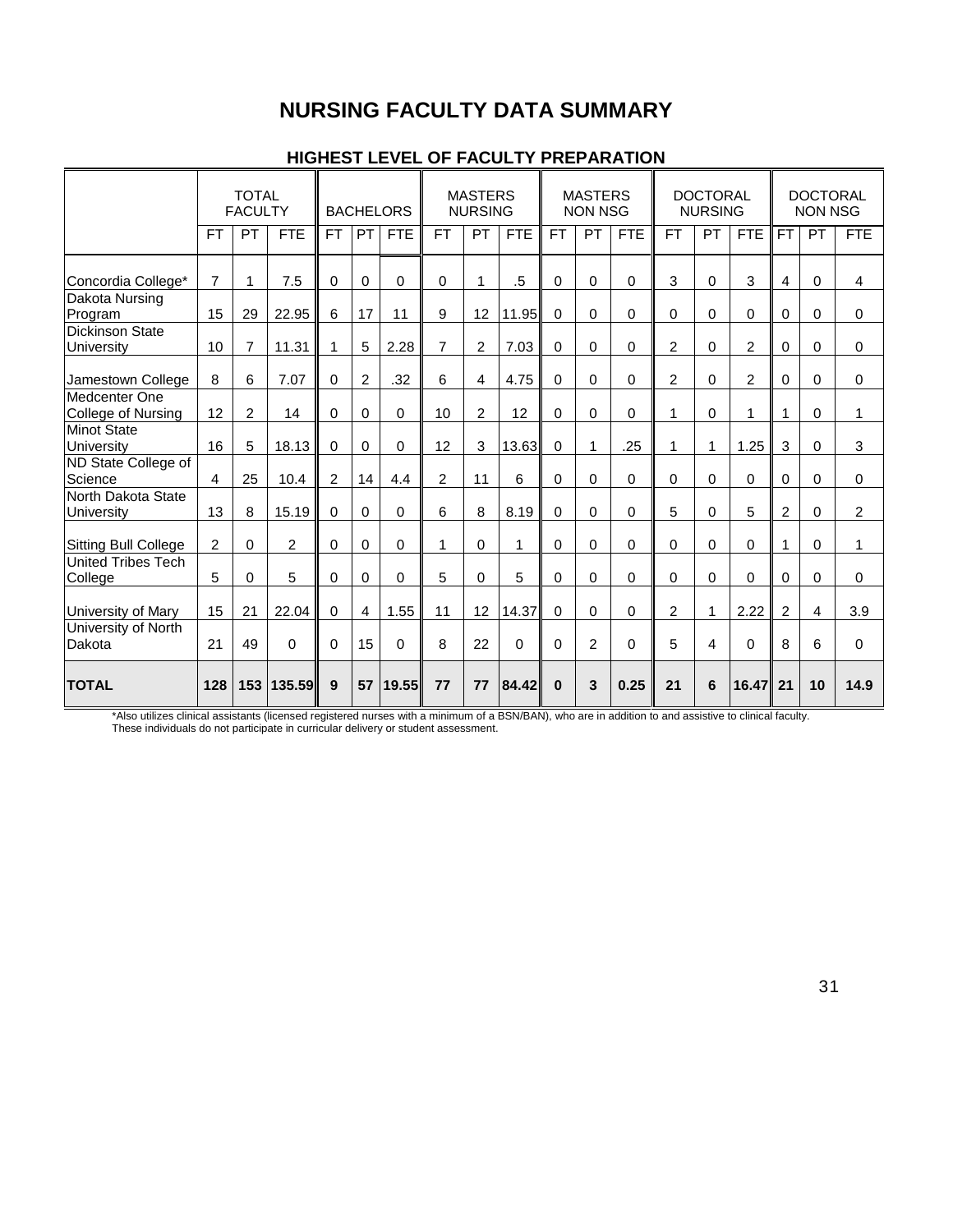# **FACULTY POSITION OPENINGS As of December 2011**

|                                                  | <b>TOTAL</b><br><b>NUMBER</b><br><b>FACULTY</b><br><b>OPENINGS</b><br>2010-2011 | <b>BSN</b><br><b>REQUIRED</b> | <b>MASTERS</b><br><b>REQUIRED</b> | <b>DOCTORATE</b><br><b>REQUIRED</b> | <b>Total vacancies</b><br>being actively<br>recruited as of<br>December 2011 | <b>Total faculty</b><br>positions (FTEs)*<br>filled by unqualified<br>individual in 2010-<br>2011 |
|--------------------------------------------------|---------------------------------------------------------------------------------|-------------------------------|-----------------------------------|-------------------------------------|------------------------------------------------------------------------------|---------------------------------------------------------------------------------------------------|
| Concordia College                                | $\pmb{0}$                                                                       | 0                             | $\mathbf 0$                       | 0                                   | $\pmb{0}$                                                                    | $\pmb{0}$                                                                                         |
| Dakota Nursing<br>Program - BSC                  | $\mathsf 0$                                                                     | 0                             | .25                               | 0                                   | $\pmb{0}$                                                                    | .25                                                                                               |
| <b>Dakota Nursing</b><br>Program - DCB           | $\pmb{0}$                                                                       | 0                             | $\mathbf{1}$                      | 0                                   | $\mathbf 0$                                                                  | 1                                                                                                 |
| <b>Dakota Nursing</b><br>Program - FBCC          | $\pmb{0}$                                                                       | 0                             | $\mathbf{1}$                      | 0                                   | $\pmb{0}$                                                                    |                                                                                                   |
| <b>Dakota Nursing</b><br>Program - LRSC          | .25                                                                             | .25                           | 4.75                              | 0                                   | .25                                                                          | 4.75                                                                                              |
| <b>Dakota Nursing</b><br>Program - WSC           | $\mathsf 0$                                                                     | $\mathbf 0$                   | $\mathbf{1}$                      | 0                                   | $\mathbf 0$                                                                  | 1                                                                                                 |
| <b>Dickinson State</b><br>University             | $\pmb{0}$                                                                       | $\pmb{0}$                     | $\overline{2}$                    | 0                                   | $\pmb{0}$                                                                    | $\overline{2}$                                                                                    |
| Jamestown College                                | $\pmb{0}$                                                                       | $\pmb{0}$                     | $\mathbf 0$                       | 0                                   | $\mathbf 0$                                                                  | .32                                                                                               |
| MedCenter One<br>College of Nursing              | $\pmb{0}$                                                                       | 0                             | $\mathsf{O}\xspace$               | 0                                   | $\pmb{0}$                                                                    | $\pmb{0}$                                                                                         |
| <b>Minot State University</b>                    | $\mathbf{1}$                                                                    | 0                             | $\mathbf{1}$                      | 0                                   | $\mathbf{1}$                                                                 | $\pmb{0}$                                                                                         |
| ND State College of<br>Science                   | 1                                                                               | 1                             | $\mathbf 0$                       | 0                                   |                                                                              |                                                                                                   |
| North Dakota State<br>University                 | 2.5                                                                             | $\mathbf 0$                   | 2.5                               | 0                                   | 2.5                                                                          | 2.08                                                                                              |
| <b>Sitting Bull College</b>                      | $\mathsf 0$                                                                     | $\mathbf 0$                   | $\mathbf 0$                       | 0                                   | $\overline{0}$                                                               | $\Omega$                                                                                          |
| <b>United Tribes</b><br><b>Technical College</b> | $\pmb{0}$                                                                       | $\mathbf 0$                   | $\mathbf 0$                       | 0                                   | $\mathbf 0$                                                                  | $\Omega$                                                                                          |
| University of Mary                               | $\pmb{0}$                                                                       | 0                             | 0                                 | 0                                   | $\pmb{0}$                                                                    | $\mathbf{1}$                                                                                      |
| University of North<br>Dakota                    | $\mathbf{1}$                                                                    | 0                             | $\mathsf{O}\xspace$               | 1                                   | $\mathbf{1}$                                                                 | 12                                                                                                |
| <b>TOTALS</b>                                    | 5.75                                                                            | 1.25                          | 13.5                              | $\mathbf{1}$                        | 5.75                                                                         | 26.4                                                                                              |

\* If not specifically reported by program, PT Faculty estimated at 0.25 FTE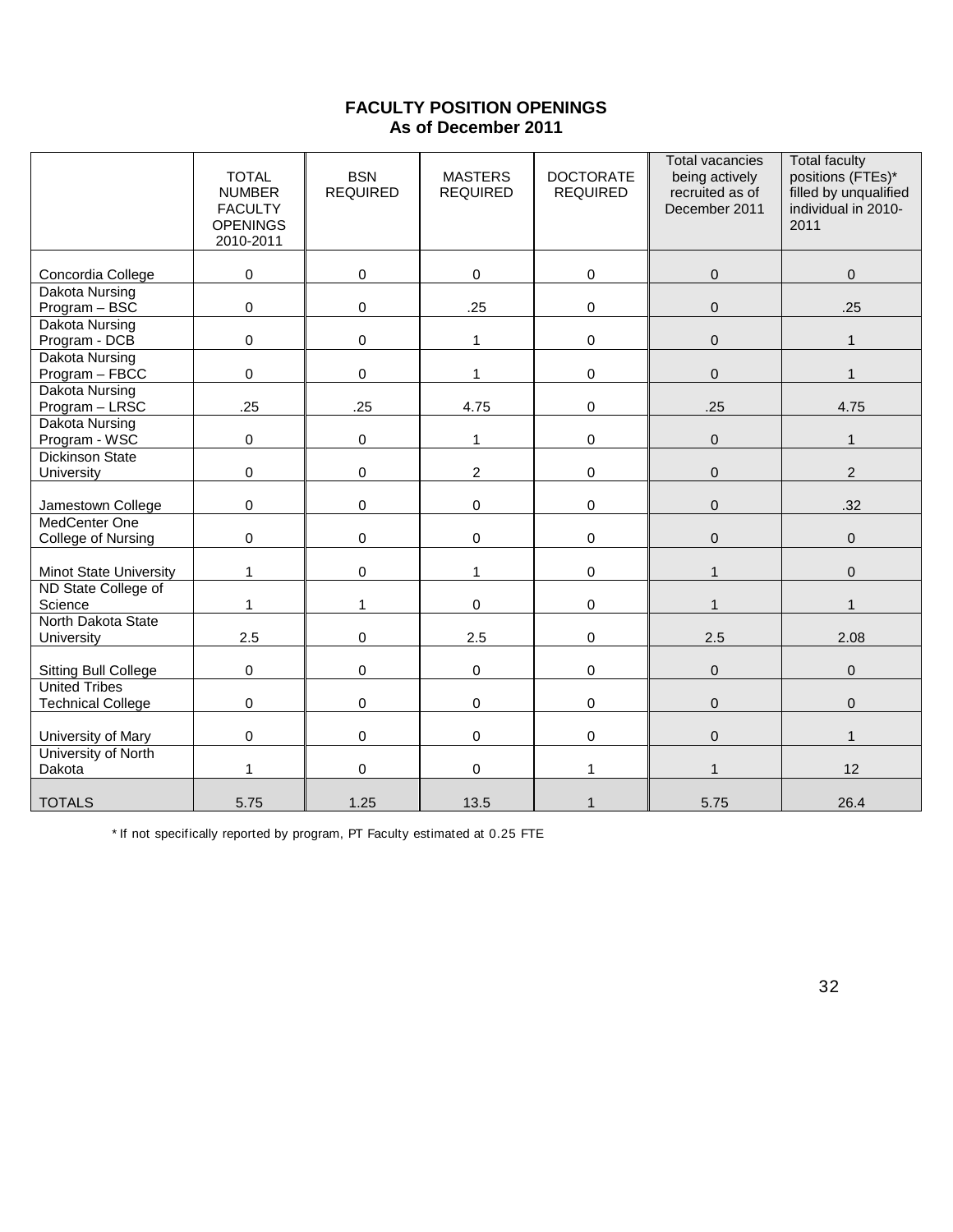### **FACULTY DEMOGRAPHIC INFORMATION**

# **FACULTY AGE GROUPS** FACULTY GENDER FACULTY FACULTY ETHNICITY

| 24 and below | ი   |
|--------------|-----|
| 25-30        | 9   |
| $31 - 40$    | 44  |
| 41 and above | 130 |
| unknown      | 70  |

| <b>Male</b>   | 10  |
|---------------|-----|
| <b>Female</b> | 243 |

| African American        | 0   |
|-------------------------|-----|
| Asian                   | 0   |
| Asian Indian            | O   |
| <b>Other Asian</b>      | ი   |
| <b>Caucasian</b>        | 180 |
| <b>Hispanic</b>         |     |
| <b>Native American</b>  | 2   |
| Other                   | ი   |
| <b>Pacific Islander</b> |     |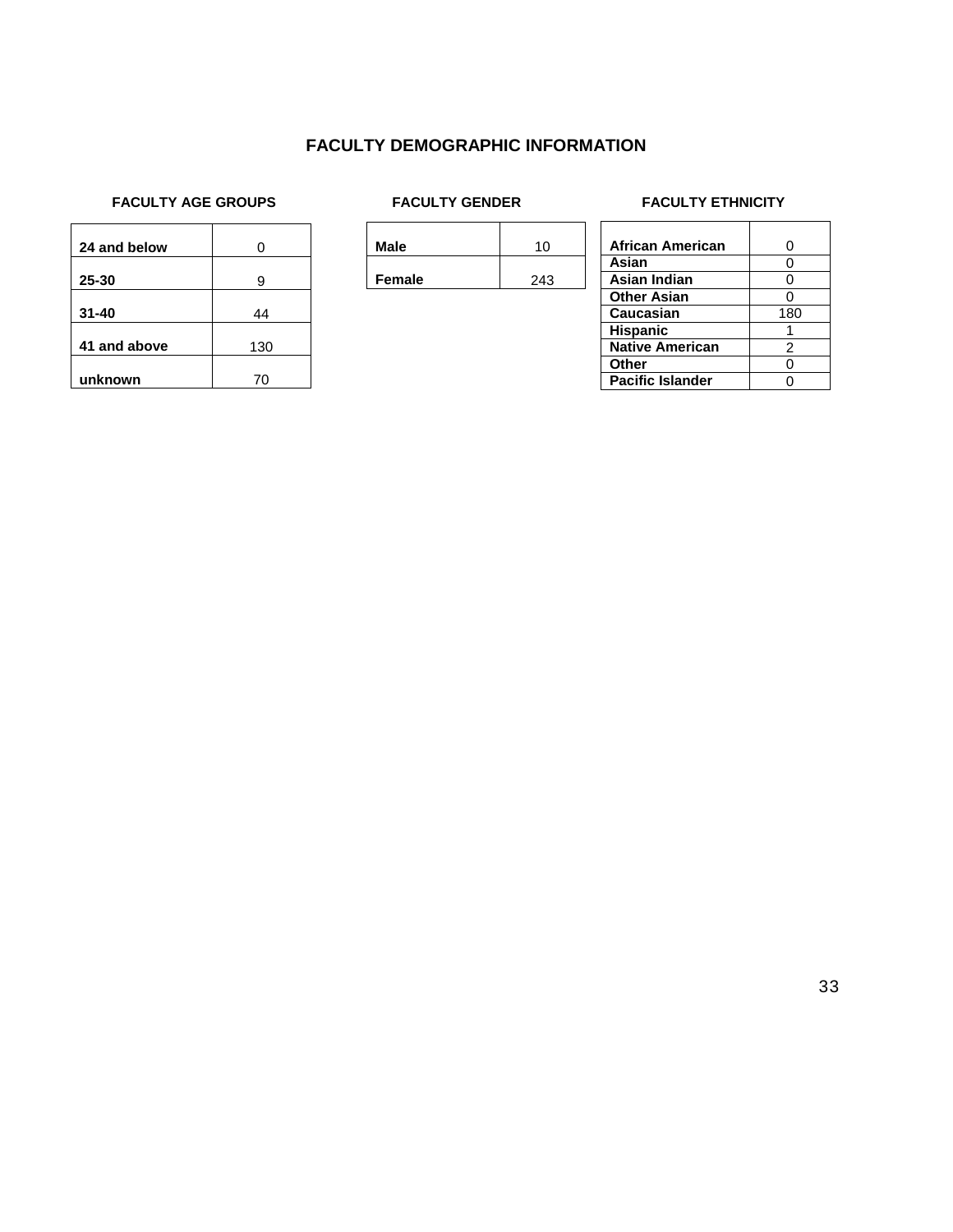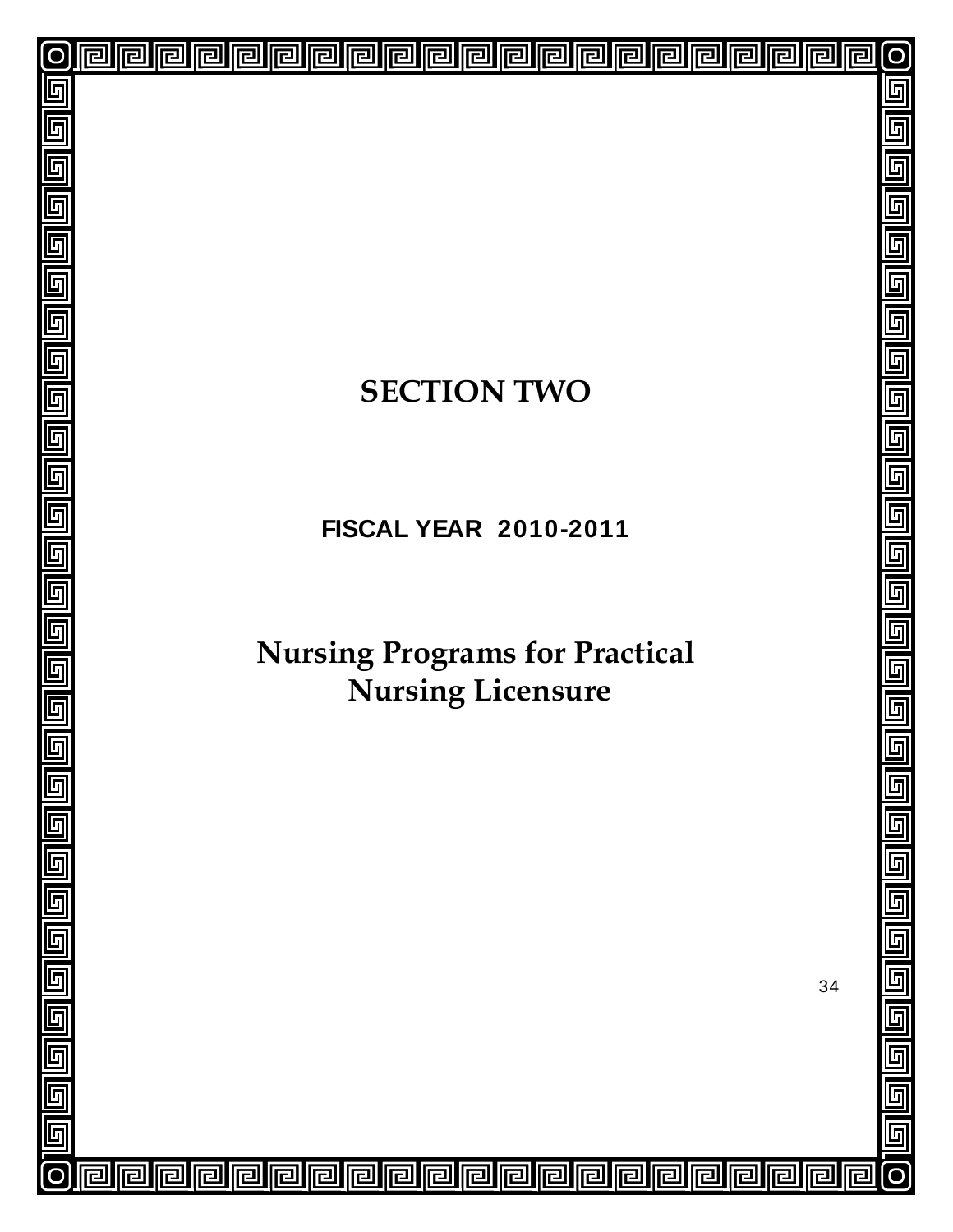# **SITTING BULL COLLEGE (ASPN)**

#### **Summary Of Faculty/Student Ratio**

During FY 2010-11, the faculty/student ratio ranged from 1:3 to 1:5 for beginning courses. The only course that is not entirely faculty-supervised is the capstone course (N297), which involves preceptorship. Within N297, a 1:1 preceptor/student ratio is employed, and faculty retain responsibility in an oversight capacity.

#### **Summary Of Major Practice Facilities**

The program currently utilizes contracted clinical agencies that include a long-term care center and a major medical center, a public health unit, a school district, and Indian Health Services. The program provides opportunities for students to experience care of clients across the lifespan.

#### **Update On Unqualified Faculty**

No unqualified faculty in 2010-11

#### **Major programmatic Changes**

No programmatic changes in 2010-11

#### **Methods of Maintaining Student Health** (as submitted by program)

- Requirement to meet health requirements and immunizations criteria (Student Handbook, p. 8-9)
- Encouragement to receive Hepatitis B series; if student declines, must submit waiver
- Laboratory skills practice to maintain health and safety for student cohorts, as well as all clients encountered in the clinical settings.
- Encouragement to utilize counseling and tutoring services provided by the college.
- Maintenance of a safe campus environment. The new Science and Technology Center, opened in June 2009, houses labs, library, student lounge, and other student services. The nursing department is joused in a new building as well.

#### **Program Evaluation Summary**

Comprehensive program assessment/evaluation components are in place and the program is partially compliant with the requirements of **NDAC 54-3.2-02-05 Program evaluation.** Faculty are in the process of strengthening the documentation of evaluation findings and the associated decision making. In addition, the process of providing information regarding the status of students in the areas of admission, progression, retention, and graduation is being improved. A focused survey in Fall Semester 2012 will track progress.

#### **Budget Statement:**

The following is budget information submitted by the program: *Overall Total: \$134,833.28.* Salary comprised \$99,290 of the total and Operations accounted for \$35,543.28. There were no capital expenditures. The program continues to be funded under a grant (Native American Career and Technical Education Grant). There is one year remaining under this grant, which pays the majority of expenses for the nursing program, including salaries.

**Curriculum Design:** Please refer to the following website: [http://www.sittingbull.edu/programs/list](http://www.sittingbull.edu/programs/list/)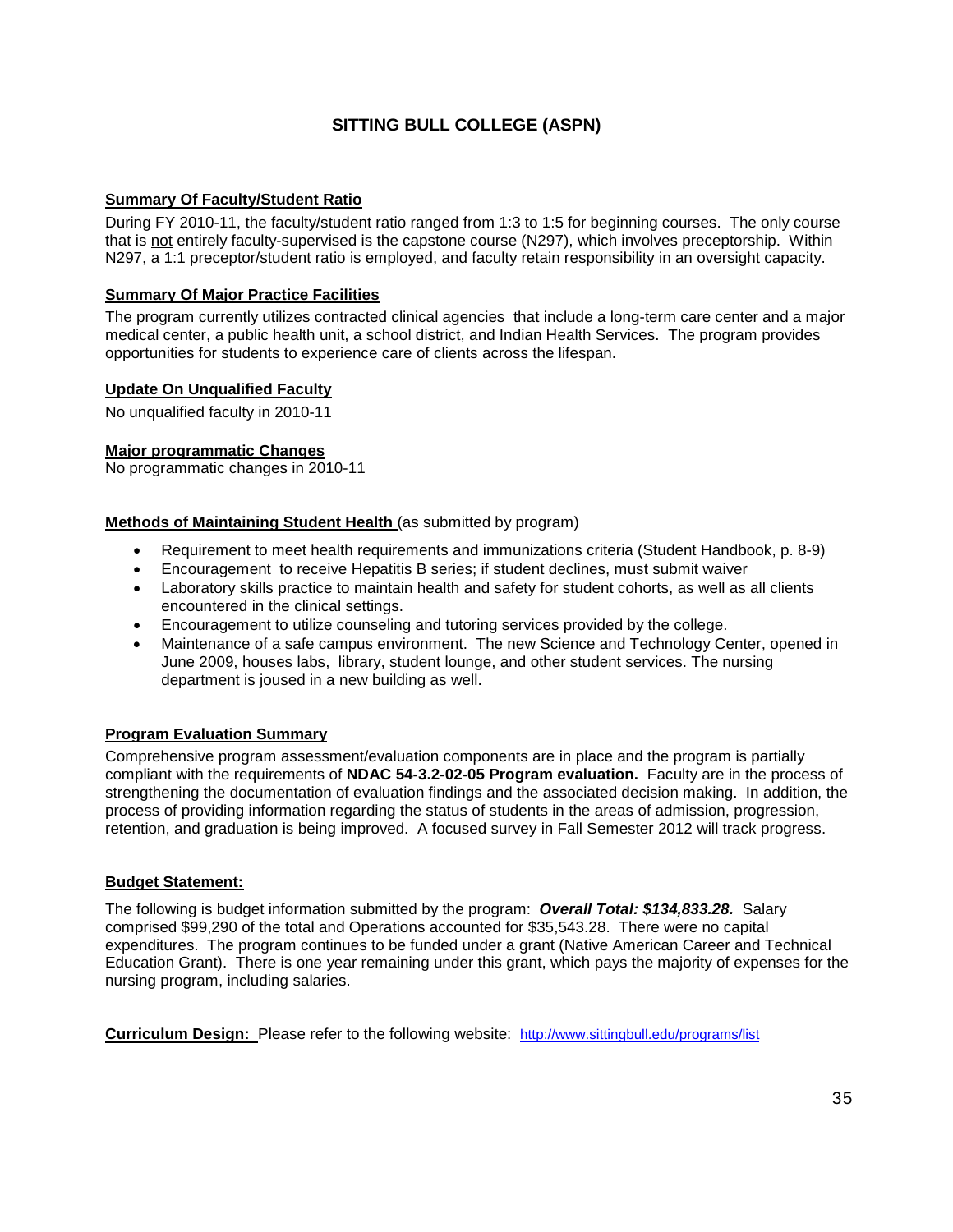# **NORTH DAKOTA STATE COLLEGE OF SCIENCE (AASPN)**

#### **Summary Of Faculty/Student Ratio**

North Dakota State College of Science reports faculty/student ratios of not greater than 1:7 or 1:8 in clinical courses/rotations that involve direct client care.

#### **Summary Of Major Practice Facilities**

North Dakota State College of Science reports use of several clinical facilities in eastern ND and in MN. The facilities are chosen for the related experiences based upon the specific course objectives. The sites represent experiences of client care across the lifespan in acute, long-term, and clinic facilities, which are situated in both rural and more populated areas of the state and are geographically located in reasonable proximity for each distance clinical agency.

#### **Update On Unqualified Faculty**

There w ere no unqualified nursing faculty w ithin the present respective faculty roles in the AASPN program during the FY 2010-11 timeframe. There w ere several bachelors-prepared faculty serving as clinical instructors, a role in w hich the BSN is an appropriate credential.

#### **Major Programmatic Change**

In May 2011, the Board approved a programmatic change for Nursing 246 *Maternal Child Clinical.* The changed involved a decrease in course credits from 4 semester credits to 3 semester credits. This change was requested by the program due to difficulty in finding sufficient obstetric and pediatric clinical sites for the AASPN students.

#### **Methods of Maintaining Student Health** (as submitted by program)

- Availability of Campus Health Center:
- Student completion of medical history form and submission to criminal background check
- Immunization records and full complement of vaccinations
- Student Health Services available to all students with hours posted in college catalog and online
- Career and personal counseling on campus. Hours for services posted in catalog.
- Student requirement: meeting with advisors twice per semester
- Methods are assessed by annual *Student Satisfaction Survey,* which indicated that the NDSCS campus excelled in three areas: academic advising, concern for individuals, and instructional effectiveness.

#### **Program Evaluation Summary:**

The program evaluation summary provided evidence of assessment endeavors based upon NLNAC criteria, thus meeting **NDAC 54-3.2-02-05 Program evaluation.** The extensive evaluative documentation maintained by NDSCS clearly indicates ongoing faculty involvement in comprehensive program evaluation.

#### **Budget Statement:**

The budget figures submitted were inclusive of both of the NDSCS nursing programs, and the budget information provided is as follows: *Overall Total: \$621,000.* Salary comprised \$615,000 of the total and Operations accounted for \$6,000. There were no capital expenditures.

**Curriculum Design:** Refer to their website: <http://www.ndscs.edu/uploads/resources/585/practical-nursing.pdf>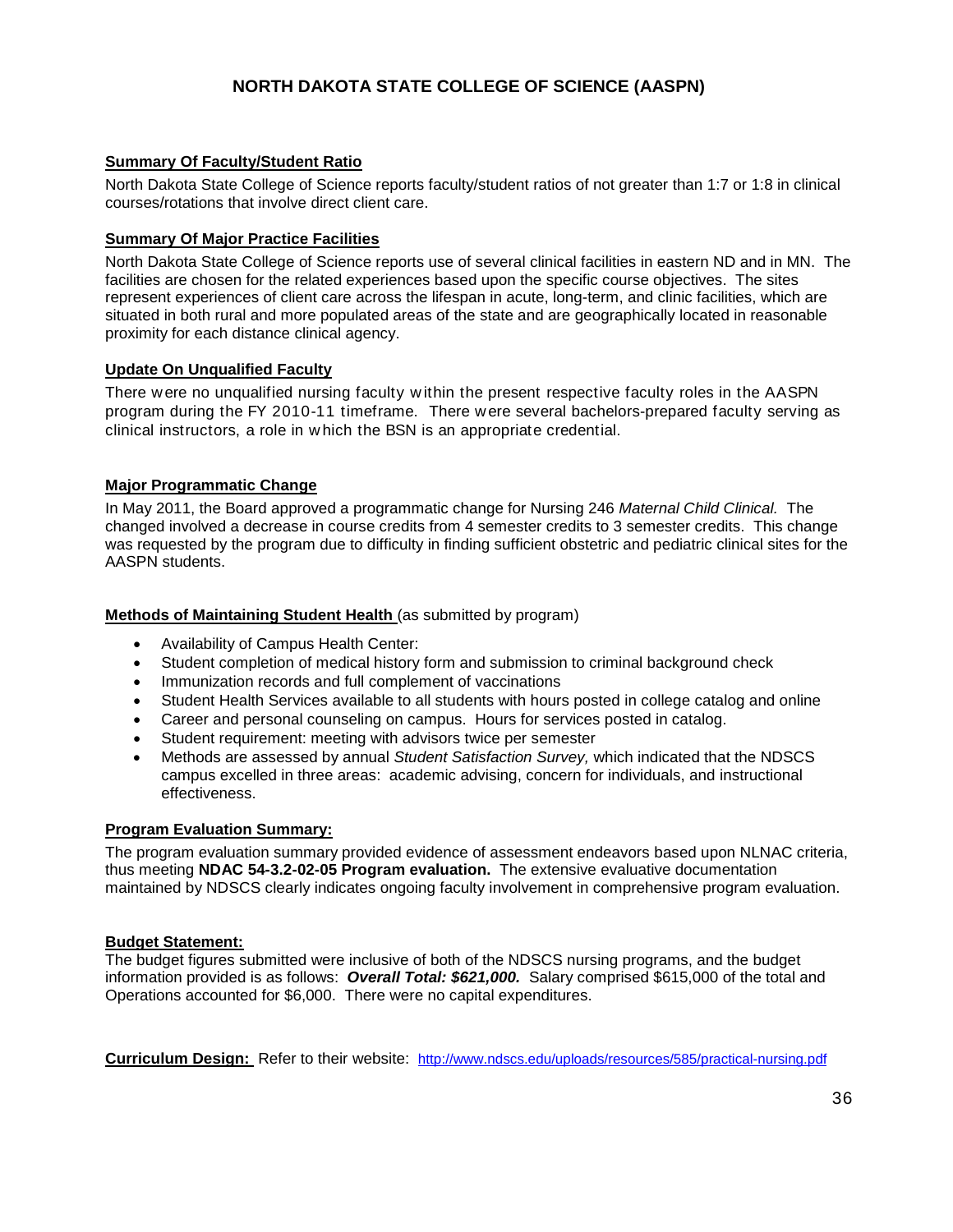### **DICKINSON STATE UNIVERSITY (AASPN)**

#### **Summary Of Faculty/Student Ratio**

Campus laboratory ratio is reported as 3:43 and other faculty/student clinical ratios are not greater than 1:8 for PN students involved in direct client care. The most common ratio is listed as 1:6. In cases of precepted experiences, the ratio of 1:1 is maintained.

#### **Summary Of Major Practice Facilities**

Dickinson State University reported using healthcare facilities within the Dickinson area for acute and longterm care experiences and at the ND State Hospital for psych/mental health clinical activities. The facilities utilized are chosen for the particular course and objectives and represent client care across the lifespan that includes acute care, long-term care facilities, and various clinics.

#### **Update On Unqualified Faculty**

During the FY 2010-11 timeframe, the program utilized one academically unqualified faculty member in the didactic instructional role. This individual is slated to complete graduate studies in Spring 2012.

#### **Major Programmatic Change**

None in FY 2010-11.

#### **Methods of Maintaining Student Health (as submitted by program) SHB 2010-12**

- Health Accountability Policy: proof of compliance with full complement of required/updated vaccinations and testing, or signed waiver/declination on file if not fully compliant
- Continued policy of self-assessment for students related to "Functional Abilities for Nursing Students."
- Policy regarding the reporting of any student injury, including cases of suspected exposure to bloodborne pathogens and/or needle stick incidents
- Assistance by University Student Health Nurse in the tracking of student health.
- Student Health Status policy requirement that students report pre-existing conditions or changes in health status.
- Annual criminal background checks

#### **Program Evaluation Summary:**

The program submitted evidence of comprehensive ongoing program evaluation with action and follow through based upon evaluation findings. The DSU AASPN program meets the requirements outlined in **NDAC 54-3.2-02-05 Program evaluation.**

#### **Budget Statement:**

The budget figures submitted were inclusive of both of the DSU nursing programs, and the budget information provided is as follows: *Overall Total: \$717,153.* Salary comprised \$685,604 of the total and Operations accounted for \$28,005. Capital Expenditures were reported at \$3,544.

**Curriculum Design:** Please refer to the website listed below: <http://www.dickinsonstate.edu/academics/departments/nursing/index.aspx>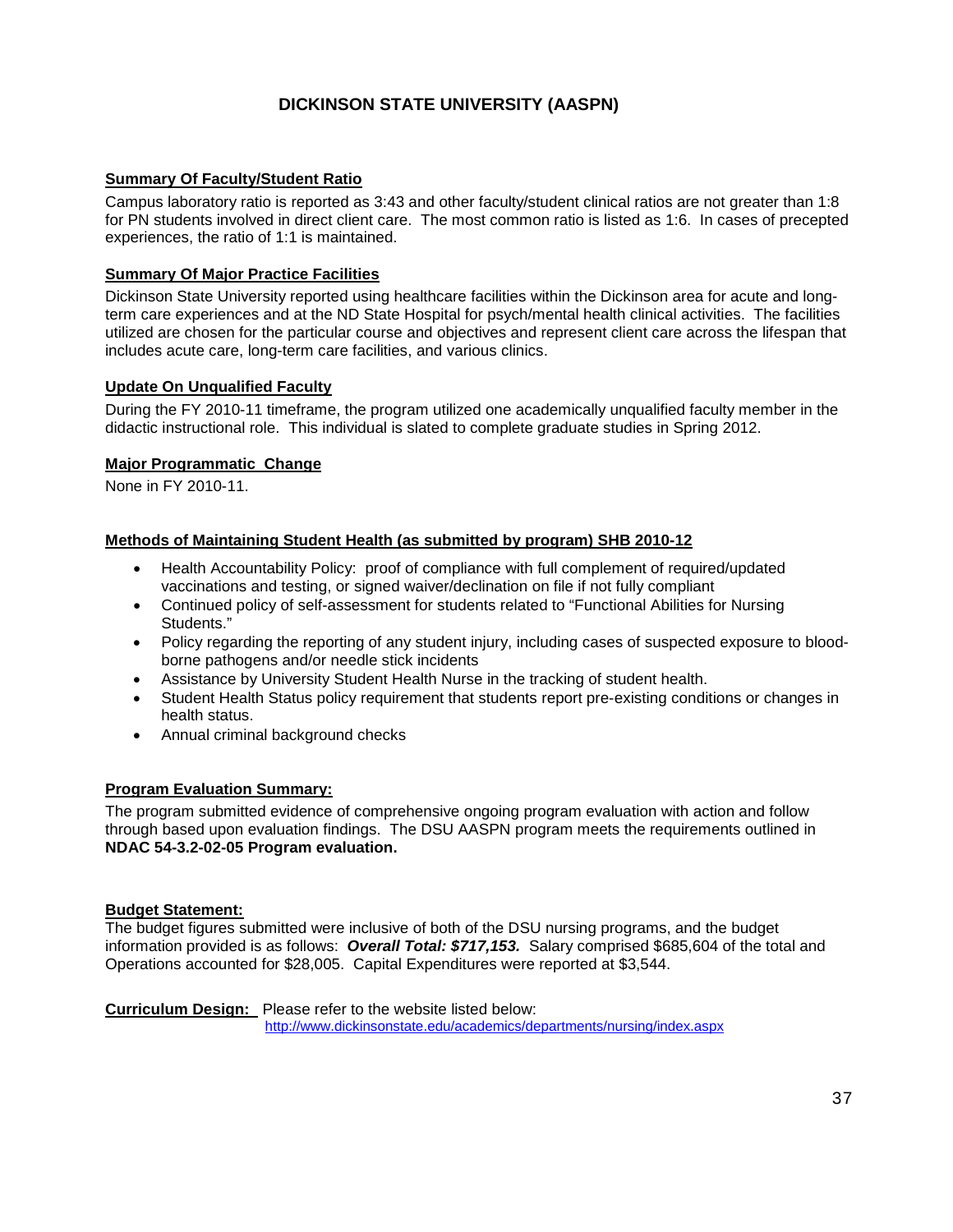## **UNITED TRIBES TECHNICAL COLLEGE (AASPN)**

#### **Summary Of Faculty/Student Ratio**

United Tribes Technical College reports faculty/student ratios of no greater than 1:5 in any clinical experience involving direct client care during FY 2010-11. Staff preceptorships within long-term care settings (focused on leadership component) are at 1:1 ratios.

#### **Summary Of Major Practice Facilities**

United Tribes Technical College listed a variety of clinical facilities within the Bismarck/Mandan area in which students participate in clinical practice. The facilities represent care of clients across the lifespan, inclusive of long-term care, acute care, wellness activities, observational experiences, and leadership opportunities.

#### **Update On Unqualified Faculty**

The program reported no unqualified faculty during the FY 2010-11 timeframe.

#### **Major Programmatic Change**

None in 2010-11.

#### **Methods of Maintaining Student Health (as submitted by program)**

- Policies for student health clearly delineated in student handbook
- Student submission of evidence that immunization requirements/updates are met
- Student CPR certification prior to providing client care at clinical sites
- Nursing faculty attendance at each clinical site orientation prior to supervision of students
- Conversion to non-latex products
- Student background checks prior to admission
- Comprehensive safety instruction prior to first clinical experiences
- Student instruction and required return- demonstration regarding specified skills designed for safe client care: standard BSI precautions, body mechanics, and prevention of needlestick injury
- Student Health Services and designated counselor availability on the campus

#### **Program Evaluation Summary:**

The program submitted a brief summary of assessment/evaluative activities and key components, including program outcomes and curricular component evaluations which demonstrated that formal evaluative process was an ongoing activity in the program. Based upon the information submitted, the UTTC program meets the requirements of **NDAC 54-3.2-02-05 Program Evaluation.**

#### **Budget Statement:**

The following is budget information submitted by the program: *Overall Total: \$391,748.62.* Salary comprised \$332,851.61 of the total and Operations accounted for \$58,897.01. There were no capital expenditures.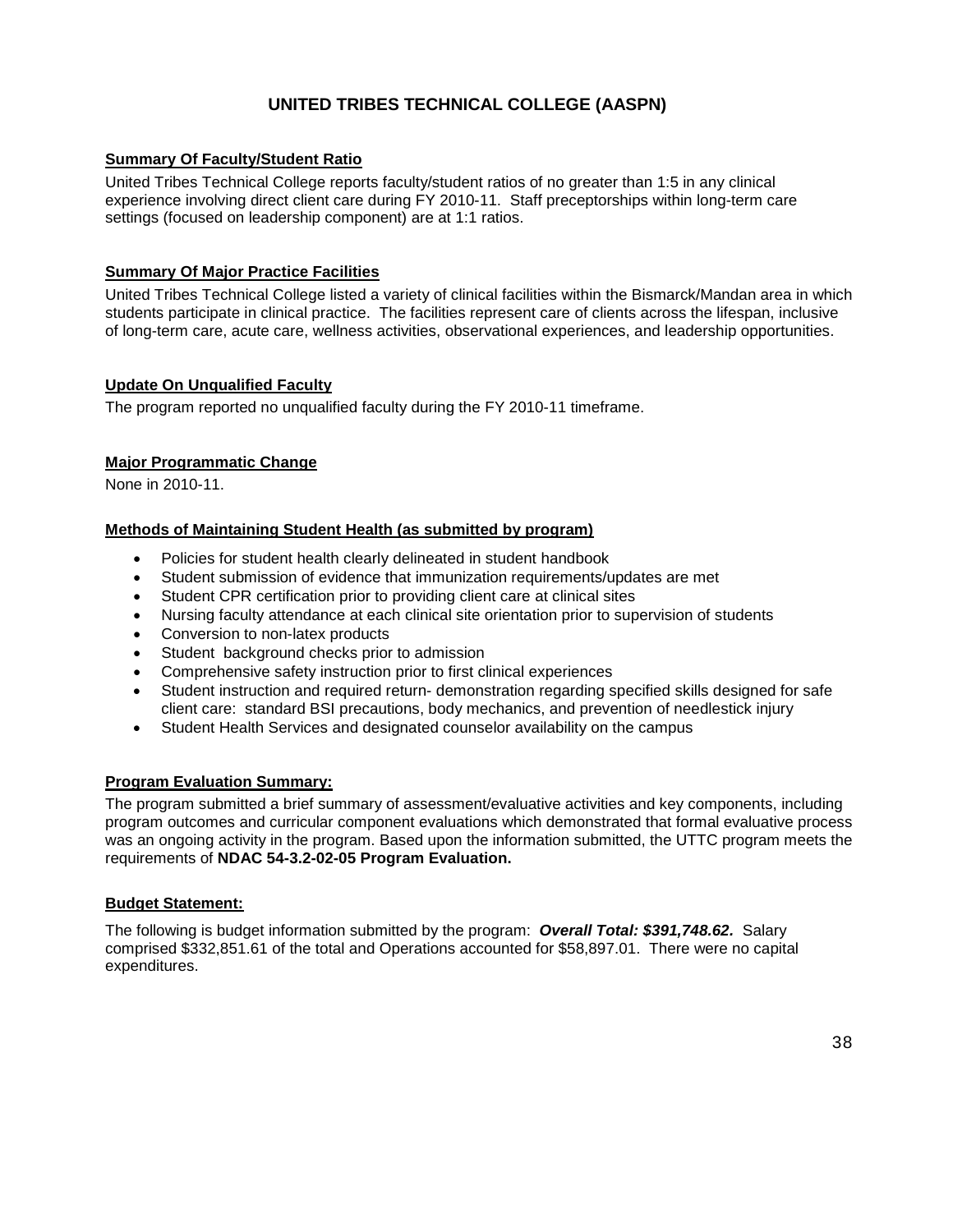#### **DAKOTA NURSING PN PROGRAM (Certificate) Provided at Bismarck State College, Lake Region State College, Dakota College at Bottineau, Williston State College, and Fort Berthold Community College**

#### **Summary Of Faculty/Student Ratio**

The faculty/student ratio reported by the program for all sites indicates no more than 1:8 ratio for beginning students involved in direct client care.

#### **Summary Of Major Practice Facilities**

The Dakota Nursing PN Program listed the clinical facilities utilized by each institution. These clinical agencies/entities represent both acute and long-term and clinic facilities, providing evidence of student opportunity for client care across the lifespan.

#### **Update On Unqualified Faculty**

Updates on progression of academically unqualified faculty within the DNP consortium were submitted in support of a focused interim survey report in February 2011. The Dakota Nursing PN Program meets the requirements as set forth in **NDAC 54-03.2-04-03 Practical or associate degree nurse program faculty qualifications and is in full compliance with the rule.**

#### **Major Programmatic Changes**

During the FY 2010-11 time period, the following changes were Board-approved:

- The extension of the BSC Certificate PN program to a distance site in Hazen, ND
- The extension of the BSC Certificate PN program to a distance site in Harvey, ND

#### **Methods of Maintaining Student Health (as submitted by program) SHB's 2011-2013**

- Student liability insurance coverage through the North Dakota University System
- Student coverage by Workman's Compensation (documentation at NDUS)
- Full complement of required immunizations/updates as per policy (or waiver/declination)
- Current CPR certification
- *Physician's Release* requirement for return to clinical rotations following major injury or illness.
- Orientation to clinical sites and specific policies for each respective institution.
- Comprehensive safety information incorporated into curriculum, including Standard Precautions
- Clinical preparation (i.e. safeguards that may be required)
- Advisors available for student personal issues
- College policies on AIDS and AIDS related complex

#### **Budget Statement**

Budgets are prepared by the separate campuses for both the PN & ADN programs. It is to be noted that each program site pays a percentage of the DNP Director's salary and expenses. Budgetary information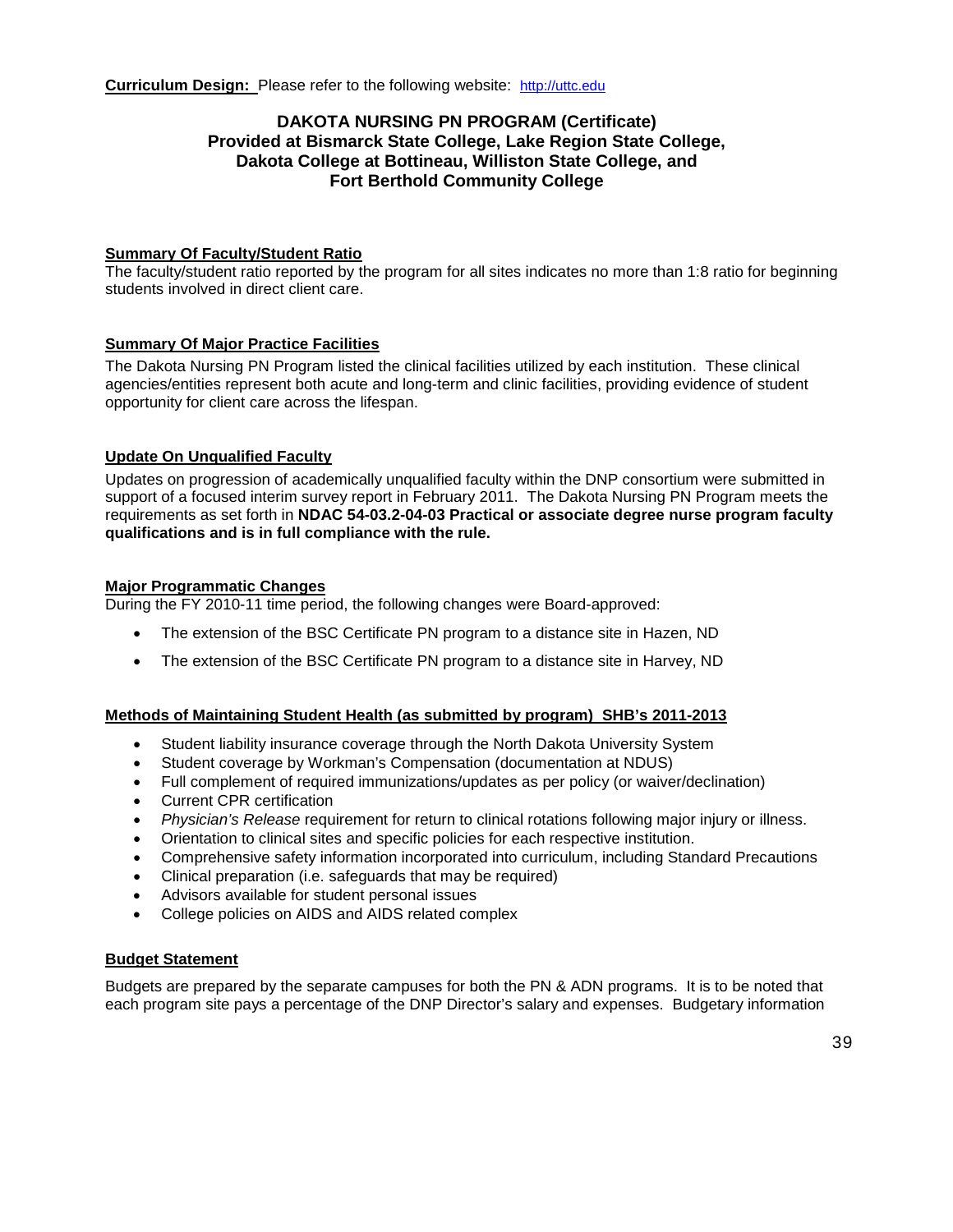delineated for each campus reflects the combined figures for the respective PN and ADN programs as follows:

BSC - - *Overall Total: \$392,907.* Salary comprised \$308,107 of the total and Operations accounted for \$84,800. There were no capital expenditures reported.

LRSC - - *Overall Total: \$468,454.* Salary comprised \$371,969 of the total and Operations accounted for \$96,486. There were no capital expenditures reported.

DCB - - *Overall Total: \$326,711.* Salary comprised \$238,600 of the total and Operations accounted for \$88,111. There were no capital expenditures reported.

WSC - **Overall Total: \$482,103.** Salary comprised \$365,070 of the total and Operations accounted for \$117,033. There were no capital expenditures reported.

FBCC - - *Overall Total: \$387,784.* Salary comprised \$204,300 of the total and Operations accounted for \$186,575. Capital expenditures were listed at \$26,909.

#### **Program Evaluation Summary**

The program evaluation plan provides evidence of utilization of multiple assessments tools, analysis, and data utilization for program revision. Based upon the information submitted, the program meets the requirements set forth in **NDAC 54-3.2-02-05 Program evaluation.**

**Curriculum Designs:** Please refer to the following individual campus websites, as listed below: [http://www.fortbertholdcc.edu](http://www.fortbertholdcc.edu/) [http://www.bismarckstate.edu](http://www.bismarckstate.edu/) [http://www.willistonstate.edu](http://www.willistonstate.edu/)  [http://www.dakotacollege.edu](http://www.dakotacollege.edu/) [http://www.lrsc.edu](http://www.lrsc.edu/)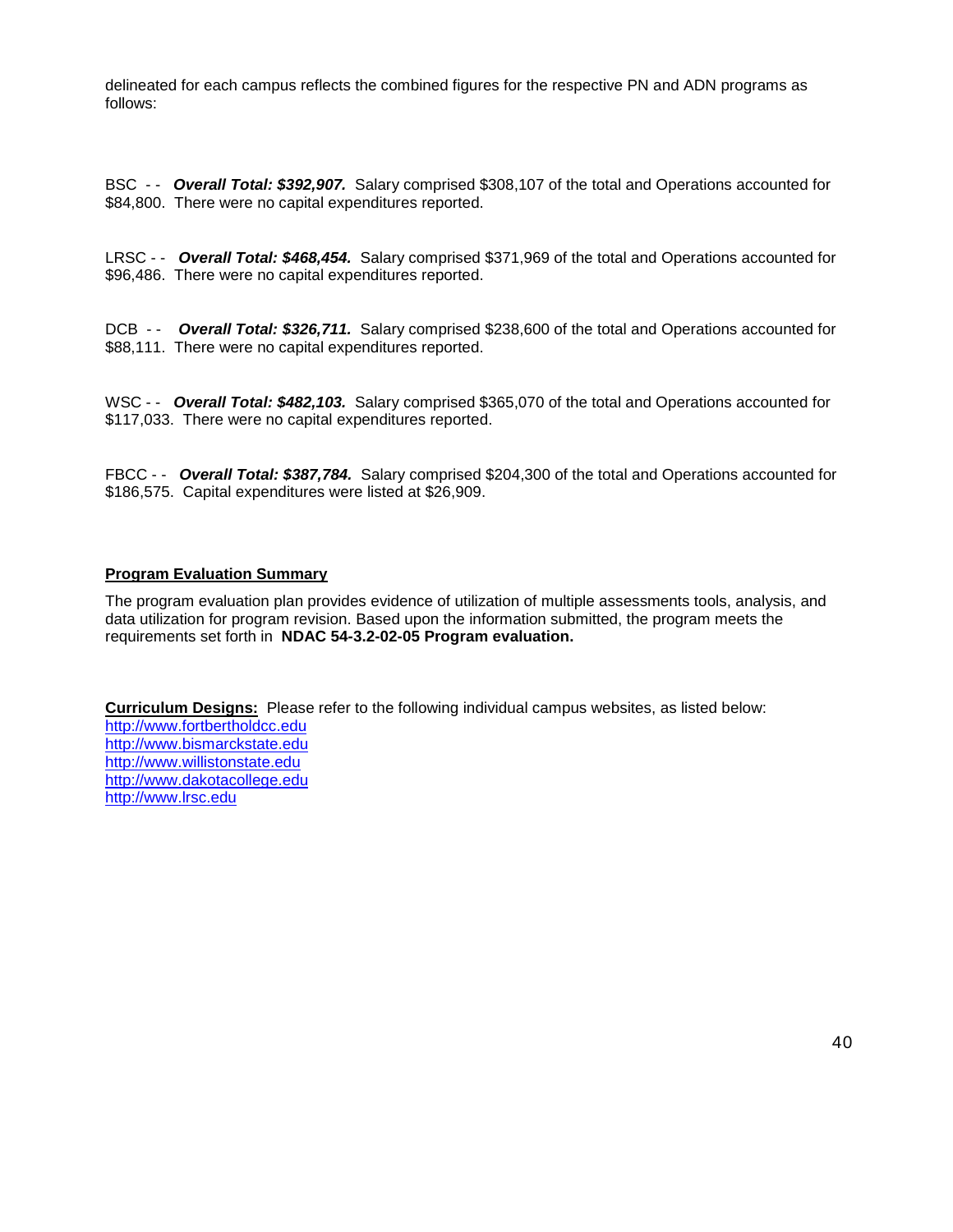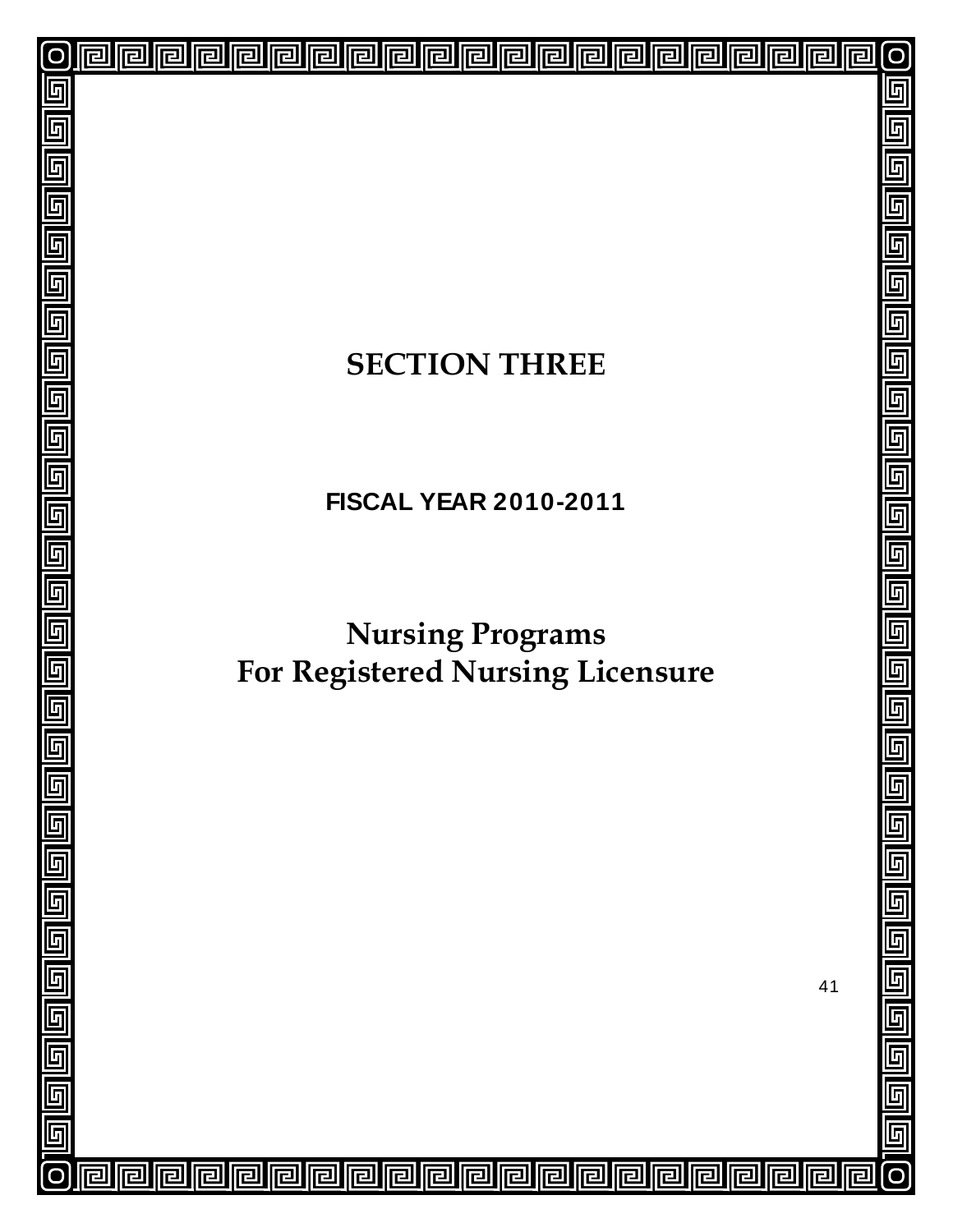## **North Dakota State University (BSN)**

#### **Summary Of Faculty/Student Ratio**

The NDSU BSN program reported clinical faculty/student ratios of no more than 1:8 in beginning courses in which students provide direct client care. The Nursing Synthesis/Practicum course (N450) involves preceptorships and a 1:1 ratio is maintained.

#### **Summary Of Major Practice Facilities**

The program has contracted with clinical facilities that provide students with client care experiences across the lifespan. The listed facilities included those providing acute care, long-term care, public health, home care, and specialty care. The majority of undergraduate clinical facilities utilized were located in the Fargo/West Fargo/Moorhead area. Additional clinical facilities located in other areas of ND and MN were additionally contracted as clinical agencies as needed to meet the objectives of the courses.

#### **Update On Unqualified Faculty**

The BSN program employed eleven academically unqualified faculty members during the FY 2010-11 timeframe, with ten serving in clinical instructor roles and one engaged in didactic instruction. Anticipated graduation dates/years for completion of these individuals' graduate studies range from December 2011 to May 2013.

#### **Major Programmatic Change**

No programmatic changes within the BSN program in FY 2010-11.

#### **Methods of Maintaining Student Health (as submitted by program) 2010-11 HB's**

- Required student compliance with immunization and health requirements outlined in student handbooks (pp.43-44 [UG HB] and pp.8-9 [G HB])
- Required compliance with policy regarding care of clients with communicable diseases, outlined in student handbook (pp. 43-33 [UG HB])
- Required compliance with protocol for injury (# 6 p.44 [UG HB])
- Criminal background checks for all students
- Teaching of safe patient handling techniques prior to clinical experiences
- Provision of information on access to accommodations
- Maintenance of student information according to (FERPA) regulations

#### **Program Evaluation Summary:**

The program submitted a brief summary of assessment/evaluative activities and key components, including program outcomes and curricular component evaluations which demonstrated that formal evaluative process was an ongoing activity in the program. Based upon the information submitted, the NDSU BSN program meets the requirements of **NDAC 54-3.2-02-05 Program Evaluation.**

#### **Budget Statement:**

The budget figures submitted were inclusive of the undergraduate and graduate nursing programs at NDSU. The budget information provided by the program is as follows: *Overall Total: \$1,360,634.* Salary comprised \$1,317,640 of the total and Operations accounted for \$42,994. There were no capital expenditures reported.

**Curriculum Designs:** Please refer to the following website: <http://www.ndsu.edu/nursing/>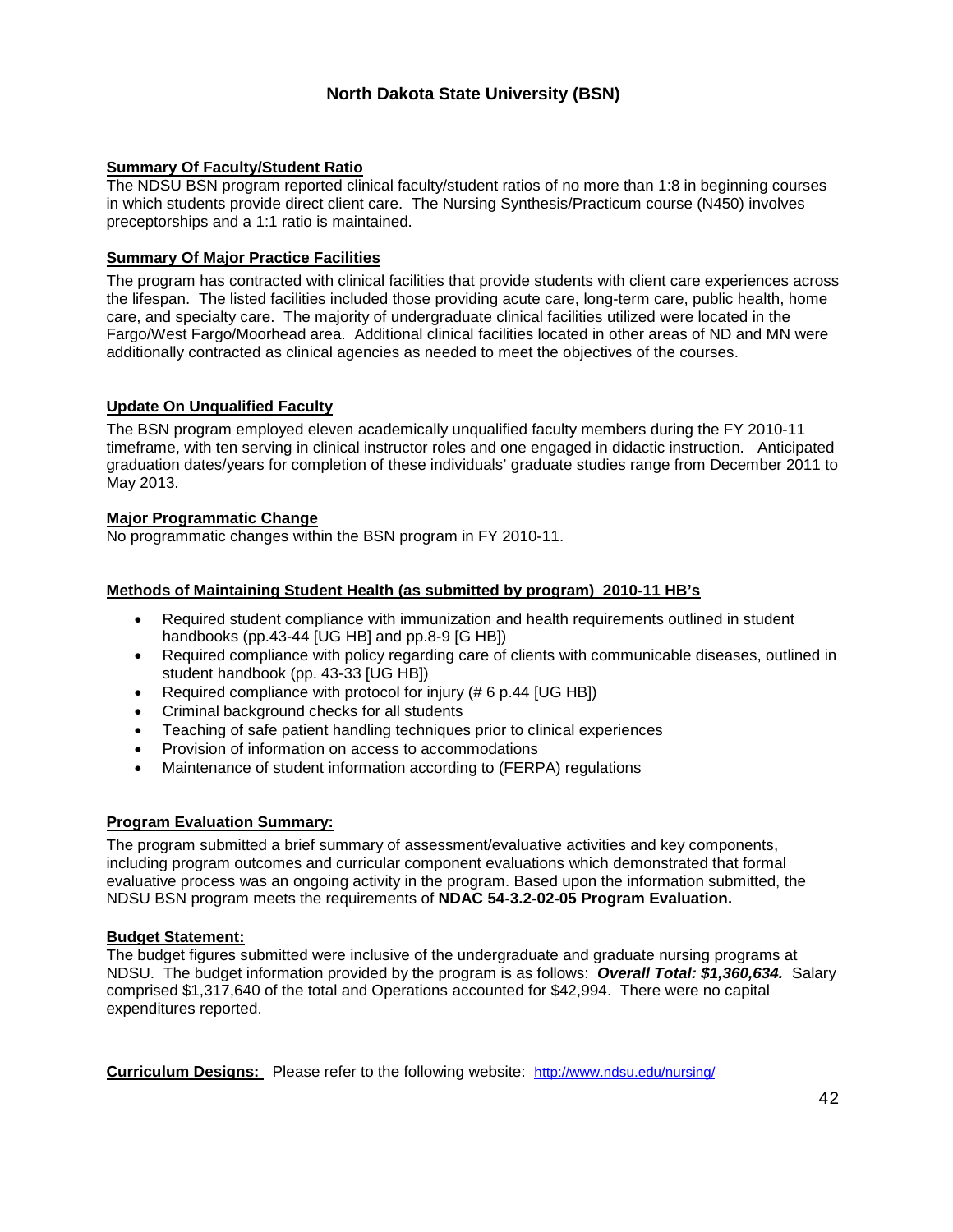# **Concordia College (BAN)**

#### **Summary Of Faculty/Student Ratio**

The Concordia College BAN program reported faculty/student ratios of no more than 1:8 in clinical courses involving direct client care. Most precepted experiences maintain a 1:1 ratio. Interdisciplinary precepted experiences have ratios ranging from 1:1 to 1:3.

#### **Summary Of Major Practice Facilities**

The program has contracted with clinical facilities that provide students with client care experiences across the lifespan. Agencies listed include those providing acute care, long-term care, public health, home care and specialty care. The majority of undergraduate clinical facilities utilized are located primarily in the Fargo/West Fargo/Moorhead area. Other clinical facilities located in other areas of MN may also be contracted for additional clinical experiences depending upon the course. Interdisciplinary preceptors are utilized for the role development courses.

#### **Update On Unqualified Faculty**

No academically unqualified faculty were reported for FY 2010-11. All didactic and clinical instruction is provided by masters-level or doctoral-level faculty.

#### **Major Programmatic Change**

None in FY 2010-11.

#### **Methods of Maintaining Student Health (as submitted by program) 2011 SHB**

- Health examination and full complement of required immunizations (pp. 10-11 SHB)
- Evidence of personal health insurance (p.11 SHB)
- Ability to perform all Essential Functions as outlined by NCSBN (p. 12 SHB)
- Criminal background check ( p.11 SHB)
- CPR certification at level of healthcare providers or professional level (p. 11 SHB)
- Education on appropriate use of personal protective equipment and procedures to prevent disease transmission when caring for clients with communicable disease (p.11 SHB;)
- Student health information privacy, according to FERPA regulations

#### **Program Evaluation Summary:**

The program submitted a summary of assessment/evaluative activity for the BAN program. The report provides evidence that the Concordia BAN program continues to meet criteria for **NDAC 54-3.2-02-05 Program Evaluation.**

#### **Budget Statement:**

The following is budget information submitted by the program: *Overall Total: \$682,882.* Salary comprised \$620,968 of the total. The salary figure reflects FT faculty only with 30% benefits. Operations accounted for \$61,914 and this figure includes the department secretary's salary. There were no capital expenditures.

**Curriculum Designs:** Please refer to the following website: [www.cord.edu](http://www.cord.edu/) 

Although the above website does not supply Concordia BAN curricular information in total, additional information can be viewed within the *2011-12 Catalog* (pp. 123-125) and the *2011 Student Handbook,* (pp.4-8).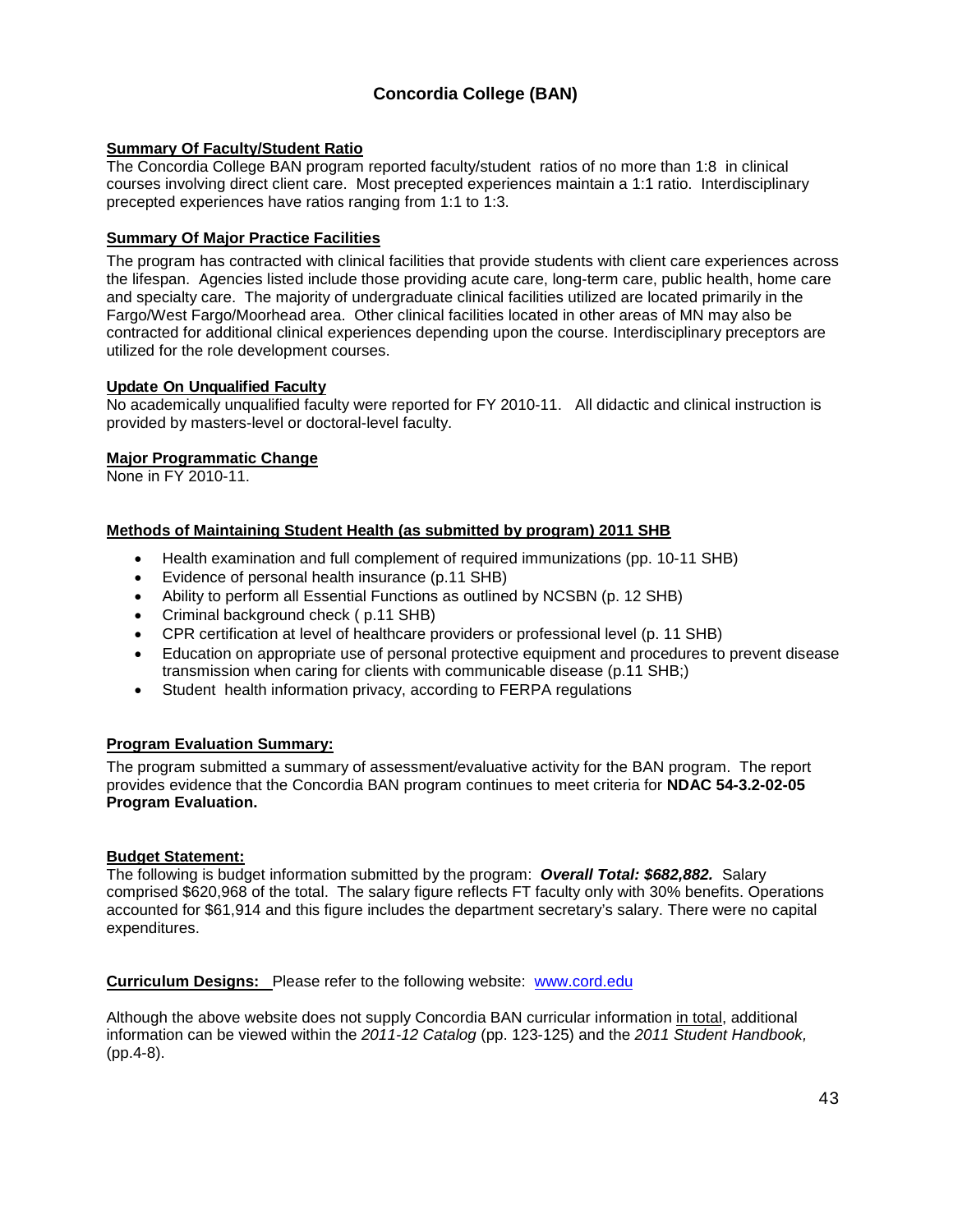# **MINOT STATE UNIVERSITY (BSN)**

#### **Summary Of Faculty/Student Ratio**

The program reported clinical ratio no more than 1:8 for foundational courses and those involving direct client care in acute and long-term settings. Ratios can extend to 1:10 in Public Health settings, with supervision and coordination by faculty and agency staff.

#### **Summary Of Major Practice Facilities**

Clinical sites used are located in Minot and surrounding communities, including facilities providing acute, long-term care, community programs, and mental health programs. The facilities provide students the opportunity to experience client care across the lifespan. In addition, a variety of instate healthcare facilities are utilized for nursing practicum, in which students work with clinical preceptors under faculty supervision and coordination.

#### **Update On Unqualified Administrator and Faculty**

The program reported no academically unqualified faculty in FY 2010-11. The program's nurse administrator during this time period was not doctorally prepared, but is currently enrolled as a Robert Wood Johnson Foundation Doctoral Fellow at the University of New Mexico with an anticipated graduation date of May 2012, which will meet the timeframe requirement designated within **54-03.203-04 Employment of Unqualified Administrator.**

#### **Major Programmatic Change**

None in 2010-11.

### **Methods of Maintaining Student Health (as submitted by program) (2010-12 HB)**

- Student information published in college catalog, University Student Handbook, Nursing Student Handbook (campus security, drug-free campus, non-smoking policy, and student conduct.)
- Services through the Multicultural Support services, the University Health Center, Student Success services and Student Development Center
- Health Protection Policies (published in Nursing Student Handbook, p. 39)
- Full complement of vaccination administration/update as per policy (Handbook, pp.39-42)
- Health promotion, disease prevention, body mechanics and safety integrated throughout the nursing curriculum
- Student review of policies required annually to ensure student safety (i.e. HIPAA, Fire Safety, Hand Hygiene, OSHA requirements)
- Professional Liability Insurance (Handbook, p.46)

#### **Program Evaluation Summary:**

The report provided evidence covering 5 major categories that the program assesses for programmatic effectiveness. The MSU BSN program continues to meet the requirements **for NDAC 54-3.2-02-05 Program evaluation.**

#### **Budget Statement:**

The following is budget information submitted by the program: *Overall Total: \$1,210,198.* Salary comprised \$1,182,968 of the total. Operations accounted for \$26,030. Capital expenditures were reported at \$1,200.

**Curriculum Design:** Please refer to the following website: <http://www.minotstateu.edu/nursing/bsn.shtml>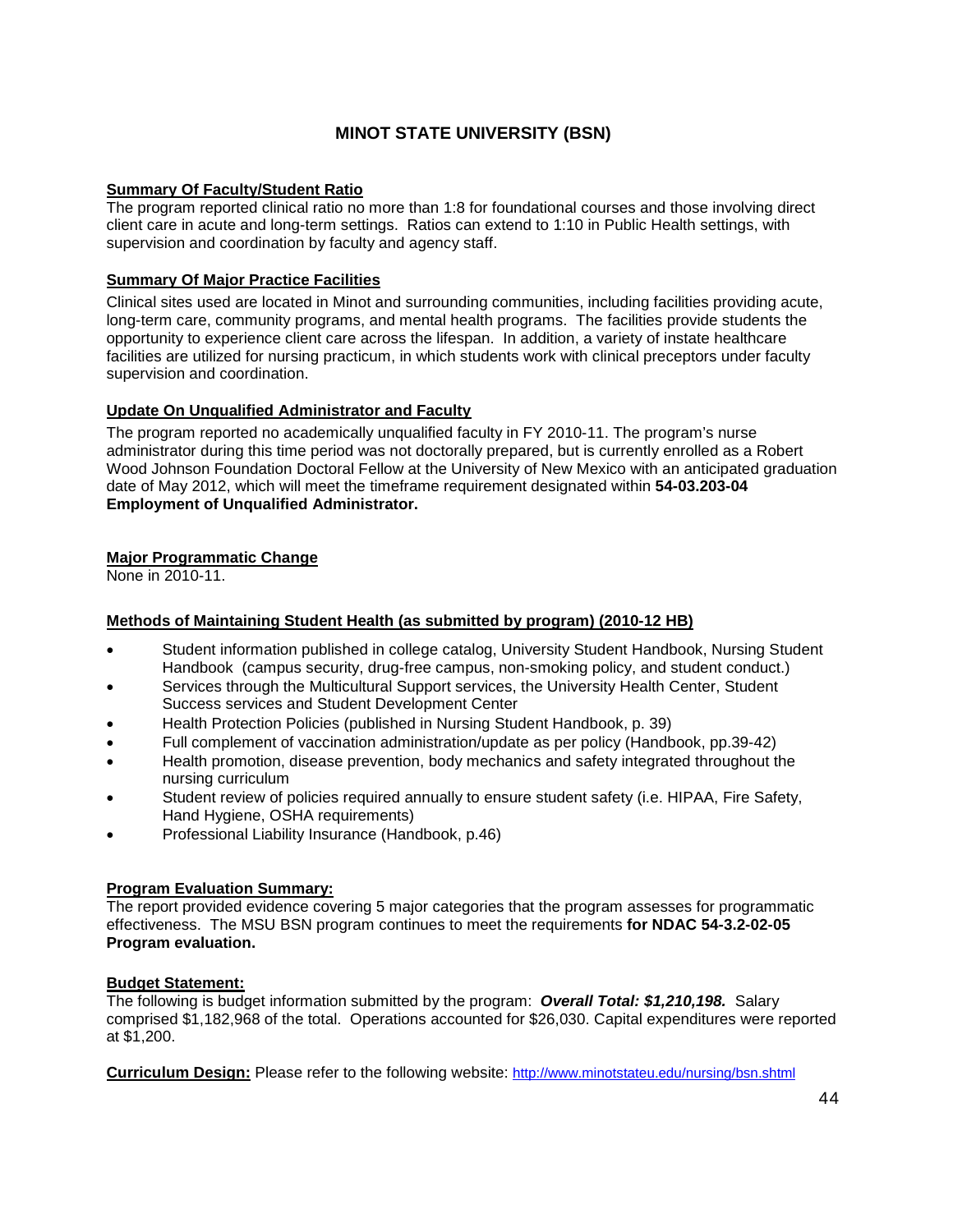# **DICKINSON STATE UNIVERSITY (BSN Completion)**

#### **Summary Of Faculty/Student Ratio**

All students in this program are licensed practical nurses. Campus laboratory faculty/student ratio is 1:10 for 300-level Learning Lab. Clinical ratios in acute care settings range from 1:4 up to 1:12 in upper level courses in clinical scenarios where that is appropriate and in which students are in multiple clinical areas simultaneously. All precepted experiences remain at the 1:1 ratio.

#### **Summary Of Major Practice Facilities**

Dickinson State University reported using healthcare facilities within Dickinson, Bismarck, and Hettinger. The facilities utilized are selected to match the particular course and objectives and represent client care across the lifespan that includes acute care, community healthcare, long-term care facilities, and clinics.

#### **Update On Unqualified Faculty**

The program utilized one academically unqualified faculty within the FY 2010-11 timeframe in a clinical instructional role. This individual is expected to complete graduate studies in May 2012.

#### **Major Programmatic Change**

No programmatic changes in FY 2010-11.

#### **Methods of Maintaining Student Health (as submitted by program) (SHB 2010-12)**

- Health Accountability Policy: proof of compliance with full complement of required/updated vaccinations and testing, or signed waiver/declination on file if not fully compliant
- Continued policy of self-assessment for students related to "Functional Abilities for Nursing Students."
- Policy regarding the reporting of any student injury, including cases of suspected exposure to blood-borne pathogens and/or needle stick incidents
- Assistance by University Student Health Nurse in the tracking of student health.
- Student Health Status policy requirement that students report pre-existing conditions or changes in health status.
- Annual criminal background checks

#### **Program Evaluation Summary:**

The program submitted evidence of comprehensive ongoing program evaluation with action and follow through based upon evaluation findings. The DSU AASPN program meets the requirements outlined in **NDAC 54-3.2-02-05 Program evaluation.**

#### **Budget Statement:**

The budget figures submitted were inclusive of both of the DSU nursing programs, and the budget information provided is as follows: *Overall Total: \$717,153.* Salary comprised \$685,604 of the total and Operations accounted for \$28,005. Capital Expenditures were reported at \$3,544.

**Curriculum Design:** Please refer to the website listed below: <http://www.dickinsonstate.edu/academics/departments/nursing/index.aspx>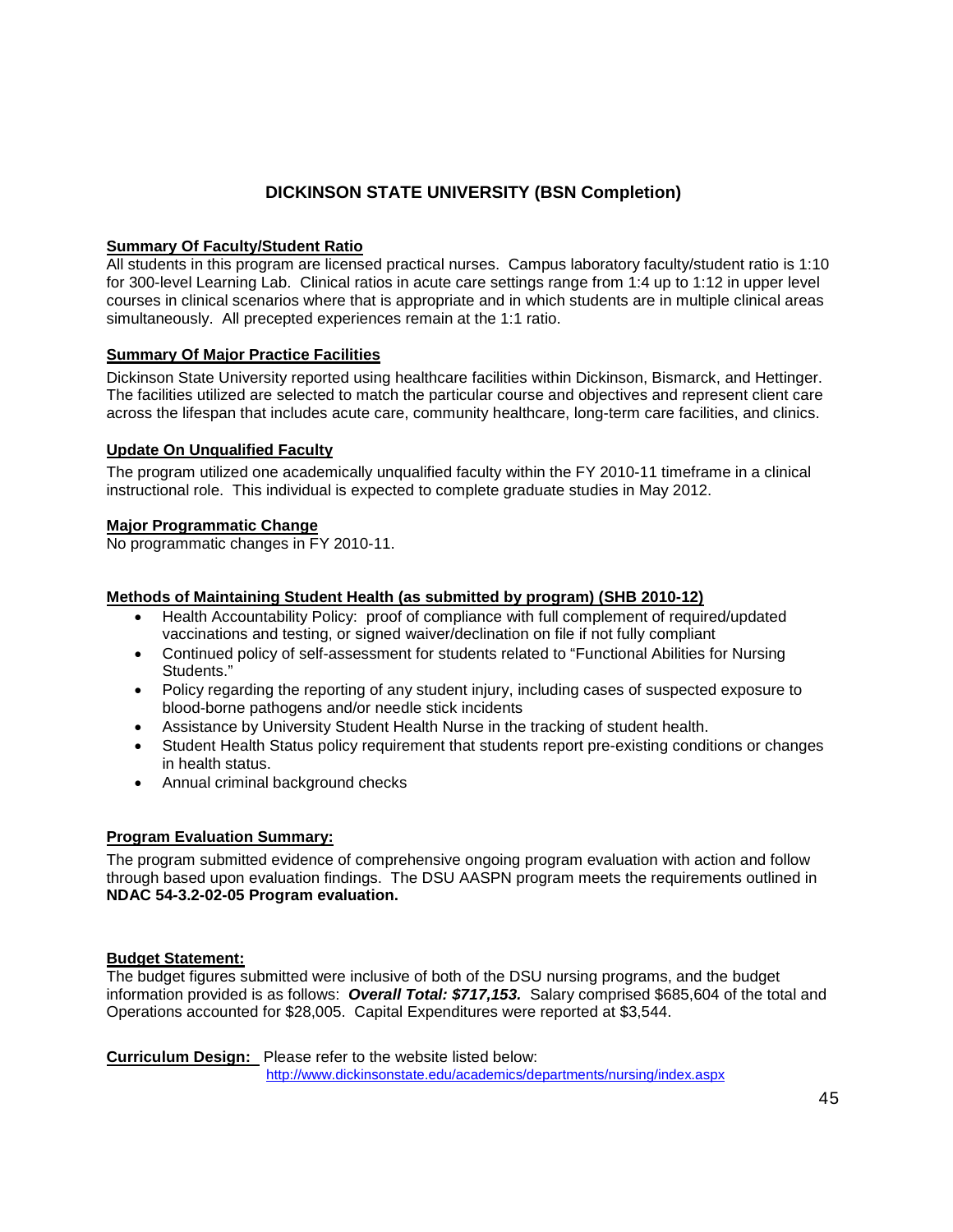# **UNIVERSITY OF MARY (BSN or BAN)**

#### **Summary Of Faculty/Student Ratio**

The faculty/student ratio reported by the program was predominately 1:6. Community Health clinical capstone experiences occur later in the curriculum and are at higher ratios as appropriate. Such experiences employ direct supervision by preceptors with faculty maintaining oversight.

### **Summary Of Major Practice Facilities**

The program submitted a rather extensive list of clinical facilities that represent opportunities for students to experience client care across the lifespan. The list of clinical facilities includes agencies that deliver acute care, long-term care, community care, and an excellent cross-section of specialty care experiences.

#### **Update On Unqualified Administrator and Faculty**

The Division Chair is a doctoral candidate at NDSU and is currently completing her dissertation. She assumed the position of Division Chair in 2006, and thus is on track to meet the timeline requirements as set forth in **NDAC 54-03.2-03-05 Employment of an unqualified administrator.**

Overall BSN program faculty composition: 17of the 21 faculty (81%) have the required academic preparation. Overall graduate program faculty composition: 5 of the12 faculty (42%) have the required academic preparation. All individuals are making progress within their degree plans in the various graduate programs in which they are enrolled. Program progress toward meeting Nursing Faculty and Nurse Administrator requirements will be ascertained during a focused site survey in Spring 2012.

#### **Major Programmatic Change**

None during FY 2010-11.

#### **Methods of Maintaining Student Health (as submitted by program) (2011SHB's)**

- Verification of vaccinations and necessary updates, health history/assessment as per policy
- Verification of nursing skills, which include the following: infection control (i.e. hand washing, universal precautions and information related to communicable disease guidelines), emergency response and CPR certification
- Student demonstration of Functional Abilities as set out by NCSBN
- Student orientation to clinical agencies
- Verification that preceptors meet facility and U of Mary qualifications to serve in this role
- Criminal Background Checks: at admission and at entry to senior year
- Compliance with FERPA guidelines

### **Program Evaluation Summary:**

The program submitted a summary of assessment/evaluative activities in FY 2010-11. All necessary components of a strong evaluation plan are evident. Based upon the information submitted, the University of Mary Division of Nursing meets the requirements for **NDAC 54-3.2-02-05 Program evaluation.**

#### **Budget Statement:**

The budget figures submitted were inclusive of the undergraduate and graduate levels of the Nursing Division. The budget information provided is as follows: *Overall Total: \$1,433,200.* Salary comprised \$1,256,000 of the total and Operations accounted for \$66,200. Capital Expenditures were reported at \$110,000.

**Curricular Designs:** Please refer to the website listed below:  *[http://www.umary.edu/templates/template\\_degrees.php?degree=Nursing](http://www.umary.edu/templates/template_degrees.php?degree=Nursing)*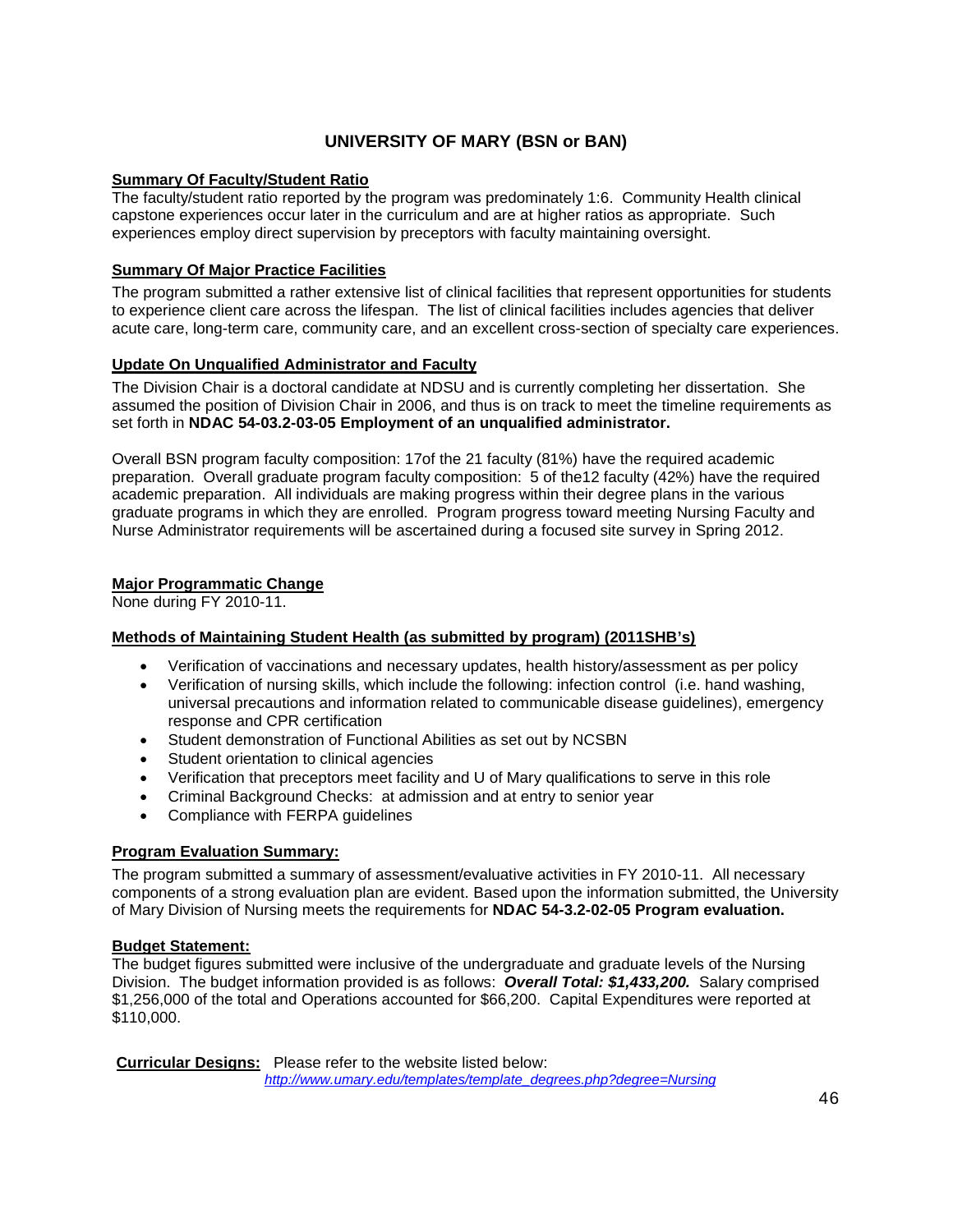# **JAMESTOWN COLLEGE (BSN)**

#### **Summary Of Faculty/Student Ratio**

The program reported faculty/student ratio is generally 1:6 for courses involving direct client care. Ratios may be as low as 1:3 depending on the acuity of the setting. Experiences involving preceptorship are listed as 1:1 ratios.

#### **Summary Of Major Practice Facilities**

Most major clinical experiences are located in facilities in the Jamestown and Fargo areas. The facilities listed represented acute care, long-term care, mental health care, community health, and other types of specialty care. The facilities identified provide students with the opportunity to experience client care across the lifespan. The preceptored experiences for Nursing Leadership and Management occur throughout the country and in one international site.

#### **Update On Unqualified Faculty**

The program reported one bachelors prepared faculty member during FY 2010-11. This individual is enrolled in a graduate program and expected to complete in 2014. The program satisfies the rule as set forth in **NDAC 54-03.2-04-08.**

#### **Major Programmatic Change**

None in FY 2010-2011.

#### **Methods of Maintaining Student Health (as submitted by program) (2011 SHB)**

- Verification of a full complement of vaccinations/updates, as well as required tests and screenings as required by policy.
- Student provision of OSHA/infection control information prior to clinical experience
- Criminal background checks
- Verification of Essential Functional Abilities (NCSBN)
- Attempts to provide a latex free learning environment, accompanied by an associated policy
- College sexual assault and interpersonal harassment policy, as well as a stalking policy
- Campus security
- Tobacco-free and alcohol-free campus
- Wellness/fitness center on the campus

#### **Program Evaluation Summary:**

The program submitted the 2010-2011evaluation plan that documented the program endeavors within that time period. It evidenced comprehensive ongoing assessment and evaluation. Based upon the information submitted, the program meets the requirements of **NDAC 54-3.2-02-05 Program evaluation.**

#### **Budget Statement:**

The following is budget information submitted by the program: *Overall Total: \$609,569.* Salary comprised \$566,675 of the total. Operations accounted for \$30,011. Capital expenditures were reported at \$12,883. The program reports a slight budgetary cut from the previous year due to campus-wide student decreases. Despite this, plans are progressing to begin construction of a new nursing building in the spring of 2012.

**Curriculum Design:** Please refer to the following website: [http://www.jc.edu](http://www.jc.edu/)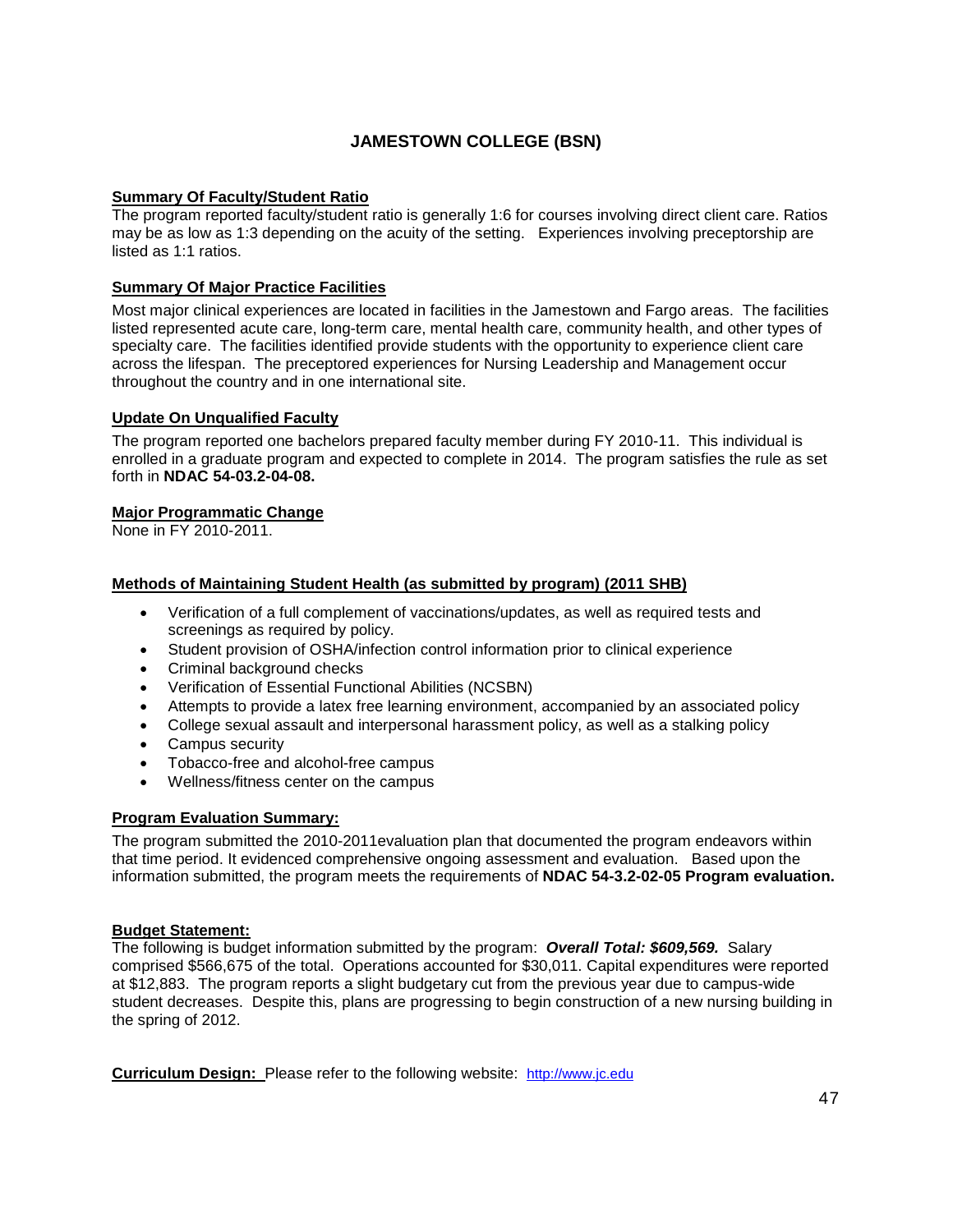# **MEDCENTER ONE COLLEGE OF NURSING (BSN)**

#### **Summary Of Faculty/Student Ratio**

The program reported faculty /student ratios of either 1:7 or 1:8 in early clinical courses involving direct client care. Upper level clinical ratios can range from 1:11 to 1:12 and are dependent upon the course/setting, and whether students are faculty-supervised or preceptor-supervised with faculty oversight.

#### **Summary Of Major Practice Facilities**

Most major clinical experiences are provided in facilities in the Bismarck/Mandan area. The facilities include those that deliver experiences across the lifespan in acute care, long-term care, community care, schools, corrections/rehab, and other types of specialty care that provide students with opportunities for client care and leadership development.

#### **Update On Unqualified Faculty**

The program employed no academically unqualified faculty at the completion of the FY 2010-11 timeframe. Two faculty completed graduate studies in 2010 (August and December).

#### **Major Programmatic Change**

None in 2010-11.

#### **Methods of Maintaining Student Health (as submitted by program) 2011-12 SHB**

- *Student Health Program* promotion of student self-responsibility for own physical and mental health (i.e. pre-entrance medical examination and health history on file at College [p.43])
- Health guidance through the Nursing Center at the College
- Full complement of immunizations/updates as per policy, or waiver/declination on file (p. 44)
- Students without evidence of appropriate health status not allowed in clinical settings
- Annual TB test (unless exempted) and blood pressure through Nursing Center
- Student flu vaccine available, but not mandated, for cost through Nursing Center
- Policies for fire, tornado, varying types of threats, and crime reporting protocols clearly delineated in student handbook (pp.88-101).
- Information regarding campus security available to students (pp.85-87 and pp. 97-101.)

#### **Program Evaluation Summary:**

The program submitted a summary of assessment/evaluative activity in FY 2010-11. The program utilizes multiple assessment tools. Ongoing data collection, analysis, and assessment for patterns is evident. Based upon information submitted, Medcenter One College of Nursing meets the requirements set forth in **NDAC 54-3.2-02-05 Program evaluation.**

#### **Budget Statement:**

The following is budget information submitted by the program: *Overall Total: \$1,960,715.* Salary comprised \$1,126,997 of the total. Operations accounted for \$653,718. Capital expenditures were reported at \$180,000. These figures reflect MOCN's 2011 budget, since their fiscal year runs January 1 through December 31.

**Curriculum Design:** Please refer to this website: <http://www.medcenterone.com/collegeofnursing>

Although this website does not supply MOCN's BSN curricular information in total, additional information can be viewed within the *2011-12 Catalog* (pp. 100-110) and the *2011 Student Handbook,* (pp. 12-17). The current MOCN brochure also provides additional admissions and curricular information.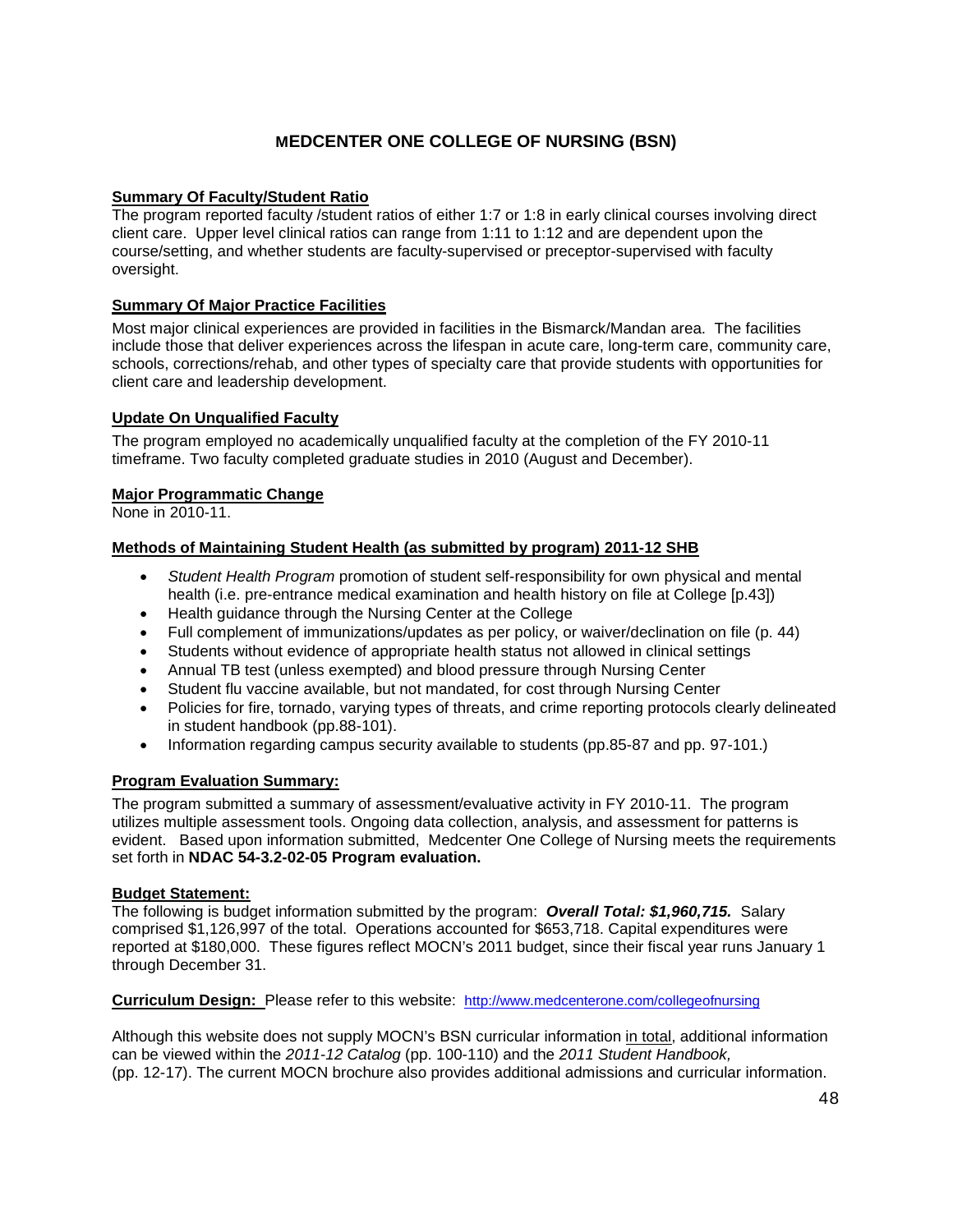### **UNIVERSITY OF NORTH DAKOTA COLLEGE OF NURSING (BSN)**

#### **Summary Of Faculty/Student Ratio**

Information submitted by the program lists faculty/student ratios ranging from 1:6 through 1:12. The program maintains faculty/student ratio of no more than 1:8 for beginning students engaged in direct client care. Ratios in practicum experiences are generally 1:1 and are dependent upon the course and the setting. All precepted experiences remain under faculty oversight.

#### **Update On Unqualified Faculty**

In FY 2001-11, the program was compliant with **NDAC 54-03.2-04-08,** which requires academically unqualified faculty to be actively enrolled in a graduate program. 87% of the faculty are qualified to teach in the manner and placement in which the program reports utilizing each individual faculty member.

#### **Major Programmatic Changes**

None in FY 2010-11.

#### **Methods of Maintaining Student Health (as submitted by program) 2010-11 SHB**

- Health examination and full complement of required immunizations/updates as per policy
- Evidence of personal health insurance
- Ability to perform all Essential Functions as outlined by NCSBN
- Criminal background check policy and chemical impairment policy
- CPR certification
- Education on appropriate use of personal protective equipment and procedures to prevent disease transmission when caring for clients with communicable disease
- Student health information privacy, according to FERPA regulations
- Verification of this compliance and the essence of these policies can be accessed within the undergraduate and graduate student handbooks, linked from the university's website.

#### **Program Evaluation Summary:**

The program submitted a summation of assessment/evaluative efforts in 2010-11, which evidences ongoing assessment, analysis, decision-making, and appropriate follow- through. Based upon information submitted, the UND CON meets the requirements of **NDAC 54-3.2-02-05 Program evaluation.**

#### **Budget Statement:**

Figures submitted reflect the budget of the entire College of Nursing, inclusive of the undergraduate and graduate programs. Budgetary information submitted is as follows: *Overall Total: \$6,073,136.14.* Salary comprised \$5,385,847.69 of the total. Operations accounted for \$589,318.90. Capital expenditures were reported at \$97,969.55.

**Curriculum Designs:** Please refer to the following website: [www.und.edu](http://www.und.edu/)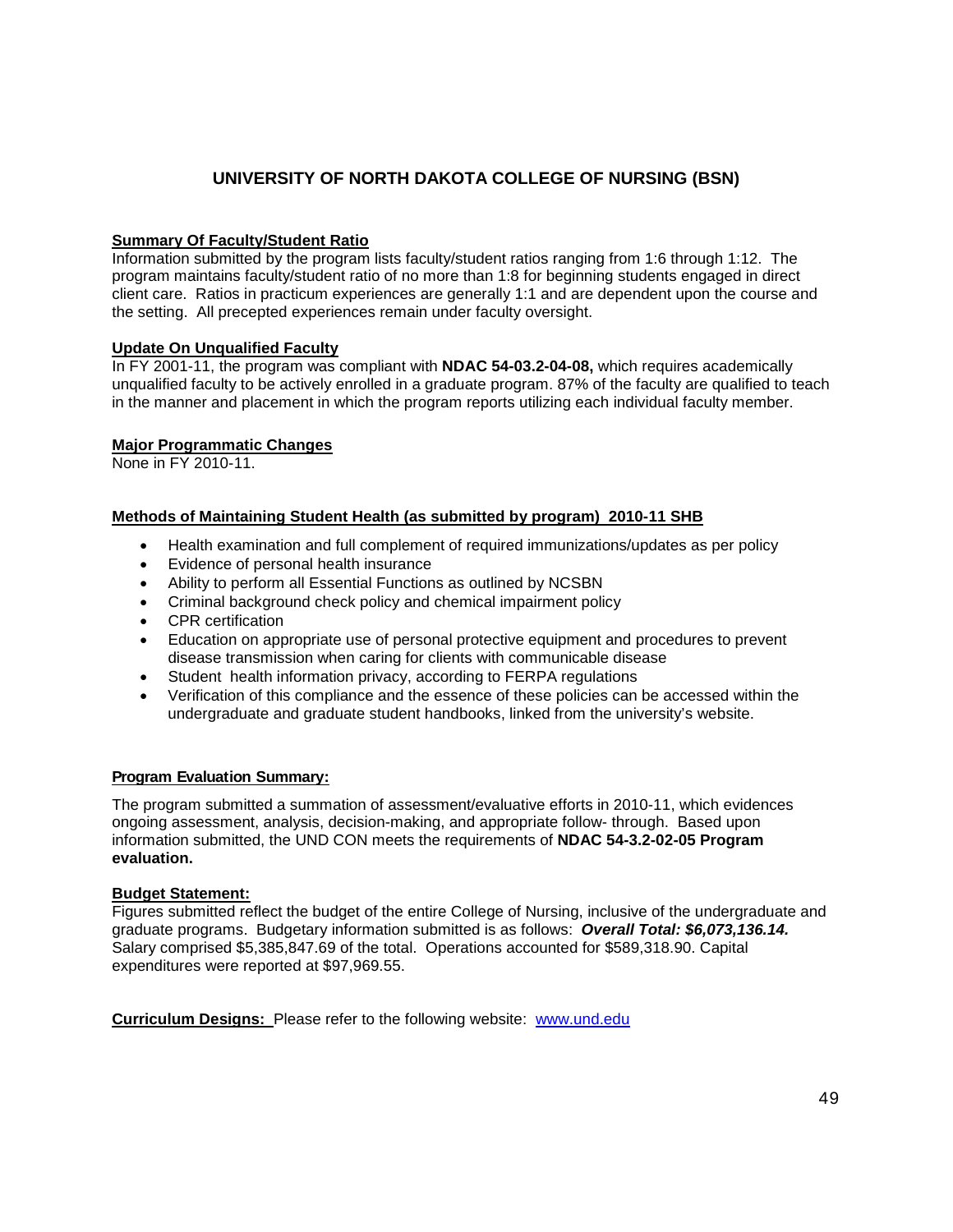# **NORTH DAKOTA STATE COLLEGE OF SCIENCE (ASN)**

#### **Summary Of Faculty/Student Ratio**

The students in this program are licensed practical nurses. The reported faculty/student clinical ratio was not greater than 1:5 for faculty supervised clinical experiences. Courses offering precepted experiences are listed as 1:1 ratios.

#### **Summary Of Major Practice Facilities**

Clinical experiences are presented in facilities in ND, MN, and SD. This wide array of agencies serves to deliver experiences in acute care, long-term care, community care and other types of specialty care and provide the students with opportunity to care for clients across the lifespan. Students are also engaged in appropriate leadership opportunities.

#### **Update On Unqualified Faculty**

The program utilized one academically unqualified faculty during the FY 2010-11 timeframe. The program reported that this individual has an expected completion date in December 2011 for the program of graduate study this individual is pursuing. The program is compliant w ith **NDAC 54-03.2-04-08.**

#### **Major Programmatic Change**

None in 2010-11.

#### **Methods of Maintaining Student Health** (as submitted by program)

- Availability of Campus Health Center:
- Student completion of medical history form and submission to criminal background check
- Immunization records and full complement of vaccinations
- Student Health Services available to all students with hours posted in college catalog and online
- Career and personal counseling on campus. Hours for services posted in catalog.
- Student requirement: meeting with advisors twice per semester
- Methods are assessed by annual *Student Satisfaction Survey,* which indicated that the NDSCS campus excelled in three areas: academic advising, concern for individuals, and instructional effectiveness.

#### **Program Evaluation Summary:**

The program evaluation summary provided evidence of assessment endeavors based upon NLNAC criteria, thus meeting **NDAC 54-3.2-02-05 Program evaluation.** The extensive evaluative documentation maintained by NDSCS clearly indicates ongoing faculty involvement in comprehensive program evaluation.

#### **Budget Statement:**

The budget figures submitted were inclusive of both of the NDSCS nursing programs, and the budget information provided is as follows: *Overall Total: \$621,000.* Salary comprised \$615,000 of the total and Operations accounted for \$6,000. There were no capital expenditures.

**Curriculum Design:** Refer to their website: <http://www.ndscs.edu/uploads/resources/585/practical-nursing.pdf>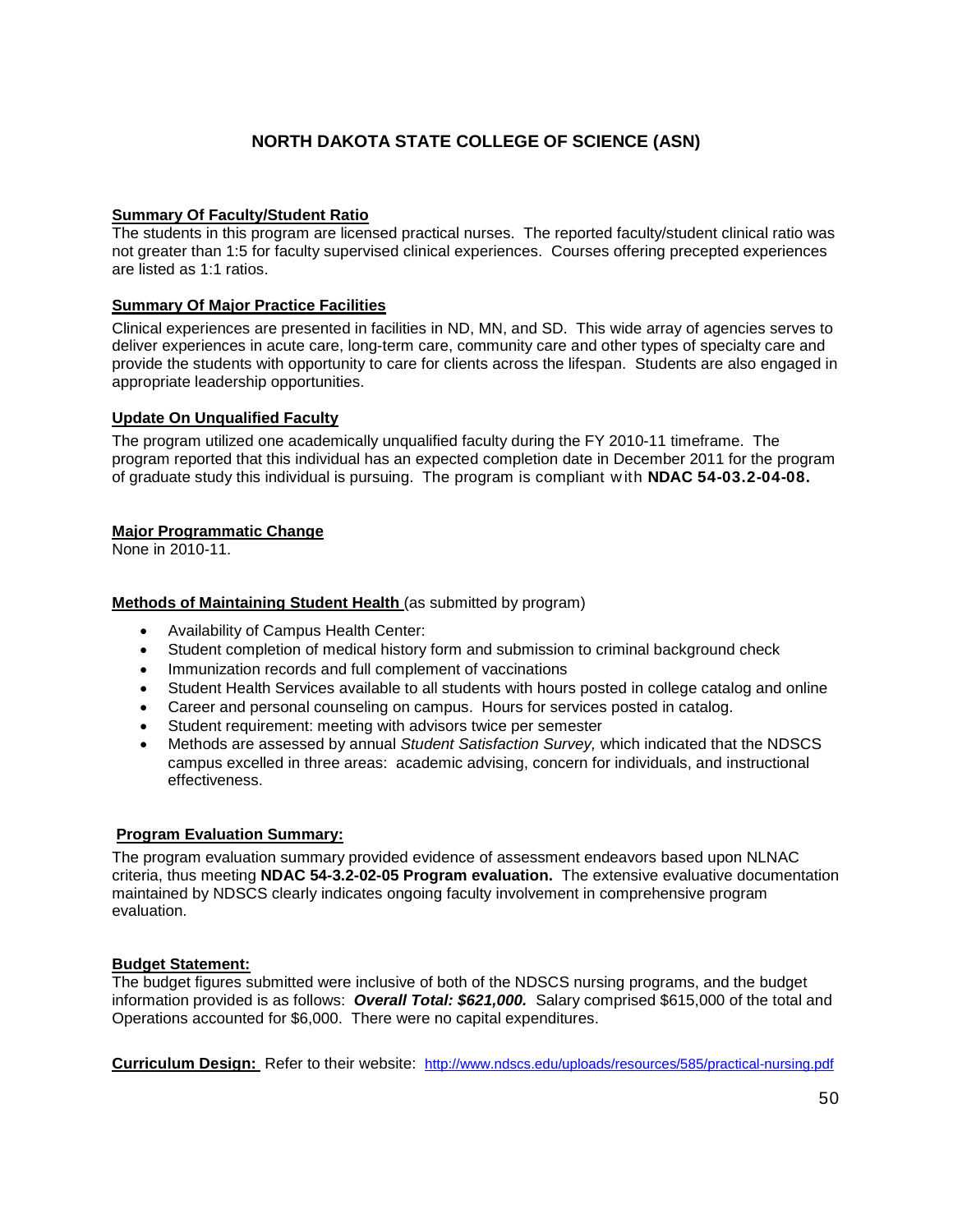### **DAKOTA NURSING PROGRAM (AASN)**

#### **Summary Of Faculty/Student Ratio**

The faculty/student ratio was reported as no more than 1:8 for beginning students engaged in direct client care. The majority of students advancing through this program are licensed practical nurses.

#### **Summary Of Major Practice Facilities**

Most major clinical experiences are provided in facilities in the general area of each campus. The facilities include those that deliver experiences in acute care, long-term care, community care and other types of specialty care and provide students the opportunity for client care across the lifespan, as well as the opportunity for leadership development as appropriate.

#### **Update On Unqualified Faculty**

Updates on progression of academically unqualified faculty within the DNP consortium were submitted in support of a focused interim survey report in February 2011. The Dakota Nursing AASN Program remains partially compliant with the requirements as set forth in **NDAC 54-03.2-04-03 Practical or associate degree nurse program faculty qualifications.** At the time of the focused interim survey, 20 of the 28 faculty were academically qualified for the roles in which they were being utilized in the program. All are progressing through graduate programs. One individual has a December 2011 completion date, and most of the other individuals are scheduled to complete in 2012 or 2013.

#### **Major Programmatic Change**

During the FY 2010-11 time period, the following change was Board-approved:

• The extension of the LRSC AASN/RN program to a distance site in Mayville, ND

#### **Methods of Maintaining Student Health (as submitted by program) SHB's 2011-2013**

- Student liability insurance coverage through the North Dakota University System
- Student coverage by Workman's Compensation (documentation at NDUS)
- Full complement of required immunizations/updates as per policy (or waiver/declination)
- Current CPR certification
- *Physician's Release* requirement for return to clinical rotations following major injury or illness.
- Orientation to clinical sites and specific policies for each respective institution.
- Comprehensive safety information incorporated into curriculum, including Standard Precautions
- Clinical preparation (i.e. safeguards that may be required)
- Advisors available for student personal issues
- College policies on AIDS and AIDS related complex

#### **Budget Statement**

Budgets are prepared by the separate campuses for both the PN & ADN programs. It is to be noted that each program site pays a percentage of the DNP Director's salary and expenses. Budgetary information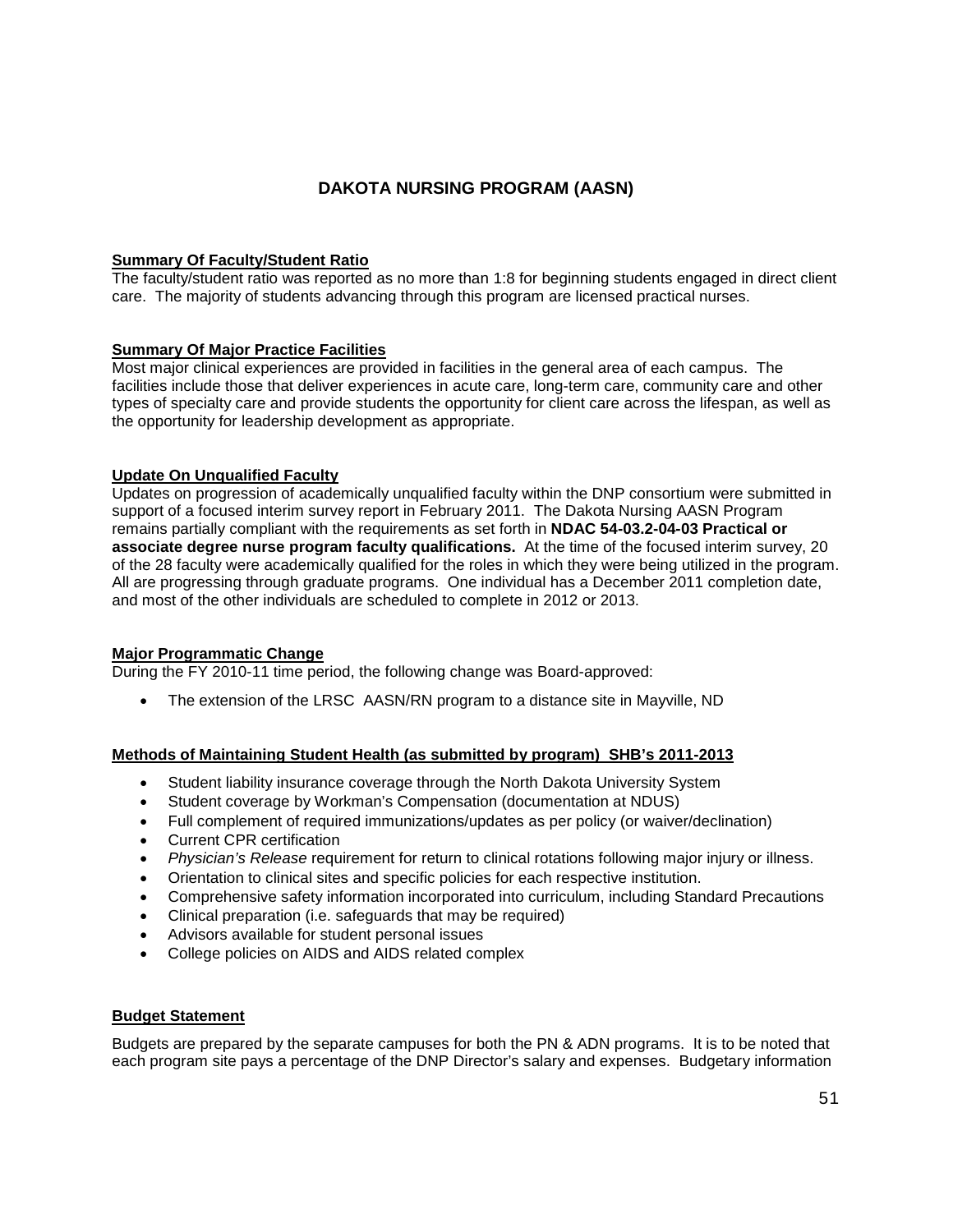delineated for each campus reflects the combined figures for the respective PN and ADN programs as follows:

BSC - - *Overall Total: \$392,907.* Salary comprised \$308,107 of the total and Operations accounted for \$84,800. There were no capital expenditures reported.

LRSC - - *Overall Total: \$468,454.* Salary comprised \$371,969 of the total and Operations accounted for \$96,486. There were no capital expenditures reported.

DCB - - *Overall Total: \$326,711.* Salary comprised \$238,600 of the total and Operations accounted for \$88,111. There were no capital expenditures reported.

WSC - **Overall Total: \$482,103.** Salary comprised \$365,070 of the total and Operations accounted for \$117,033. There were no capital expenditures reported.

FBCC - - *Overall Total: \$387,784.* Salary comprised \$204,300 of the total and Operations accounted for \$186,575. Capital expenditures were listed at \$26,909.

#### **Program Evaluation Summary**

The program evaluation plan provides evidence of utilization of multiple assessments tools, analysis, and data utilization for program revision. Based upon the information submitted, the program is in full compliance with the requirements set forth in **NDAC 54-3.2-02-05 Program evaluation.**

**Curriculum Designs:** Please refer to the following individual campus websites, as listed below: [http://www.fortbertholdcc.edu](http://www.fortbertholdcc.edu/) [http://www.bismarckstate.edu](http://www.bismarckstate.edu/) [http://www.willistonstate.edu](http://www.willistonstate.edu/)  [http://www.dakotacollege.edu](http://www.dakotacollege.edu/) [http://www.lrsc.edu](http://www.lrsc.edu/)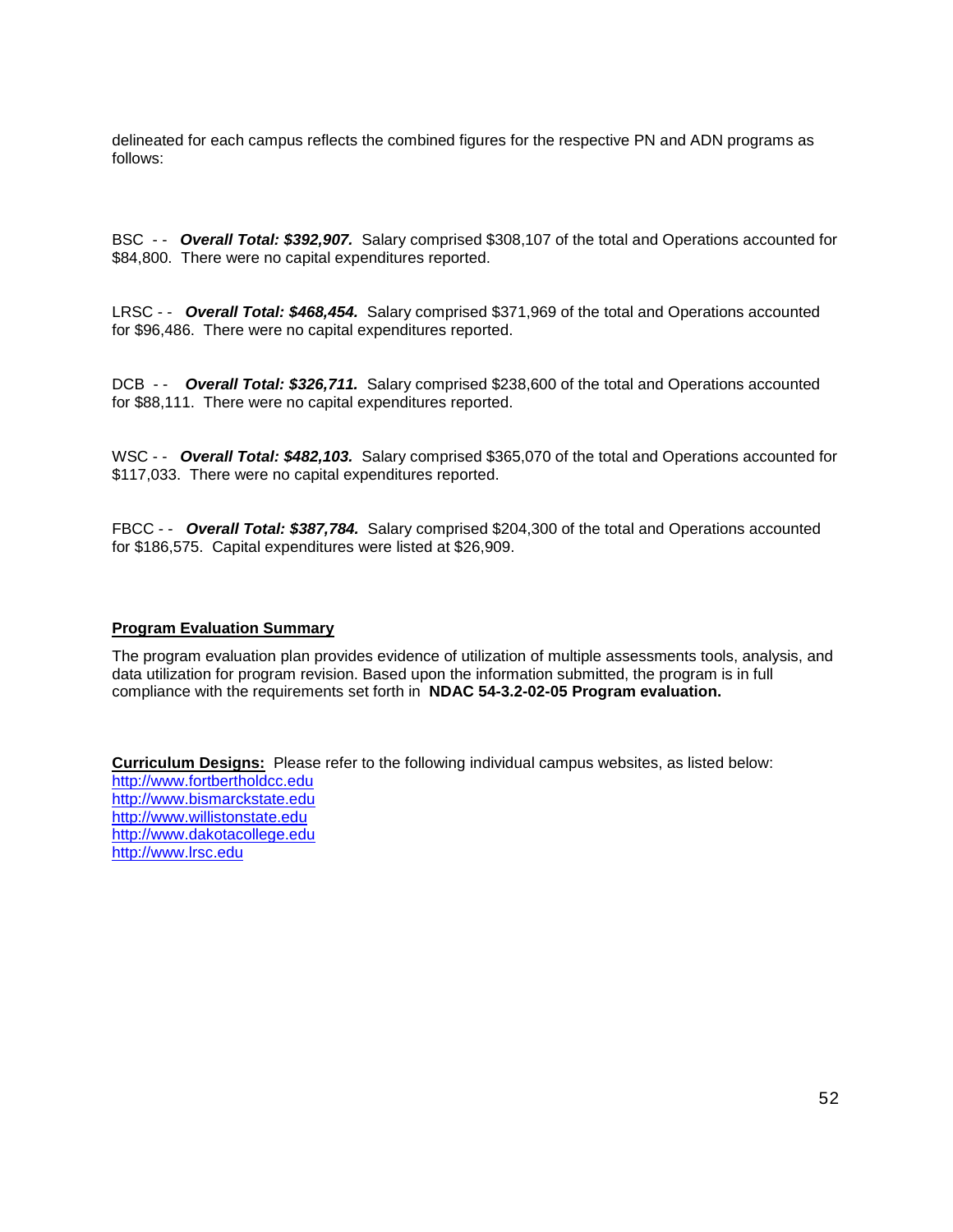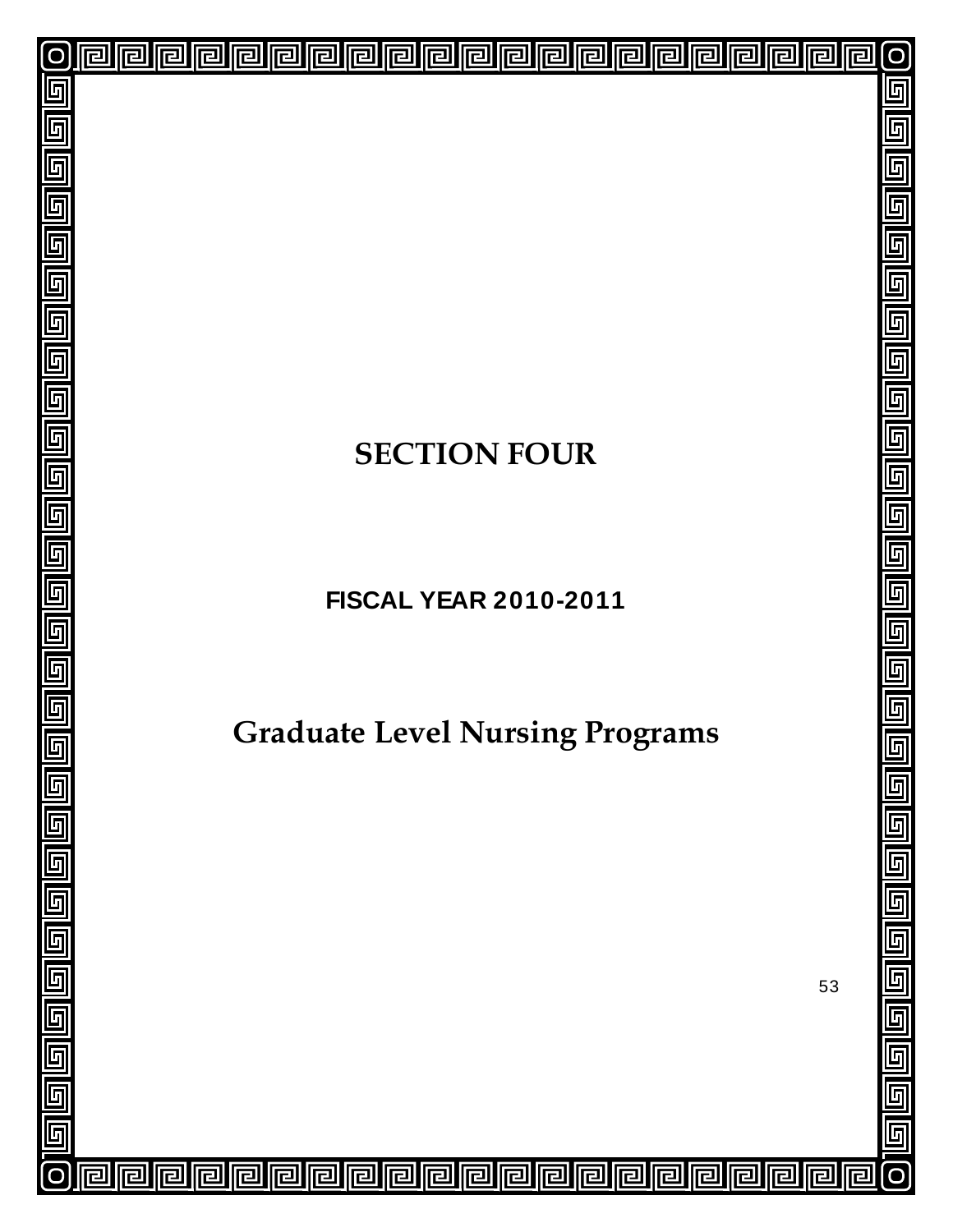### **UNIVERSITY OF MARY**

#### **MASTERS PROGRAM GRADUATE INFORMATION**

| <b>LIST ROLE BELOW</b>           | NUMBER GRADUATED/<br><b>SPECIALTY</b> |
|----------------------------------|---------------------------------------|
| <b>Nurse Practitioner</b>        | 13                                    |
| <b>Nurse Anesthetist</b>         | 0                                     |
| <b>Clinical Nurse Specialist</b> | 0                                     |
| Nurse Midwife                    | 0                                     |
| <b>Total Master's Graduates</b>  | 124                                   |

### **TREND OF MASTERS GRADUATES**

| <b>YEARS</b>                          | FΥ      | FΥ      | FY      | EV      | FY      |
|---------------------------------------|---------|---------|---------|---------|---------|
|                                       | 2006-07 | 2007-08 | 2008-09 | 2009-10 | 2010-11 |
| <b>TOTAL</b><br>MASTER'S<br>GRADUATES | 23      | 28      | 65      | 81      | 124     |

#### **Distance or Online Graduate Programs**

During FY 2010-11, Masters of Science in Nursing programs were delivered online and to specific satellite locations in Fargo, ND, and Kansas City, MO.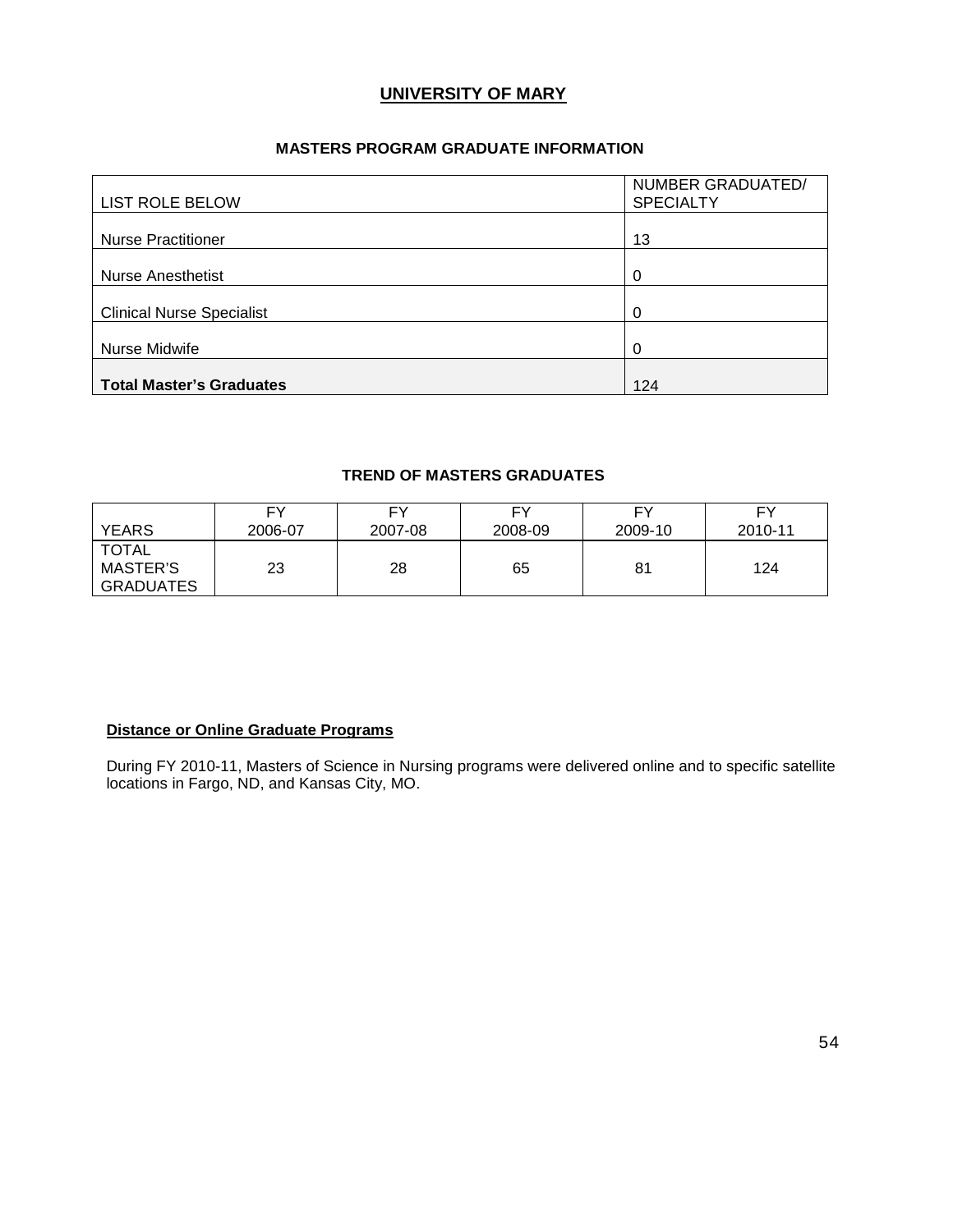# **UNIVERSITY OF NORTH DAKOTA**

#### **GRADUATE PROGRAM INFORMATION**

#### **MASTERS PROGRAM GRADUATE INFORMATION**

| <b>LIST ROLE BELOW</b>           | NUMBER GRADUATED/<br><b>SPECIALTY</b> |
|----------------------------------|---------------------------------------|
| <b>Nurse Practitioner</b>        | 24                                    |
| <b>Nurse Anesthetist</b>         | 12                                    |
| <b>Clinical Nurse Specialist</b> | 0                                     |
| Nurse Midwife                    | $\Omega$                              |
| <b>Total Master's Graduates</b>  | 50                                    |

#### **TREND OF MASTERS GRADUATES**

|                                                     | FY      | F۷      | FΥ      | FΥ      | FΥ        |
|-----------------------------------------------------|---------|---------|---------|---------|-----------|
| <b>YEARS</b>                                        | 2006-07 | 2007-08 | 2008-09 | 2009-10 | 2010-2011 |
| <b>TOTAL</b><br><b>MASTER'S</b><br><b>GRADUATES</b> | 32      | 36      | 31      | 37      | 50        |

#### **TREND OF PHD GRADUATES**

| <b>YEARS</b>                         | EV      | F۷      | EV      | FΥ      | EV        |
|--------------------------------------|---------|---------|---------|---------|-----------|
|                                      | 2006-07 | 2007-08 | 2008-09 | 2009-10 | 2010-2011 |
| <b>TOTAL PhD</b><br><b>GRADUATES</b> |         | ັ       |         |         |           |

#### **Distance or Online Graduate Programs**

During FY 2010-11, graduate programs were offered via online delivery for the following specialties: Psychiatric and Mental Health CNS; Psychiatric and Mental Health NP; Gerontologic Nurse CNS; Gerontological Nurse NP ; Family Nurse Practitioner; Nurse Educator; Advanced Public Health Nurse; RN to MS; PhD in Nursing .